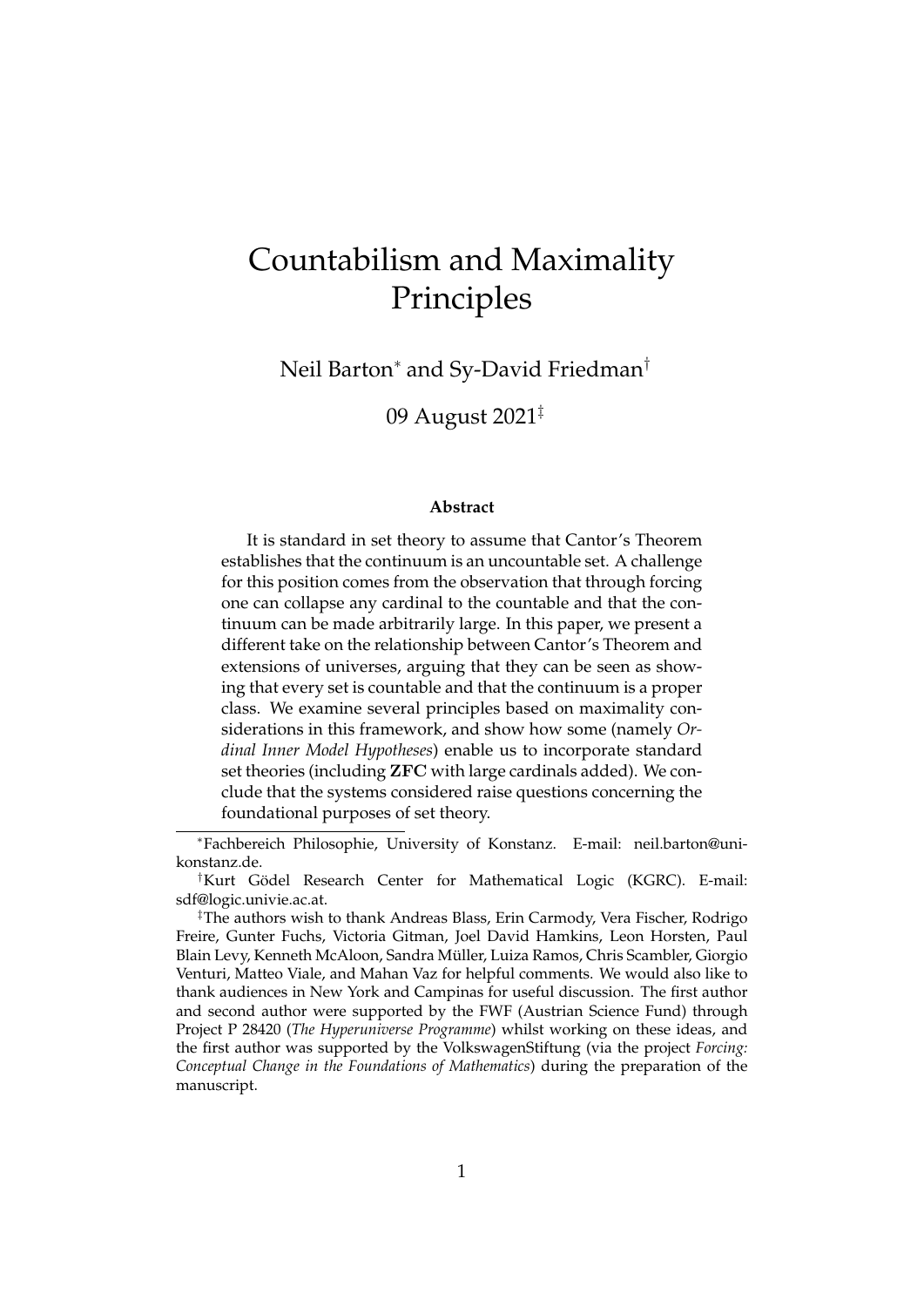# **Introduction**

The notion of maximality has been mobilised in favour of several axiom systems *extending* ZFC. However it has been little considered whether the notion of maximality might *contradict* ZFC. [1](#page-1-0)

In this paper we provide exposition of some systems of set theory based on an interpretation of maximality on which every set is countable and the continuum is a proper class. We identify some pleasing features of the view and argue that it does not prevent set theory from fulfilling its foundational roles. This presents a challenge for those who think that ZFC-based set theory is true and that maximality considerations should figure into the justification of set-theoretic axioms, since there appear to be legitimate perspectives on maximality in set theory which violate the ZFC axioms.

Here's the plan: After these introductory comments, in §[1](#page-2-0) we provide some philosophical and historical remarks outlining why it might not be such a heresy to hold the countabilist position that every set is countable, and describe some challenges for the view concerning how set theory is meant to provide a foundation. In §[2](#page-9-0) we set up some preliminaries regarding removing the Powerset Axiom, before (§[3\)](#page-11-0) examining the possibility of simply brute-forcing large cardinal strength. §[4–](#page-13-0)§[7](#page-26-0) examine more natural maximality principles, culminating in a theory with substantial large cardinal strength up to the level of  $0^{\sharp}$ . §[4](#page-13-0) considers a formal system *Forcing Saturated Set Theory* (or FSST) which uses inspiration from maximality in the context of forcing axioms to develop an axiom which implies that every set is countable and the continuum is a proper class. We then show that the axiom is comparatively weak—it is consistent relative to ZFC - Powerset and consistent with V = L. Next (§[5\)](#page-16-0) we consider a principle of *absoluteness* we call the *Axiom of Set-Generic Absoluteness*. This axiom implies that  $V \neq L$  but nonetheless is still consistent relative to **ZFC** - Powerset. §[6](#page-21-0) builds on this idea by developing extreme versions of the Inner Model Hypothesis—however we show that they go too far and conflict with reasonably weak theories (Theorem [25\)](#page-24-0). In §[7](#page-26-0) we consider weakenings of these assumptions—*Ordinal Inner Model Hypotheses*—and show that one such (i) implies that every set is countable and the continuum is a

<span id="page-1-0"></span><sup>&</sup>lt;sup>1</sup>One exception is [\[Holmes, 2017\]](#page-41-0) who considers a set theory on which every set is countable that he calls *Pocket Set Theory*:

We do remark that it is not necessarily the case that the hypothetical advocate of pocket set theory thinks that the universe is small; he or she might instead think that the continuum is very large... [\[Holmes,](#page-41-0) [2017\]](#page-41-0)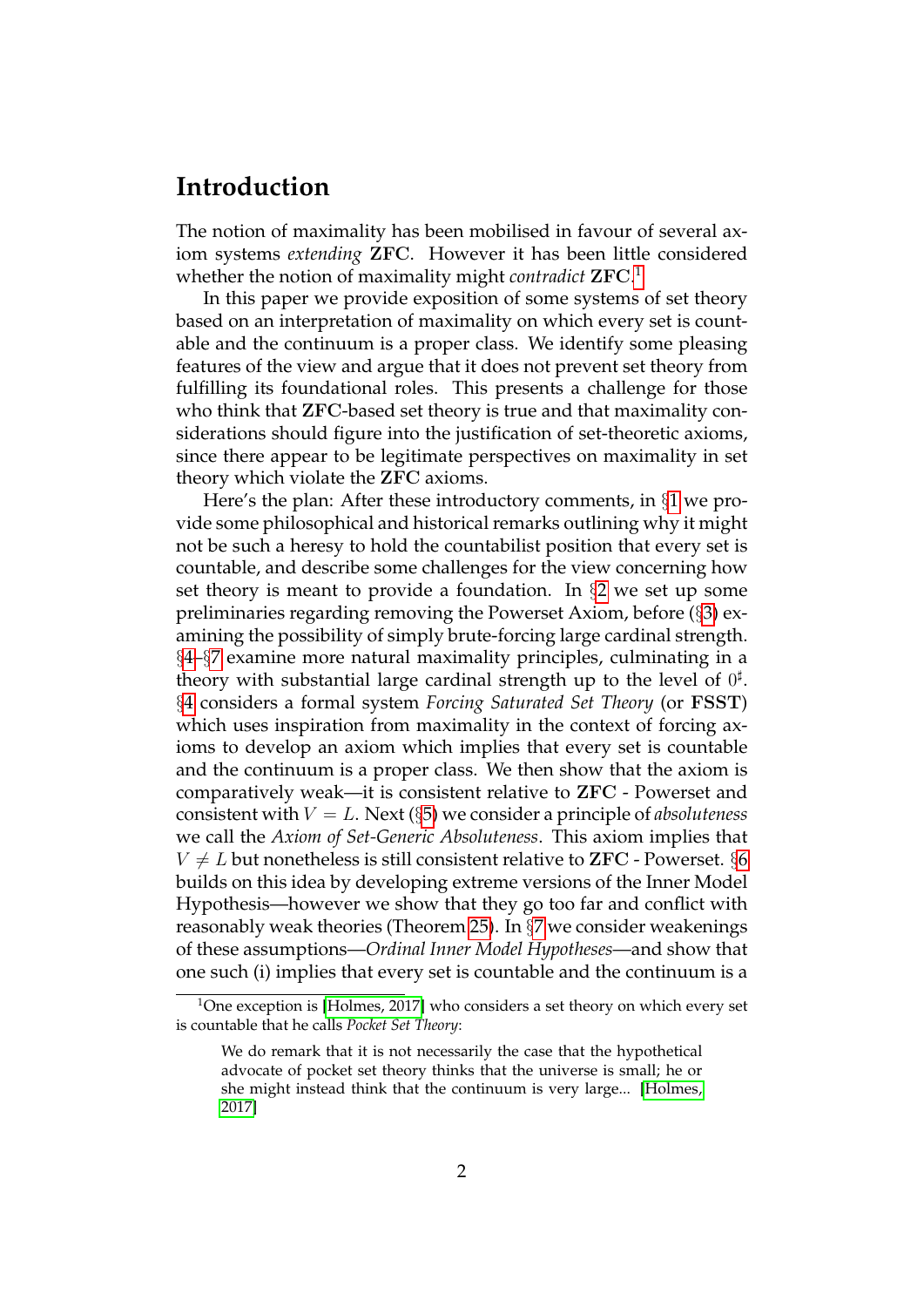proper class, (ii) is consistent relative to  $ZFC + PD$  (Theorem [28\)](#page-27-0), and (iii) implies that " $0^{\sharp}$  exists" (Theorem [31\)](#page-29-0) and hence implies the existence of inner models satisfying ZFC with large cardinals. From this we argue for our main claim:

**Main Claim.** There are well-motivated perspectives on maximality in set theory on which every set is countable and set theory is able to do its usual foundational duties.

This presents a challenge for those who wish to say that ZFC is true—there seem to be perfectly good interpretations of set-theoretic discourse on which the Powerset Axiom is false. Whilst we do not repudiate ZFC-based set theory, the current paper presents a challenge as to what we require from a satisfactory set-theoretic axiomatisation. Should it merely be a theory for interpreting mathematics? Or is it necessary for it to provide a hierarchy of actual uncountable transfinite infinities?

### <span id="page-2-0"></span>**1 Desiderata on a set-theoretic foundation**

In this article, we will consider set theories that imply the following position:

**Countabilism.** Every set is countable.

We'll refer to the position that there are uncountable sets as uncountabilism, and the proponents of the two positions as the countabilist and uncountabilist respectively. Given the contemporary perspective, one might regard countabilism as anathema to the practice of set theory. After all, isn't a lot of set-theoretic discourse directed at the study of uncountable sets? It is one objective of this article to argue that this might not be the case. To begin, we provide some philosophical motivation to convince the reader that countabilism is a perspective worth studying, and that's what we'll do in this section.

We start with a puzzle that we'll call the *Cohen-Scott Paradox*. It depends on three observations:

**Observation A.** (Cantor's Theorem) The Powerset Axiom implies that there are uncountable sets. $2$ 

<span id="page-2-1"></span><sup>2</sup>Obviously one needs to work over some suitably strong base theory to prove this result. In this article, we won't work with anything weaker than the family of theories obtained from removing Powerset from ZFC (see §[2](#page-9-0) for some discussion of these theories).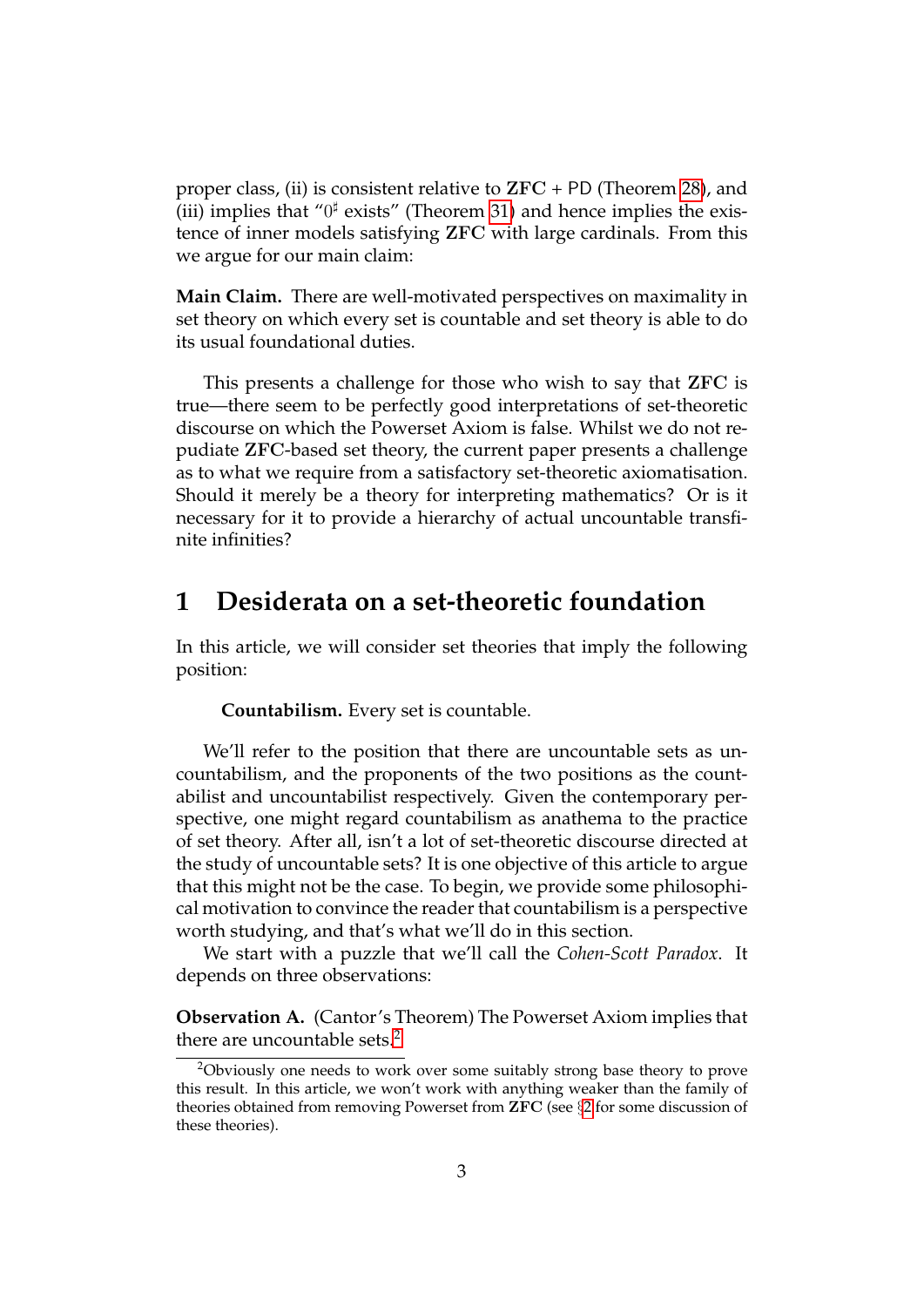**Observation B.** Given any model of set theory M, and any M-cardinal  $κ$ , there is forcing partial order  $Col(ω, κ)$  which forces κ to be countable in the extension.

**Observation C.** Given any model of set theory M and any M-cardinal κ, there is a forcing  $Add(\mathcal{P}^M(\omega,\kappa^+))$  that pushes the value of the continuum above  $\kappa$  in the extension.<sup>[3](#page-3-0)</sup>

If we think of forcing as a way of adding subsets, and we think that the universe contains all possible subsets, we can generate a paradox as follows:

**The Cohen-Scott Paradox.** We think that there are uncountable sets (in particular the set of all real numbers) by Cantor's Theorem. But by Observation B, we (in some sense) 'could' collapse any set  $x$  to the countable by adding a surjection  $f : \omega \to x$ , and in particular (by Observation C) we 'could' make the reals bigger than  $x$ . On the assumption that the universe should contain all possible sets, we have a puzzle. On the one hand we think that the  $V$  should contain uncountable sets, but on the other hand if the universe does contain uncountable sets it appears to be missing all sorts of collapsing generics for partial orders, and in particular the reals seem smaller than they might have been.

Of course the standard response to the Cohen-Scott Paradox is that it shows that various kinds of models are *unintended* in some sense—

<span id="page-3-0"></span><sup>&</sup>lt;sup>3</sup>This is what perhaps influenced Cohen, in the Conclusion to his seminal [\[Cohen,](#page-40-0) [1966\]](#page-40-0) (in which he presents forcing), to write:

<sup>&</sup>quot;A point of view which the author feels may eventually come to be accepted is that CH [the continuum hypothesis] is obviously false. The main reason one accepts the Axiom of Infinity is probably that we feel it absurd to think that the process of adding only one set at a time can exhaust the entire universe. Similarly with the higher axioms of infinity. Now  $\aleph_1$  is the set of countable ordinals and this is merely a special and the simplest way of generating a higher cardinal. The set  $\tilde{C}$  [the continuum] is, in contrast, generated by a totally new and more powerful principle, namely the Power Set Axiom. It is unreasonable to expect that any description of a larger cardinal which attempts to build up that cardinal from ideas deriving from the Replacement Axiom can ever reach C. Thus C is greater than  $\aleph_n$ ,  $\aleph_\alpha$ ,  $\aleph_\alpha$  where  $\alpha = \aleph_\alpha$  etc. This point of view regards C as an incredibly rich set given to us by one bold new axiom, which can never be approached by any piecemeal process of construction. Perhaps later generations will see the problem more clearly and express themselves more eloquently." ([\[Cohen, 1966\]](#page-40-0), p. 151, underline original)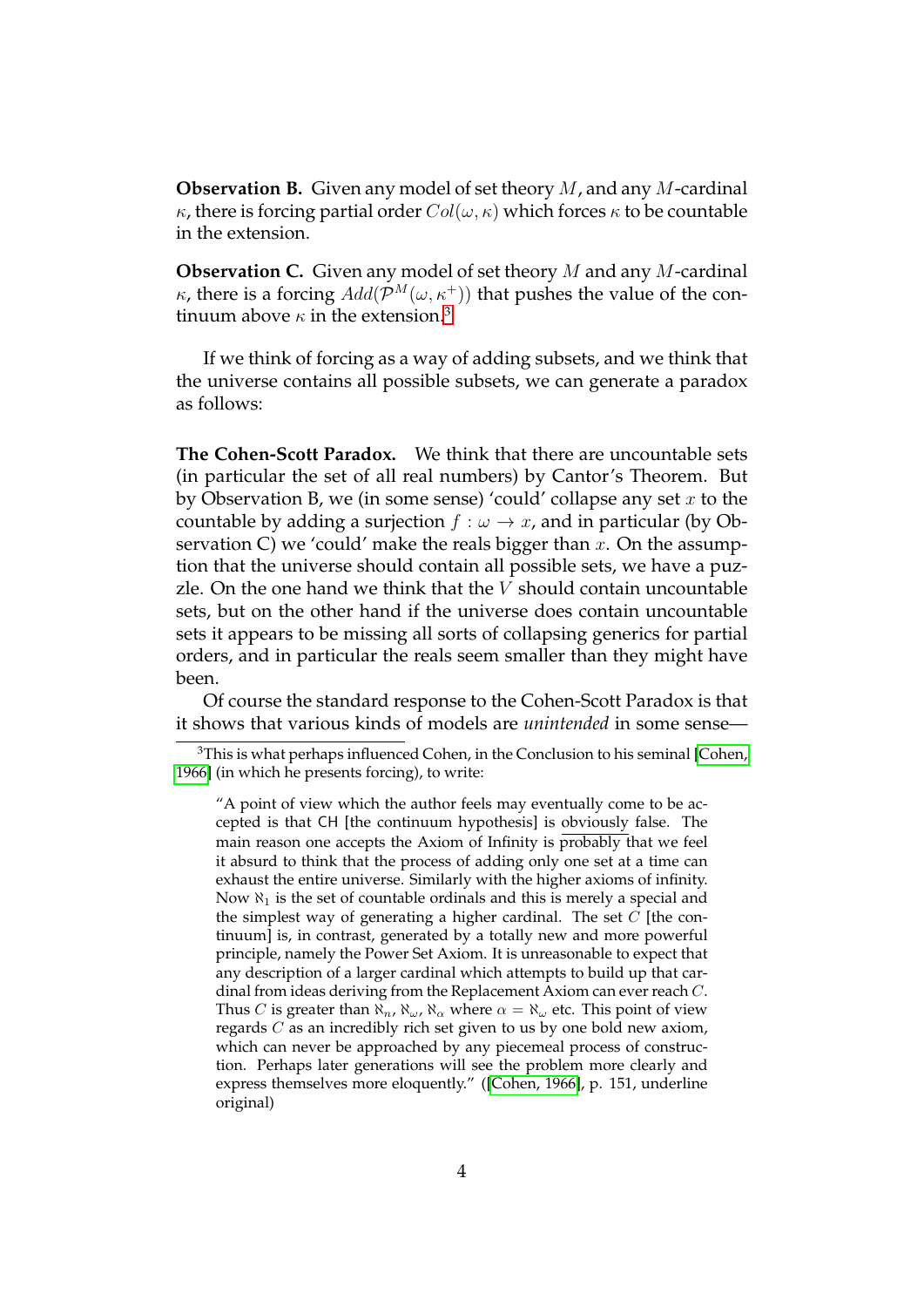for example they may be Boolean-valued or countable—and the sense in which the reals 'might' have been larger than a particular cardinal is only with respect to some unintended interpretation. In many cases the kinds of models considered in forcing are somehow different from the uncountabilist's universe, e.g. the usual Boolean-valued models are not even two-valued and countable models miss out a whole bunch of sets.<sup>[4](#page-4-0)</sup> The uncountabilist thus rejects our interpretation of Observations B and C as showing that there 'could' have been more sets than there actually are if ZFC is true—this modal claim only makes sense if our possible set-theoretic worlds include unintended models.

Note, however, that this is just *one* of the available responses. A different approach would be to say that it is the interpretation of Cantor's Theorem that is at fault. An (unattractive) possibility is to say that Cantor's Theorem is *false*. This looks problematic; Cantor's argument for the uncountability of the reals depends only upon being able to talk about enumerations of real numbers and then given any one such enumeration, use the standard diagonal reasoning to generate a real not on the list. Insofar as it shows that there are no bijections between the natural numbers and the reals, Cantor's reasoning seems impeccable.

A different and more plausible option is to deny the Powerset Axiom and hold that every set is countable and the continuum is a proper class. Whilst the position is controversial, it is not without prece-dent. Similar ideas have been considered by [\[Hallett, 1984\]](#page-41-1)<sup>[5](#page-4-1)</sup> [\[Holmes](#page-41-2) [et al., 2012\]](#page-41-2), [\[Meadows, 2015\]](#page-43-0), [\[Friedman, 2016\]](#page-41-3), [\[Pruss, 2019\]](#page-43-1), and [\[Scambler, 2021\]](#page-43-2).<sup>[6](#page-4-2)</sup> However, Scott (in a forward to Bell's textbook on Boolean-valued models $^7$  $^7$ ) presents the earliest consideration of this suggestion that we are aware of:

I see that there are any number of contradictory set theories, all extending the Zermelo-Fraenkel axioms: but the models are all just models of the first-order axioms, and firstorder logic is weak. I still feel that it ought to be possible

<span id="page-4-1"></span><span id="page-4-0"></span><sup>4</sup>See [\[Koellner, 2013\]](#page-42-0) and [\[Barton, 2020\]](#page-40-1) for some discussion of this issue. <sup>5</sup>In particular, he remarks the following after appreciatively quoting Cohen and Scott:

Thus, the continuum evades all our attempts to characterize it by size (Cohen), so maybe we should start with this transcendence as a datum (Scott). ([\[Hallett, 1984\]](#page-41-1), p. 208)

<span id="page-4-2"></span><sup>6</sup> [\[Friedman, 2016\]](#page-41-3) (pp. 529–530) and [\[Scambler, 2021\]](#page-43-2) (throughout) in particular, strongly emphasise the modal point concerning forcing.

<span id="page-4-3"></span><sup>&</sup>lt;sup>7</sup>See [\[Bell, 2011\]](#page-40-2) for the third edition.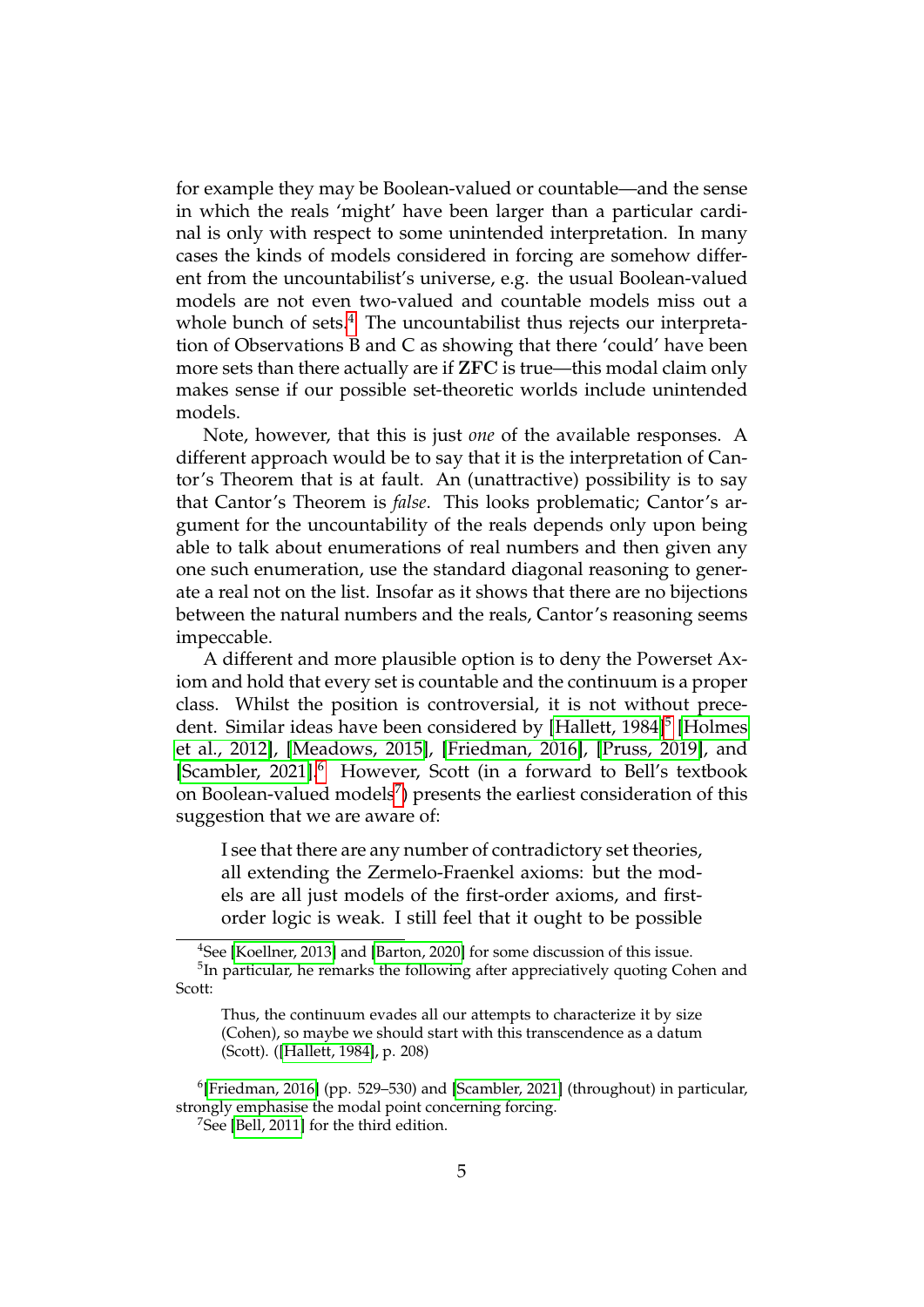to have strong axioms, which would generate these types of models as submodels of the universe, but where the universe can be thought of as something absolute. Perhaps we would be pushed in the end to say that all sets are countable (and that the continuum is not even a set) when at last all cardinals are absolutely destroyed. But really pleasant axioms have not been produced by me or anyone else, and the suggestion remains speculation. A new idea (or point of view) is needed, and in the meantime all we can do is to study the great variety of models. ([\[Scott, 1977\]](#page-43-3), p. xv)

Scott's request for 'pleasant axioms' on the countabilist perspective is pertinent. Many countabilist perspectives offered thus far are essentially multiversist or potentialist in spirit, obtaining a modal form of countabilism in which any set (at some world) *could* be countable in a larger world. For example, [\[Scambler, 2021\]](#page-43-2) shows how a modalised version of set theory interprets ZFC−Powerset +"Every set is countable" under a modal translation, and [\[Meadows, 2015\]](#page-43-0) directly imports some of his framework from the multiversist [\[Steel, 2014\]](#page-43-4). In this paper we want to consider what the universe might look like *non*modally and in which these potentialist and multiversist accounts appear as substructures within the universe.

Whilst it is most likely a matter of taste what counts as 'pleasant' (as Scott requests) there are several foundational jobs that set theory has been seen to do, as recently made precise by Penelope Maddy (in [\[Maddy, 2017\]](#page-42-1) and [\[Maddy, 2019\]](#page-42-2)). One important one is:

**Generous Arena.** Find *representatives*for our usual mathematical structures (e.g. **N**, **R**) in our theory of sets.

This is often what is meant when it is said that set theory is 'foundational' all mathematical objects can be regarded as encoded within set theory if one wishes. Closely linked is the idea of:

**Shared Standard.** Provide a standard of correctness for proof in mathematics.

The idea being that if we can code all mathematical objects as sets (as in **Generous Arena**) then (if needed) we could view all proofs in mathematical theories as proofs about the sets. Of course, this practice would be anathema to the working mathematician, who should feel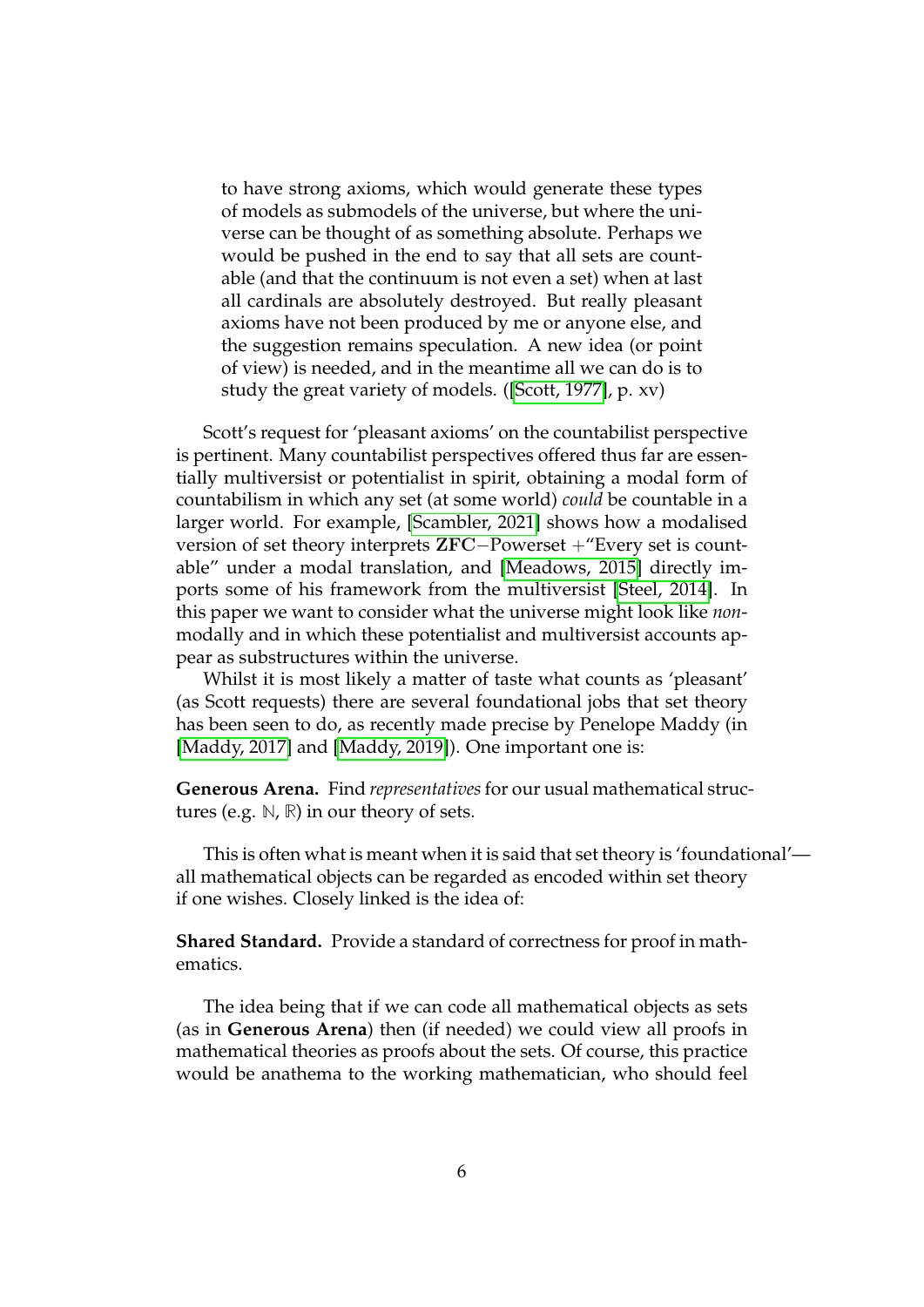free to work with the more fluid language of the relevant field. $8$  However in the case of disagreement, mathematicians could in principle reduce everything to a proof in set theory. Indeed, we can study (within set theory) proofs *themselves*, in particular proving relative consistency via the study of *models* of set theory, providing us with:

**Metamathematical Corral.** Provide a theory in which metamathematical investigations of relative provability and consistency strengths can be conducted.

Of course we do not *need* the sledgehammer of set theory to do this work, usually some (weak) theory of arithmetic will do. However, the *natural* theory in which this is study conducted is set theory. Here various different models can be easily studied and compared, as the enormous literature of independence results using set-theoretic resources testifies. This ability to study the consistency strengths of various theories and the fact that they are embedded within a common framework that is well-understood plausibly provides:

**Risk Assessment.** Provide a degree of confidence in theories commensurate with their large cardinal strength.

**Risk Assessment** leads naturally to the idea that we should want to consider theories that maximise consistency strength and (if possible) do so in a *well-motivated* way. It is one thing to show that some theory or other can be calibrated to have a certain large cardinal strength, and another to increase our confidence in the theory by motivating the idea that the relevant large cardinal axiom is consistent. For this reason we add the following $9$ :

**Motivational Challenge.** Motivate a theory with a substantial degree of large cardinal strength on the basis of an account of the global nature of the universe.

Before we continue we should make a remark about just how weak this challenge is. We are not asking for full *justification* of some axiomatic system or other, but rather merely that it responds to some natural intuitive ideas concerning the nature of the universe. We are responding to Scott's request for 'pleasant' axioms, rather than engaging

<span id="page-6-0"></span><sup>8</sup> Indeed, this is how *set theorists* operate—no-one is churning out derivations in first-order ZFC.

<span id="page-6-1"></span> $9$ It should be noted that [\[Maddy, 2019\]](#page-42-2) also addresses this point, referring to the rough intuitive picture behind the iterative conception. For us it will be important, and so we separate it out as a separate challenge.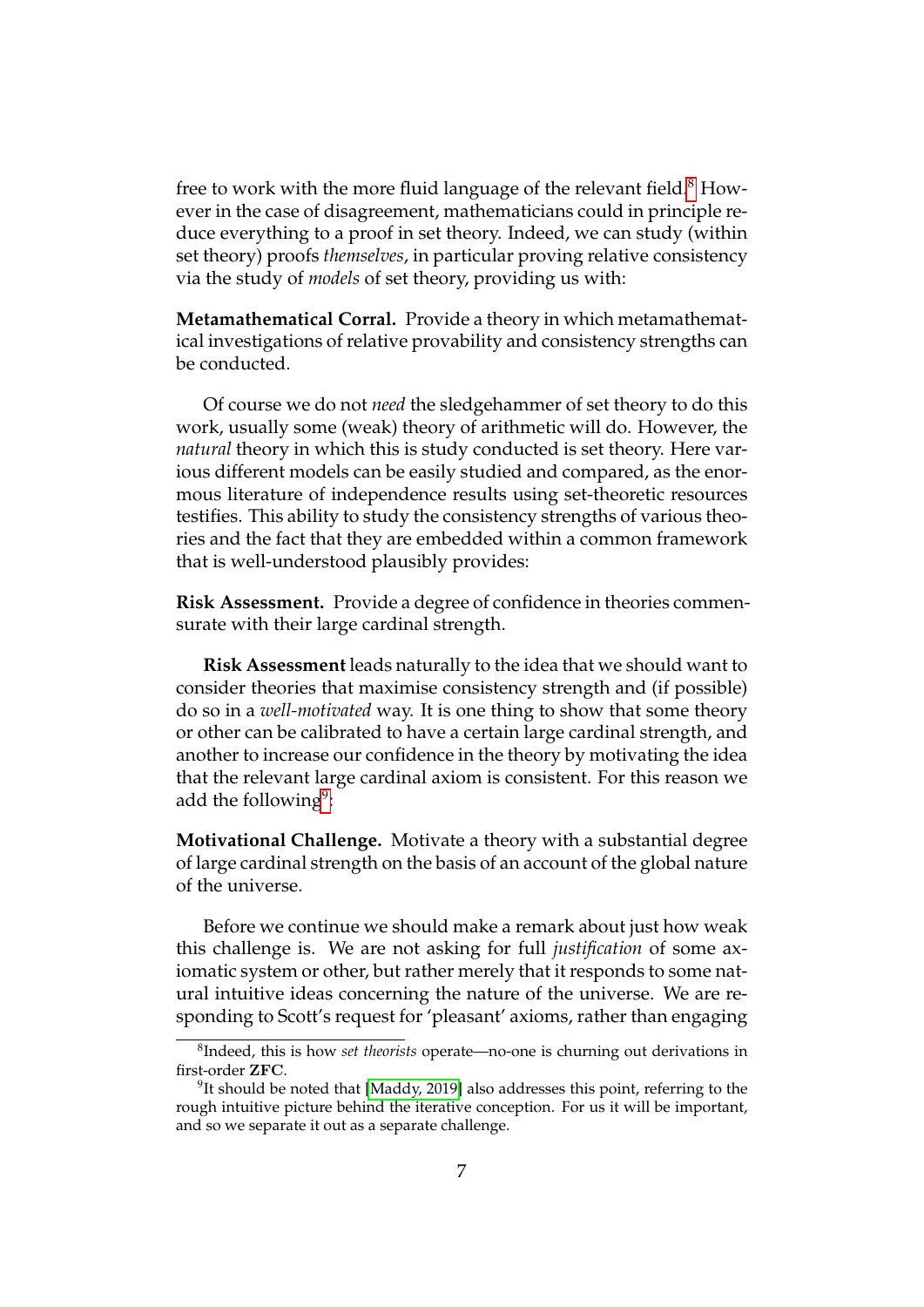in the Gödelian search for well-justified axioms. Nonetheless, whilst it is weak, it is not merely a challenge that is satisfied by any kind of axiom whatsoever with a merely ad hoc or post hoc explanation. We want some *global* description of what the universe of sets is *like*. To see this a little more clearly, it is useful to consider the ZFC-context. Many motivations there relate to the following idea:

**Maximality.** The universe of sets should be as *large* as possible.

Of course, the notion of **Maximality** is *very* vague. A recent survey of just how many sharpenings there are of the notion is available in [\[Incurvati, 2017\]](#page-41-4). For our purposes it is enough to note that one popular motivation for the *uncountabilist* has been the use of *Reflection Principles*, and these shall form our primary point of comparison in the present paper. In fact, part of our conclusion will be that the axioms we provide put the countabilist in a similar position to the uncountabilist when the latter is viewed as motivating large cardinal axioms on the basis of reflection principles. These formalise in various ways the idea that the universe contains so many sets that there are initial segments that resemble the universe, and have been used to motivate the existence of large cardinals directly. Depending on how the principles are calibrated, this can be up to the level of large cardinals consistent with  $V = L$  (see here [\[Koellner, 2009\]](#page-42-3) for a thorough examination), or possibly even many Woodin or extendible cardinals (see here [\[Welch and](#page-44-0) [Horsten, 2016\]](#page-44-0) and [\[Roberts, 2017\]](#page-43-5)). They are global principles about the nature of the set-theoretic universe.<sup>[10](#page-7-0)</sup> Contrast these then with the 'axioms' "the value of the continuum is exactly  $\aleph_{9001}$ " or "there is an inaccessible cardinal". These axioms do not clearly capture what the universe of sets is like as a whole (even if the latter is implied by many reflection principles).

Given this response to the **Motivational Challenge**, let us pause just for a minute to reflect on how superbly ZFC-based set theories perform with respect to Maddy's criteria with the **Motivational Challenge** added:

Regarding **Generous Arena**, it is of course slightly unclear what is meant by 'usual' mathematical structures. However it is one of the

<span id="page-7-0"></span><sup>&</sup>lt;sup>10</sup>Other candidates for principles about the nature of the set-theoretic universe that might be taken to answer the **Motivational Challenge** include various inner model axioms (including the idea of Ultimate- $L$ , see [\[Woodin, 2017\]](#page-44-1)) and the study of maximality principles in the context of the Hyperuniverse Programme. Indeed, this latter approach is *designed* to examine such competing 'pictures' of the way the universe might be. A review of some of these options is available in [\[Friedman,](#page-41-3) [2016\]](#page-41-3) (p. 519) which contends that no first-order axiom will ever receive consensus support—rather we need to move to a context with *higher-order* resources.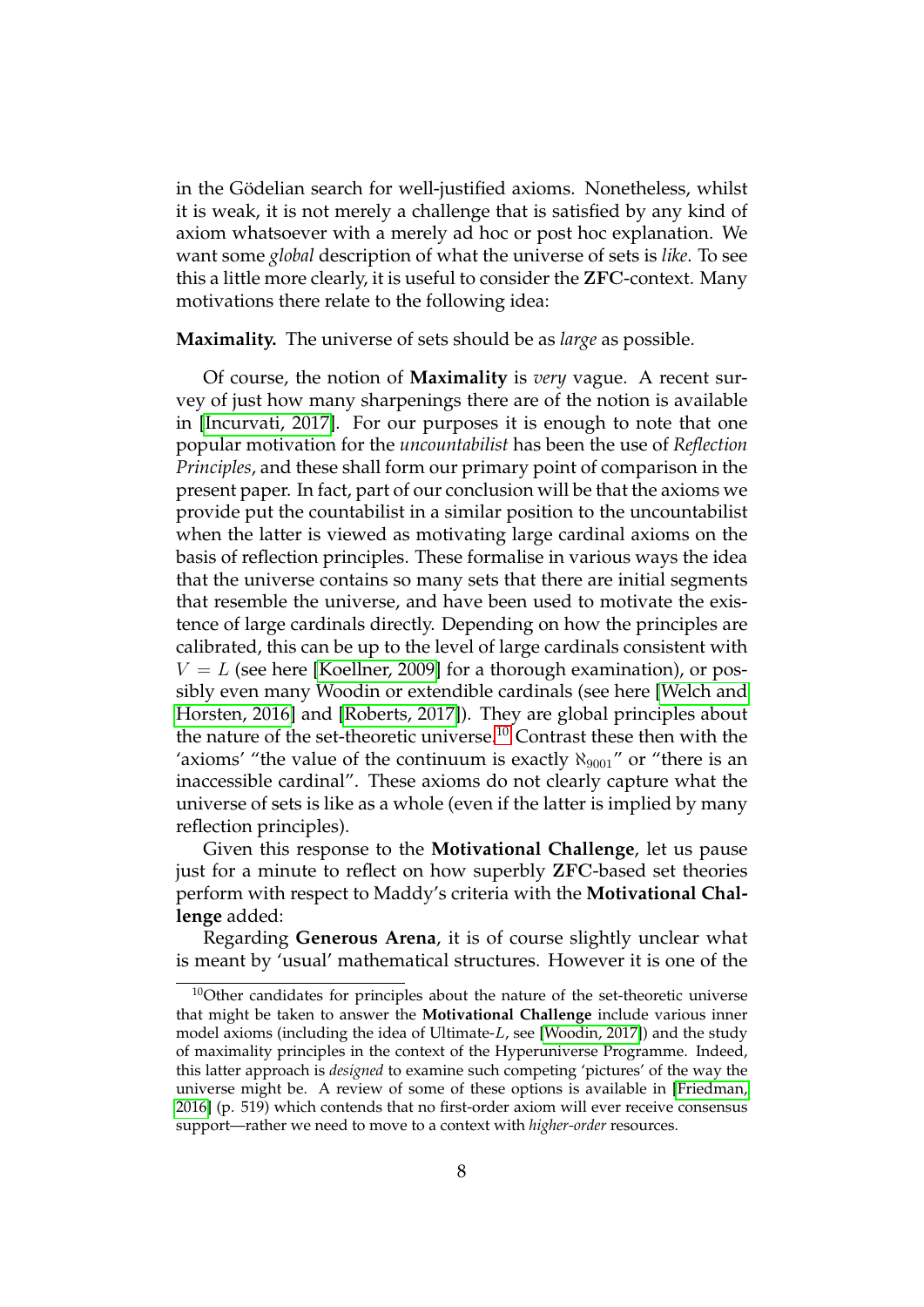salient features of ZFC-based set theory that the flexibility afforded by the Powerset Axiom yields natural representatives for both the natural numbers and the continuum, and in fact almost all mathematics could be conducted in the first few levels above  $V_{\omega}$  if desired. This then easily gives us **Shared Standard**—a proof is correct just in case there is a proof about the relevant entities from the axioms of ZFC (or maybe some extension thereof). **Metamathematical Corral** barely needs mentioning—ZFC *just is* the standard theory we usually use for studying independence. Regarding **Risk Assessment**; whilst ZFC is quite weak, it can be naturally extended with large cardinal axioms, allowing us to pinpoint reasonably accurately the consistency strength of new pieces of mathematics. (e.g. Whilst it has been subsequently weakened<sup>[11](#page-8-0)</sup> the original proof of Fermat's Last Theorem required the addition of inaccessible cardinals.) As noted above, one can provide answers to the **Motivational Challenge** in underwriting these large cardinal axioms (and in particular we have focussed on the specific example of reflection principles as a point of comparison).

The challenge facing the countabilist is thus great if we also want to have 'pleasant axioms'. Whilst **Metamathematical Corral** seems unproblematic—we can always conduct this study by looking at countable models of various theories—the other foundational roles are not clearly satisfied. **Generous Arena** seems particularly problematic since the countabilist does not have the Powerset Axiom to generate their representatives. This in turn calls into question **Shared Standard** since without the representatives it is unclear when we should regard a proof about those representatives as 'correct'. In turn **Risk Assessment** is difficult to ascertain—without an answer to the **Motivational Challenge** it is unclear why we should have (relative) confidence in strong theories for the countabilist. In the remainder of this paper we show one way for the countabilist to respond to these issues. Our core strategy is to consider principles of 'width absoluteness'—axioms that imply that every set is countable via a strong saturation of  $V$  under sets that 'could' exist. We will see (§§[4–](#page-13-0)[5\)](#page-16-0) that although some of these options are quite weak, and  $(\S6)$  $(\S6)$  it is possible to go too far, there is nonetheless (§[7\)](#page-26-0) a relatively strong axiom that is consistent relative to large cardinals and can be motivated along these lines. Our contention is that this puts the countabilist in a somewhat similar position to the uncountabilist with respect to foundational roles.

<span id="page-8-0"></span><sup>11</sup>See here [\[McLarty, 2010\]](#page-43-6).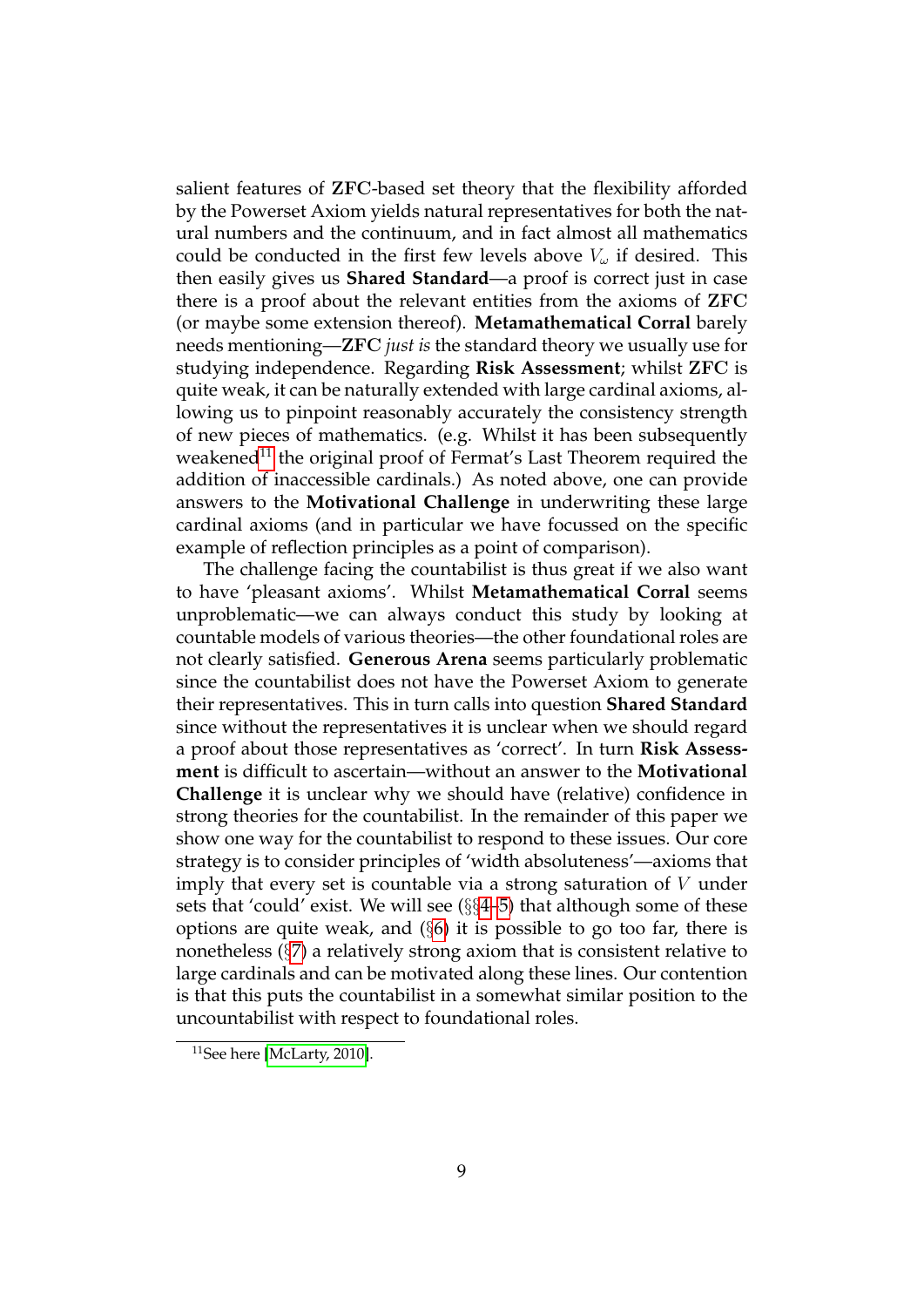### <span id="page-9-0"></span>**2 Removing Powerset**

One issue that needs to be dealt with before we get into the main part of our proposal is: What do we take the countabilist's base theory to be?

A natural answer: It is the theory ZFC with the Powerset Axiom removed (possibly with "Every set is countable" added, but the axioms we will consider all imply this). However, as is now well known (especially since [\[Zarach, 1996\]](#page-44-2) and [\[Gitman et al., 2011\]](#page-41-5)) various equivalences one normally has in the presence of the Powerset Axiom disappear once it is removed. In particular, simply deleting the Powerset Axiom and keeping Replacement does not preserve Collection, and various versions of the Axiom of Choice become non-equivalent.<sup>[12](#page-9-1)</sup> We therefore need to set up what we mean by various theories lacking the Powerset Axiom:

**Definition 1.** We distinguish between the following theories:

- (1.) ZFC− is ZFC with the Powerset Axiom Removed and AC formulated as the claim that every set can be well-ordered.
- (2.) ZFC<sup>−</sup> is ZFC− with the Collection and Separation Schema substituted for the Replacement Scheme.
- (3.)  $\text{ZFC}_{Ref}^-$  is  $\text{ZFC}^-$  with the following schematic reflection principle added (for any  $\phi$  in the language of set theory):

 $\forall x \exists A (x \in A \land \text{``}A \text{ is transitive''} \land \phi \leftrightarrow \phi^A)$ 

i.e. for any set x there is a transitive set A such that  $x \in A$  and  $\phi$  is absolute between A and the universe. We will refer to this principle as the *First-Order Reflection Principle* (or just '*Reflection*').

(4.) By  $\rm NBG-$ ,  $\rm NBG^-$ , and  $\rm NBG^-_{\it Ref}$  we mean the corresponding versions of NBG, with two sorts of variables and any corresponding schema replaced by single second-order (predicative) axioms.

It is known that the three theories  ${\rm ZFC}-$ ,  ${\rm ZFC}^-$ , and  ${\rm ZFC}_{Ref}^-$  are distinct in the sense that the classes of their models are pairwise nonidentical, and hence that the obvious inclusions are proper (easy arguments show that there are inclusions, see [\[Gitman et al., 2011\]](#page-41-5), §1). The

<span id="page-9-1"></span> $12$ For instance, the existence of a Choice function picking a member from every element of a choice set does not imply that every set can be well-ordered. See here [\[Zarach, 1982\]](#page-44-3) who also shows several other results. The inequivalence of versions of *global* choice also appear in the literature on second-order logic and choice principles in that context, see here [\[Shapiro, 1991\]](#page-43-7), §5.1.3.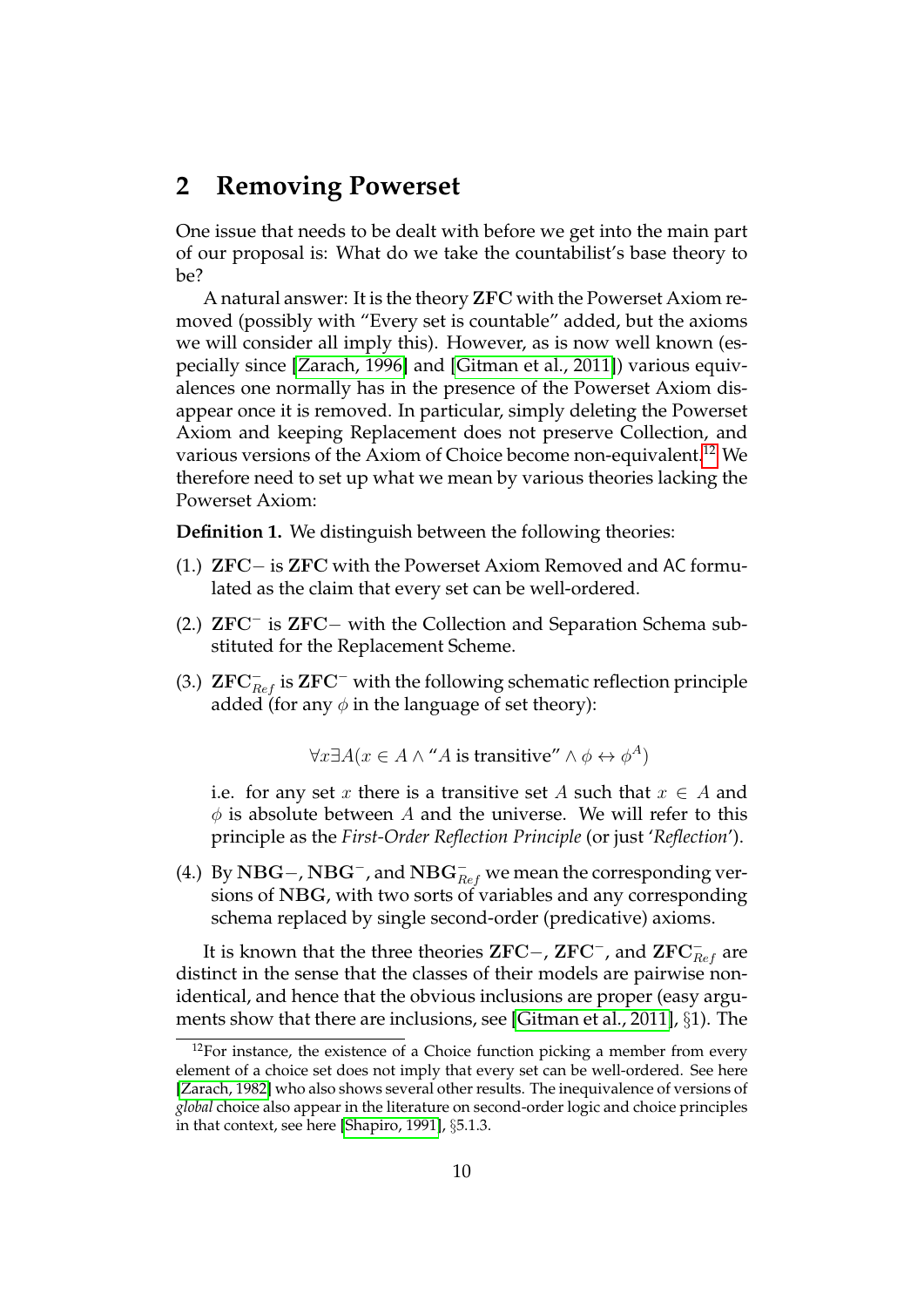result that there are models of ZFC− that are not models of ZFC<sup>−</sup> was shown by [\[Zarach, 1996\]](#page-44-2) and further explored in [\[Gitman et al., 2011\]](#page-41-5). Recently [\[Friedman et al., F\]](#page-41-6) showed that there are models of  ${\rm ZFC^-}$  in which  $\mathbf{ZFC}_{Ref}^-$  fails (and indeed in which all sets are countable). We introduce the class theories  $\mathrm{NBG}-$ ,  $\mathrm{NBG}^-$ , and  $\mathrm{NBG}^-_{Ref}$  because we will want to use proper classes in talking about the reals (which may form a proper class). The observation that for any  $(M, \in) \models$  **ZFC**-(respectively  $\mathbf{ZFC}^-$ ,  $\mathbf{ZFC}_{Ref}^-$ ) we have  $(M,\in,Def(M))\models\mathbf{NBG}-$  (respectively NBG<sup>-</sup>, NBG $_{Ref}^-$ ) shows that the obvious inclusions between the classes of models of NBG−, NBG<sup>−</sup>, and NBG $_{Ref}^-$  are also proper. In light of these results, one might think of the study of these Powerset-free theories as concerned with trying to include as many natural principles as possible (without adding strength) in order to facilitate mathematical reasoning in the absence of the Powerset Axiom. This naturally motivates  $\operatorname{ZFC}^-_{Ref}$  and  $\operatorname{NBG}^-_{Ref}$  as the natural choices of base theory for the countabilist, particularly one who has mathematical applications in mind. Consider, for example, Gitman, Hamkins and Johnstone who write (concerning the comparison of ZFC− and  ${\rm ZFC}^-$ ):

The main point of this paper, therefore, is to reveal what can go wrong when one naively uses ZFC− in a set-theoretic argument for which one should really be using  $\rm ZFC^+$ , and to point out that if one indeed would use ZFC<sup>-</sup>, then all standard arguments carry through as expected. In other words, our point is that **ZFC**− is the wrong theory, and in almost all applications, set theorists should be using  $ZFC^$ instead. ([\[Gitman et al., 2011\]](#page-41-5), p. 3)

As long as there are interesting applications using Reflection, this point naturally extends to a motivation for  $\operatorname{ZFC}_{Ref}^-$  (and not just ZFC<sup>−</sup> ) too. In the uncountabilist context, first-order reflection is implied by the usual Lévy-Montague reflection principle (since, in particular, any  $V_{\alpha}$  to which we reflect is transitive). However in the  ${\rm ZFC}^$ context, First-Order Reflection is equivalent to the following choicelike principle (see [\[Friedman et al., F\]](#page-41-6) for the result):

**Definition 2.** (ZFC<sup>−</sup> ) The *Dependent Choice Scheme* (we will also use the terms 'DC-Scheme' and 'DCS') is the scheme of assertions claiming that for each formula  $\phi(x, y, z)$  and parameter a, if for every x there is a y such that  $\phi(x, y, a)$  holds, then there is an  $\omega$ -sequence  $\langle x_n|n \in \omega \rangle$  such that for all *n*,  $\phi(x_n, x_{n+1}, a)$  holds. (i.e. If a definable relation has no terminal nodes, we can make  $\omega$ -many dependent choices on its basis.)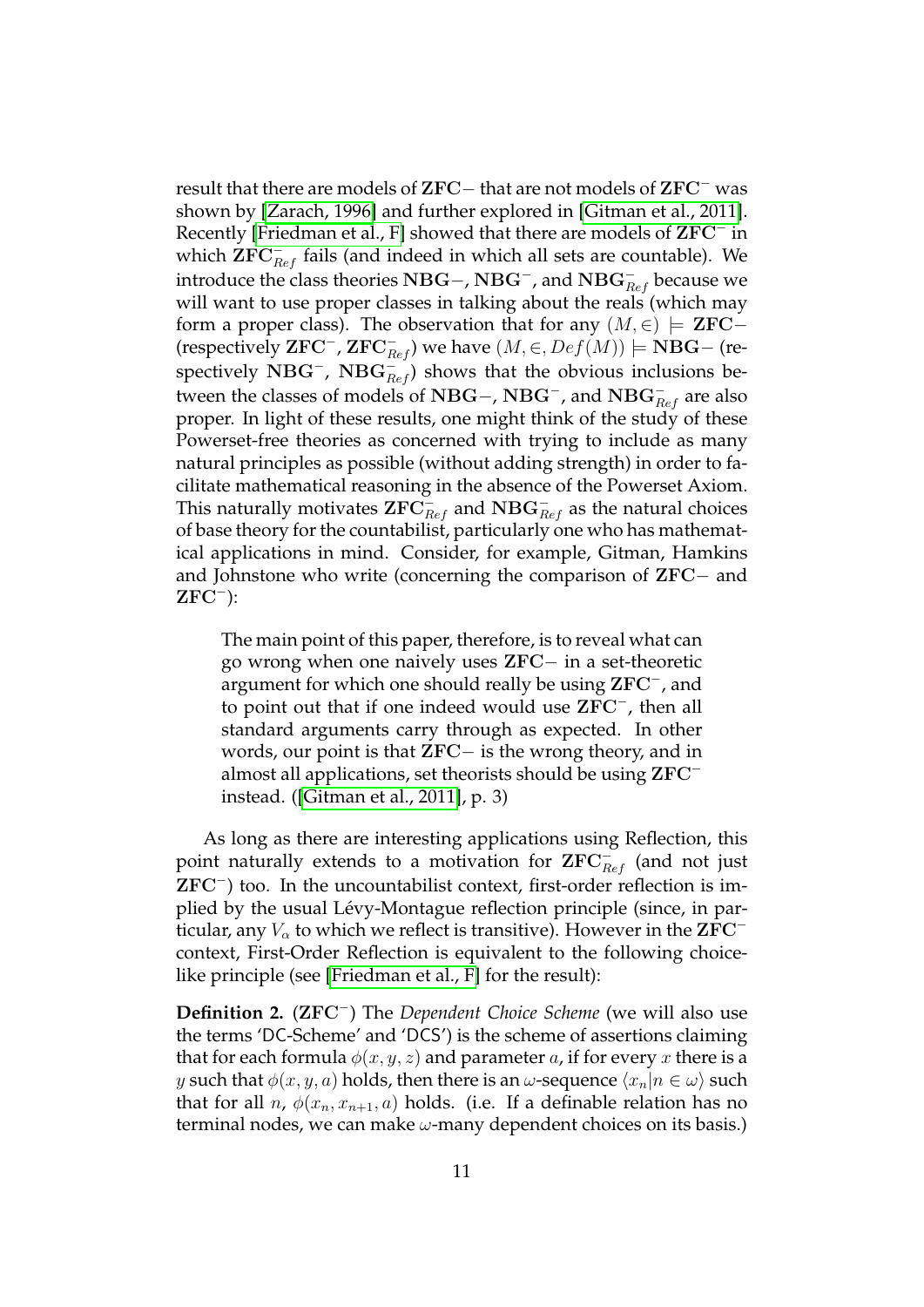Thus  $\operatorname{\mathbf{ZFC}}^-_{Ref}$  is equivalent (modulo  $\operatorname{\mathbf{ZFC}}^-$ ) to  $\operatorname{\mathbf{ZFC}}^-$  with the DCscheme added (mutatis mutandis for  $\mathrm{NBG}_{Ref}^-$  and  $\mathrm{NBG}^-$  with a single axiom in place of the DC-Scheme). This relationship between DCS and Reflection further supports choosing  $\operatorname{ZFC}_{Ref}^-/\bar{\operatorname{NBG}}_{Ref}^-$  as our base theory (if one is motivated by mathematical expedience). This is especially so given that the current context that can be thought of through the lens of second-order arithmetic. A folklore result<sup>[13](#page-11-1)</sup> shows that second-order arithmetic and  $ZFC^-$  + "Every set is countable" are bi-interpretable and so one can consider the present study as investigating models of second-order arithmetic as well as the countabilist theories we will propose, and certainly DCS is a useful principle there. With this in hand, let us consider some ways we might begin to bolster these base theories for the countabilist.

### <span id="page-11-0"></span>**3 The Brute Force Strategy**

For the sake of brevity we will often abbreviate the axiom "Every set is countable" by Count. The first point to be made is that there *are* statements of set theory concerning second-order arithmetic (and hence  $ZFC^-$  + Count) that yield substantial large cardinal strength, and indeed large cardinals in inner models of models satisfying ZFC<sup>−</sup>  $+$  Count.<sup>[14](#page-11-2)</sup>

The core observation is that much recent work in set theory has involved building inner models for large cardinals from principles of second-order arithmetic. This is done via an ultrapower construction (often using so-called mice) and since  $\mathbf{ZFC}^-$  and  $\mathbf{ZFC}_{Ref}^-$  provide us with the resources to construct ultrapowers, we are often able to build the relevant models.[15](#page-11-3) Some care is required here, however. For example, in  ${\rm ZFC}$  " $0^\sharp$  exists" has many equivalent formulations, which don't all work in ZFC<sup>−</sup> . To see this, note that one formulation is that the uncountable cardinals are indiscernible in  $L$ , but in  $\mathbf{ZFC}^-$  we have no guarantee that there are any uncountable cardinals (in fact we have the negation given Count). We therefore take the following formulation:

<span id="page-11-4"></span>**Definition 3.** (ZFC<sup>-</sup>/NBG<sup>-</sup>) "0<sup>‡</sup> exists" will be taken to mean that there is a definable club of L-indiscernibles.

<span id="page-11-2"></span><span id="page-11-1"></span><sup>13</sup>See §5.1 of Regula Krapf's PhD thesis [\[Krapf, 2017\]](#page-42-4).

 $14$ We are very grateful to Sandra Müller and Chris Scambler for some discussion of ideas in this section.

<span id="page-11-3"></span><sup>&</sup>lt;sup>15</sup>See [\[Schimmerling, 2001\]](#page-43-8) for a pleasant explanation of mice, and [\[Schindler,](#page-43-9) [2014\]](#page-43-9),  $\S 10.2$  (esp. Def. 10.37) how  $0^{\sharp}$  can be used in this context.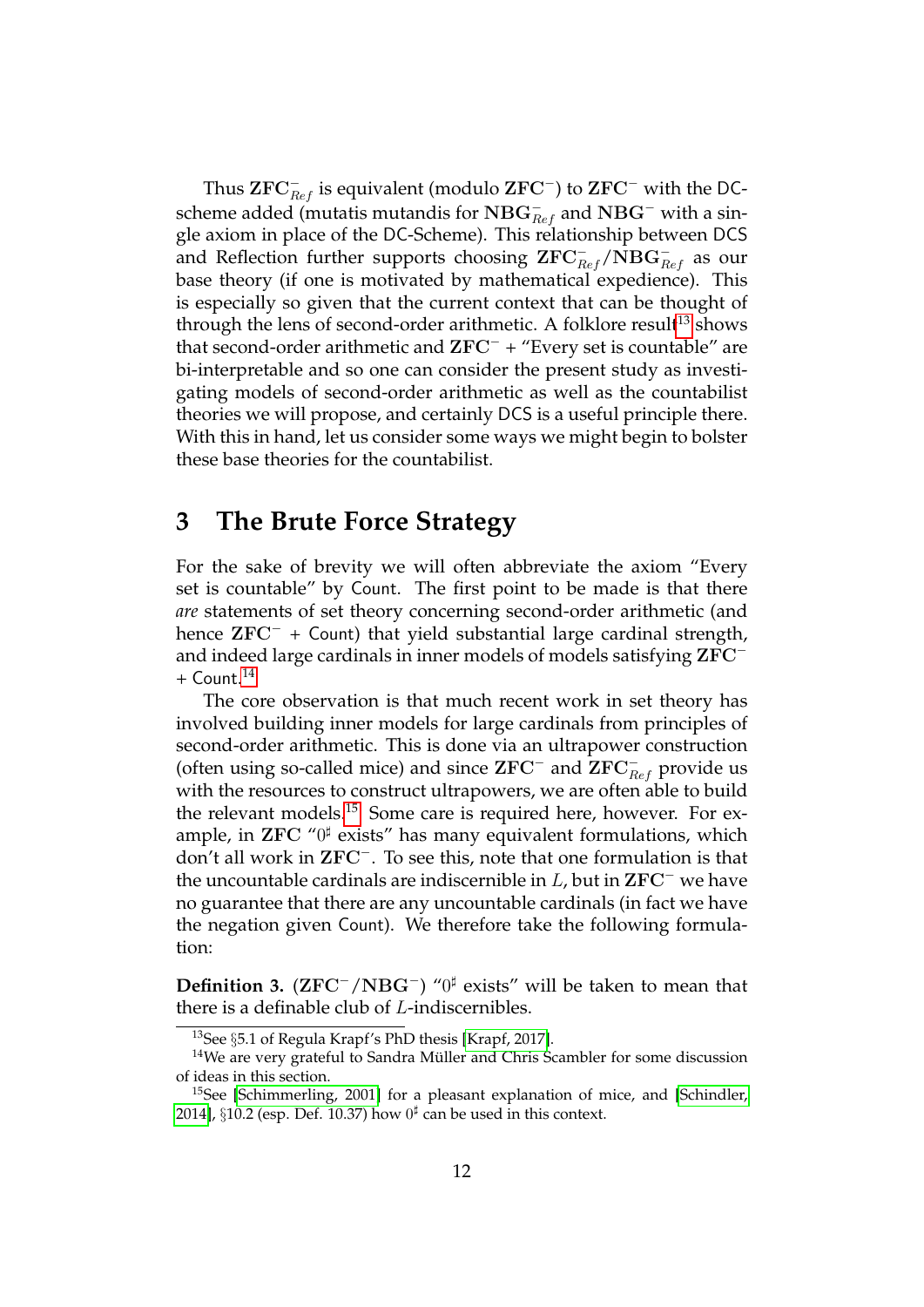A tempting complaint concerning this definition is to point to use of the term "definable" (a notion which is not first-order). There are two ways this might play out depending on whether we are in the NBG<sup>-</sup> or ZFC<sup>-</sup> context. In the former case one can just omit the word "definable" and talk about the kinds of closed unbounded classes that exist. Alternatively (in both the  $ZFC^-$  and  $NBG^-$  context) one can appeal to the work of Silver who shows that if there is a definable club of L-indiscernibles then there is a unique such club (the club of Silver indiscernibles) which generates L (i.e. its Skolem hull in L is all of L), and this club is  $\Delta_2$ -definable. Therefore we can replace the word "definable" by " $\Delta_2$ -definable" in Definition [3](#page-11-4) and obtain a first-order definition. Moreover Silver's result (see [\[Jech, 2002\]](#page-41-7), Ch. 18) works in the absence of the Powerset Axiom. By shifting Silver indiscernibles we can easily obtain many elementary embeddings of  $L$  to  $L$ . We can then find various strong theories under the countabilist perspective. For example:

**Fact 4.** ZFC<sup>−</sup>+*"*0 ] *exists" implies that there is a definable inner model (i.e. a transitive model containing all the ordinals) for* ZFC+*"There exists a proper class of inaccessible cardinals".*

*Proof.* Every Silver indiscernible is L-inaccessible, and so the existence of  $0^{\sharp}$  implies the existence of a proper class of inaccessible cardinals in L. Moreover each Silver indiscernible  $\alpha$  is such that  $L_{\alpha}$  is elementary in L, and so  $L \models$  **ZFC**.  $\Box$ 

A theme that will repeatedly emerge is: One can always build inner models (e.g.  $L$ ) within models of theories extending  ${\rm ZFC^-}$ , and in the presence of suitable principles we obtain ZFC with large cardinals there (even though  $V$  thinks that every set is countable). Moreover, one can easily go beyond  $0^{\sharp}$ . From  $\Pi^1_1$ -Determinacy and the  $\Pi^1_2$ -Perfect Set Property one can obtain inner models of ZFC+"Every set of ordinals has a sharp" (and indeed that this implication can be reversed from a model of  $ZFC+$  Every set of ordinals has a sharp").<sup>[16](#page-12-0)</sup> With Projective Determinacy one gets inner models with Woodin cardinals (in particular *n*-many for every  $n \in \mathbb{N}$ .<sup>[17](#page-12-1)</sup> In this context, whilst some inner models have ZFC (and indeed much more) they are impoverished with respect to the functions they can see (in particular they are blind to all sorts of collapsing functions).

Thus we can see how the countabilist perspective is compatible with principles asserting a significant degree of large cardinal strength,

<span id="page-12-1"></span><span id="page-12-0"></span><sup>&</sup>lt;sup>16</sup>Regula Krapf's dissertation [\[Krapf, 2017\]](#page-42-4), Ch. 5 shows this equivalence.

<sup>&</sup>lt;sup>17</sup>See [\[Koellner and Woodin, 2010\]](#page-42-5) for a description of how to get models of large cardinal axioms from determinacy hypotheses.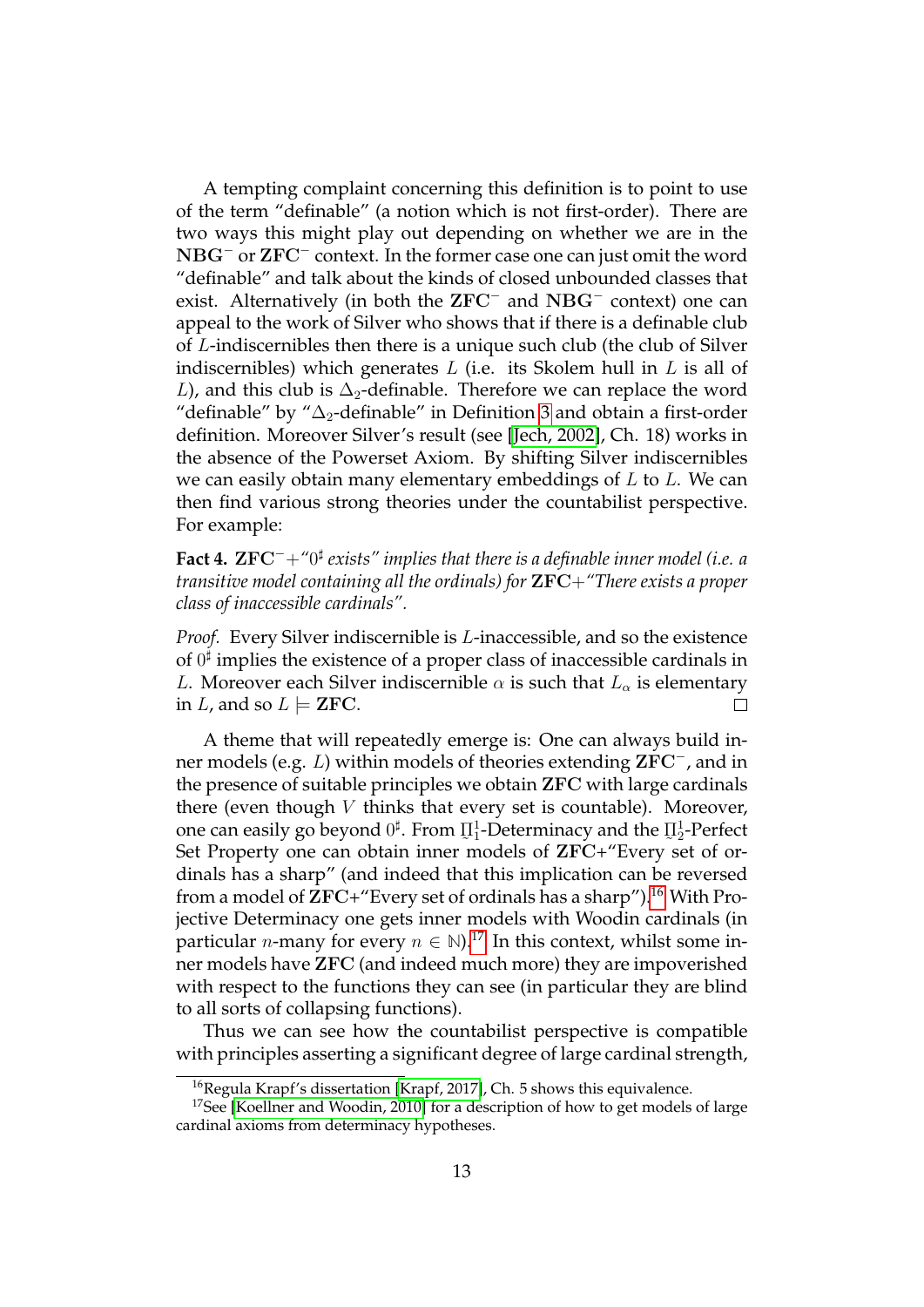responding to the challenge of providing a strong theory suggested by the desideratum of **Risk Assessment**. However, given the **Motivational Challenge**, we might worry about whether baldly asserting the existence of various non-trivial regularity properties in secondorder arithmetic is a satisfactory response given that they do not easily conform to any intuition about the nature of the set-theoretic universe or relate to considerations of **Maximality**. [18](#page-13-1) In this respect, the countabilist is not necessarily in a worse position than her uncountabilist counterpart since the motivational story for him is also unclear beyond  $0^{\sharp}$ . This is especially so given that some authors (especially [\[Koellner, 2009\]](#page-42-3) and [\[Friedman and Honzik, 2016\]](#page-41-8)) hold that no reflection principle is likely to deliver this level of large cardinal strength. There are some counterarguments here (notably [\[Welch and Horsten,](#page-44-0) [2016\]](#page-44-0), [\[Welch, 2017\]](#page-43-10), and [\[Roberts, 2017\]](#page-43-5)) which attempt to provide reflection-style arguments for large cardinals up to (and beyond) the level of many Woodin cardinals, however their status as reflection principles is somewhat open. It is thus fair to say that the situation is also murky for the uncountabilist with respect to principles past  $0^{\sharp}$ .<sup>[19](#page-13-2)</sup> In the rest of the paper, we will show how to motivate the existence of 0 ] using **Maximality** on the countabilist perspective.

## <span id="page-13-0"></span>**4 Forcing Saturated Set Theory**

Our suggestion is to view the maximality of the universe via different kinds of *saturation* under possible sets. This is a somewhat vague motivation but admits of various formalisations, similar to how the uncountabilist wishes to postulate the existence of 'large' ordinals and can formalise this idea via large cardinals/reflection principles. We'll approach this gradually; the current section  $(\S 4)$  $(\S 4)$  will provide a principle consistent with  $V = L$ , §[5](#page-16-0) will go beyond  $V = L$  but not provide any large cardinal strength, §[6](#page-21-0) will consider a principle that is *too* strong, before we isolate a principle in §[7](#page-26-0) that is consistent relative to standard large cardinals but also implies the existence of  $0^\sharp.$ 

The first principle we shall examine stems from consideration of *forcing axioms*. A forcing axiom expresses the idea that the universe has already been saturated under forcing for certain partial orders and

<span id="page-13-1"></span><sup>18</sup>For example, Martin (concerning Projective Determinacy) writes: "Is PD true? It is certainly not self-evident." ([\[Martin, 1977\]](#page-43-11), p. 813). Examples of this kind can be multiplied, for example [\[Martin, 1976\]](#page-43-12), p. 90 [\[Moschovakis, 1980\]](#page-43-13), p. 610. [\[Maddy,](#page-42-6) [1988\]](#page-42-6) provides a good survey of the terrain here.

<span id="page-13-2"></span><sup>&</sup>lt;sup>19</sup>Often these principles are justified by their 'fruitfulness' or via 'extrinsic' considerations (e.g. [\[Maddy, 2011\]](#page-42-7)). We return to this issue in §[8.](#page-33-0)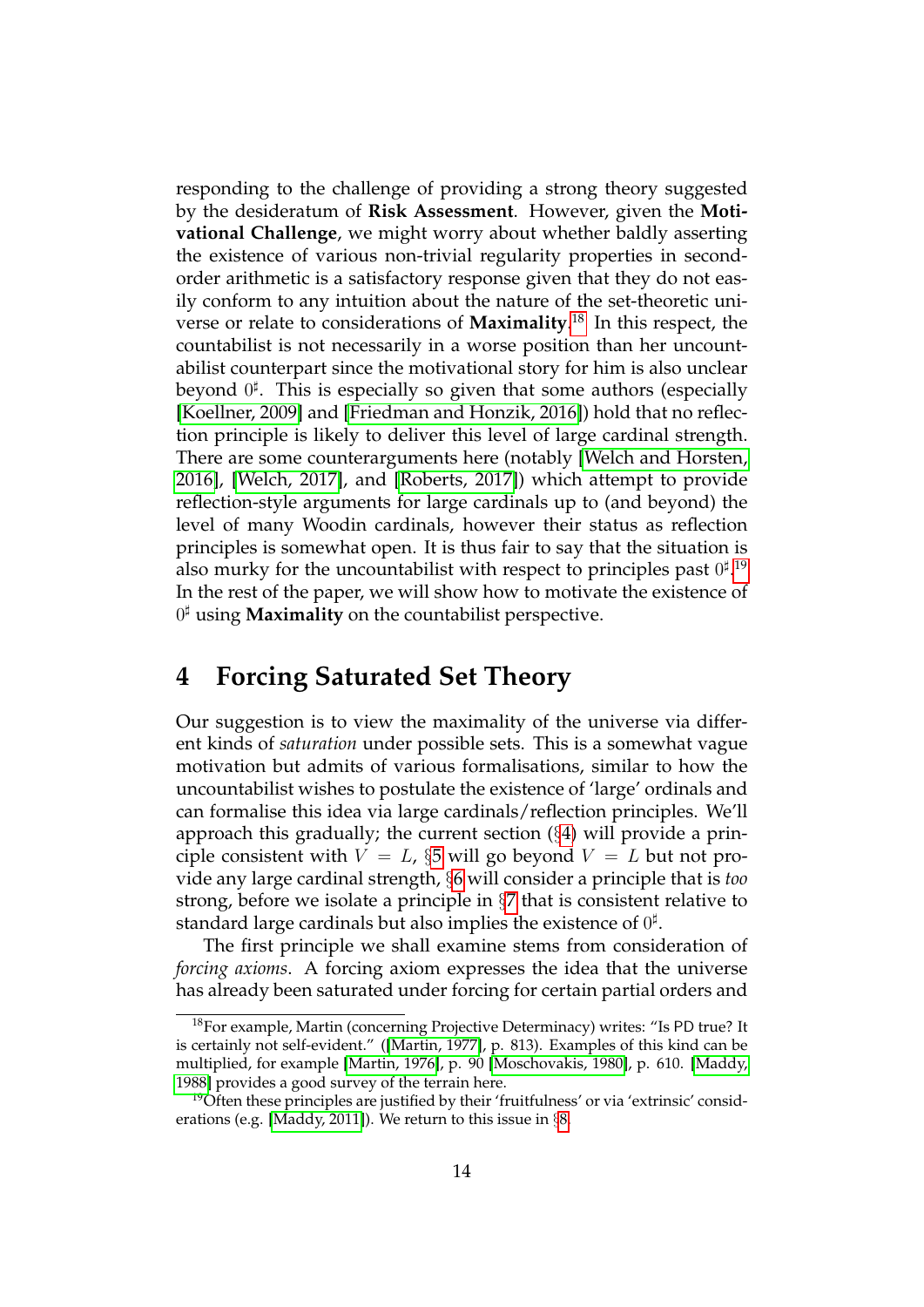families of dense sets. For example we have the following axiom:

**Definition 5.** Let  $\kappa$  be an infinite cardinal. MA( $\kappa$ ) is the statement that for any forcing poset **P** in which all antichains are countable (i.e. **P** has the countable chain condition), and any family of dense sets  $D$  such that  $|\mathcal{D}| \leq \kappa$ , there is a filter G on **P** such that if  $D \in \mathcal{D}$  is a dense subset of  $\mathbb{P}$ , then  $G \cap D \neq \emptyset$ .

**Definition 6.** *Martin's Axiom* (or just MA) is the statement that for every  $\kappa$  smaller than the cardinality of the continuum, MA( $\kappa$ ) holds.

In this way MA asserts that the universe has been saturated under forcing for certain partial orders and families of dense sets. Stronger forcing axioms such as the Proper Forcing Axiom (PFA) and Martin's Maximum (MM) have been isolated, and some set theorists have linked these kinds of axiom to maximality ideas. Magidor, for example, writes:

"Forcing axioms like Martin's Axiom (MA), the Proper Forcing Axiom (PFA), Martin's Maximum (MM) and other variations were very successful in settling many independent problems. The intuitive motivation for all of them is that the universe of sets is as rich as possible, or at the slogan level: A set [whose] existence is possible and there is no clear obstruction to its existence [exists]...

...What do we mean by "possible"? I think that a good approximation is "can be forced to [exist]"...

I consider forcing axioms as an attempt to try and get a consistent approximation to the above intuitive principle by restricting the properties we talk about and the the forcing extensions we use. ([\[Magidor, 2012\]](#page-42-8), pp. 15–16)

Forcing axioms can thus be seen as an attempt to get a grip on the notion of maximising the subsets available. However, as will be well known to specialists, there are usually some limitations as to how far one can go. For instance, consider the following facts:

**Fact 7.** *(*ZFC*) Letting* c *denote the cardinality of the continuum,* MA(c) *is inconsistent with* ZFC*.* [20](#page-14-0)

**Fact 8.** *(*ZFC*) In* ZFC *there is a non-countable-chain-condition* **P** *such that for a*  $(\leq \aleph_1)$ -sized family of dense subsets D of P, there is no filter G on P *intersecting every member of*  $D$  *(i.e.*  $MA_{\mathbb{P}}(\aleph_1)$  *is false).*<sup>[21](#page-14-1)</sup>

<span id="page-14-0"></span><sup>20</sup>See [\[Kunen, 2013\]](#page-42-9), p. 175, Lemma III.3.13.

<span id="page-14-1"></span><sup>21</sup>See [\[Kunen, 2013\]](#page-42-9), pp. 175–176, Lemma III.3.15.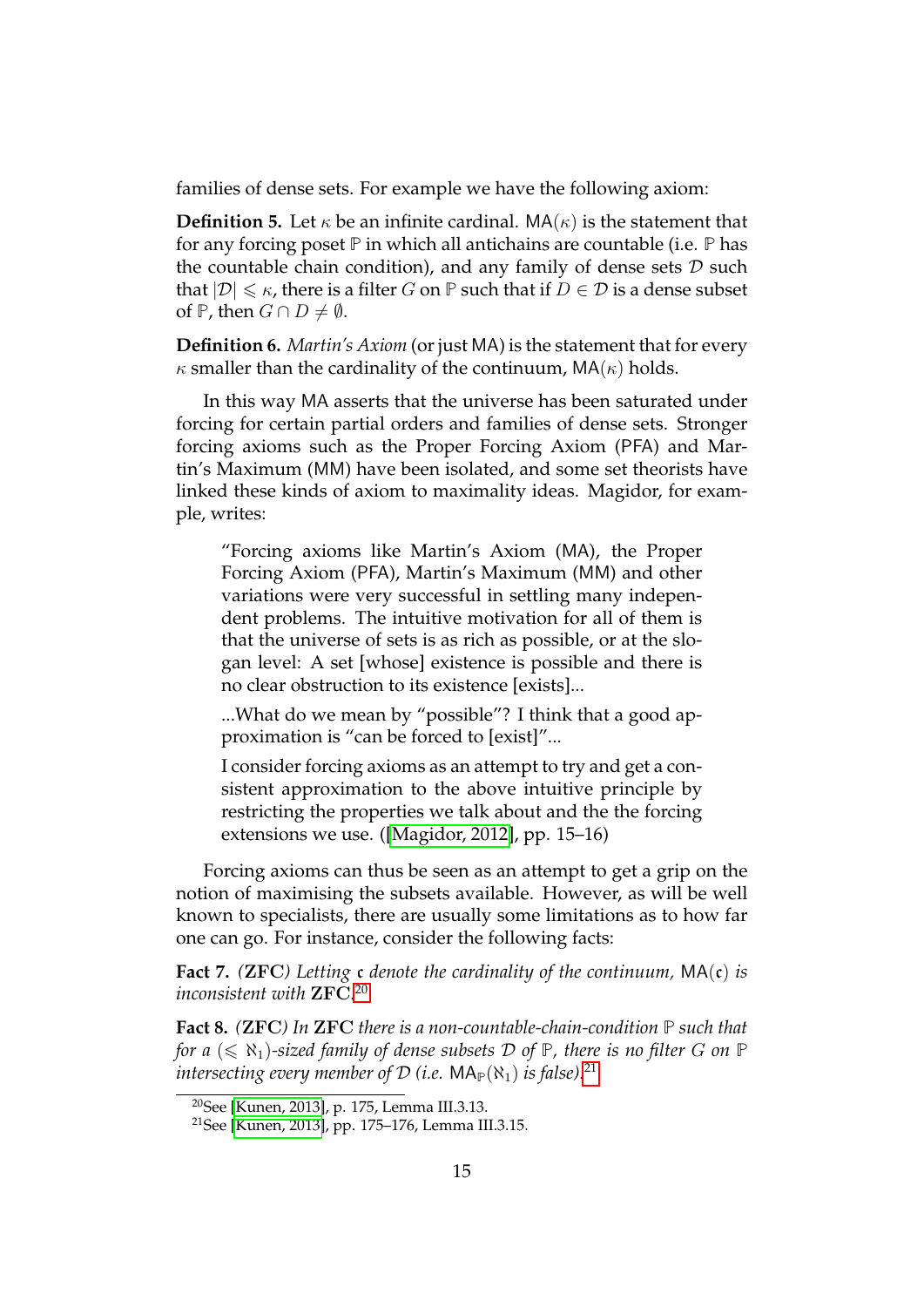It seems then that there are some limitations on what generics one can have. Given ZFC, we cannot just assert the existence of generic sets in a careless manner. However, if we accept the possibility that every set might be countable and drop the Powerset Axiom, more options are open to us. We can then consider a forcing axiom that allows us to have a generic for *any* set-sized family of dense sets:

**Definition 9.** (ZFC<sup>−</sup> ) *The Forcing Saturation Axiom* (or FSA). If **P** is a forcing poset, and  $D$  is a set-sized family of dense sets, then there is a filter G ⊆ **P** intersecting every member of D. The theory of *Forcing Saturated Set Theory* or FSST comprises ZFC<sup>−</sup> + FSA.

FSST implies that every set is countable, as we show below. However, it is also weak, as is shown by the following fact:

<span id="page-15-0"></span>**Fact 10.** *(*ZFC<sup>−</sup> *)* FSST *is equivalent to the theory* ZFC<sup>−</sup>*+"Every set is countable".*

*Proof.* (1.) **FSST**  $\Rightarrow$  **ZFC**<sup> $-$ </sup>+"Every set is countable".

To see that FSST implies that every set is countable, let  $\alpha$  be the order-type of a well-ordering of an arbitrary set x ( $\alpha$  is our putative 'uncountable' cardinal). Then, the poset  $Col(\omega, \alpha)$  is obtainable by taking definable powersets. (Note that in ZFC<sup>−</sup> the *definable* powerset of any set still exists.) We can now define a family of dense sets in order to get generic encoding a surjection from  $\omega$  to  $\alpha$ . At each  $\beta < \alpha$  we can define the following set:

$$
D_{\beta} = \{ p \in Col(\omega, \alpha) | \beta \in dom(p) \}
$$

Clearly each  $D_\beta$  is dense since we can always extend above any condition q to obtain an r with  $\beta \in dom(r)$ . Collection and Separation then yields the family  $\mathcal{D} = \langle D_\beta | \beta \langle \alpha \rangle$ . Using the Forcing Saturation Axiom, there is a generic G for this family coding a surjection from  $\omega$ to  $\alpha$ .

(2.)  $ZFC^-+$ "Every set is countable"  $\Rightarrow$  FSST.

To obtain the Forcing Saturation Axiom from the axiom that every set is countable, let  $\mathbb P$  be a forcing poset and  $\mathcal D$  be a family of dense subsets of  $\mathbb{P}$ . Since every set is countable, we can enumerate  $\mathcal D$  in order-type  $\omega$ . So, without loss of generality,  $\mathcal{D} = \langle D_n|n \in \omega \rangle$ . Since every set is countable,  $\mathbb P$  can also be enumerated in order-type  $\omega$ , let  $'f'$  denote the relevant enumerating function. We can then define via recursion (and using the parameter f) the following function  $\pi$  from  $\mathcal D$ to **P**: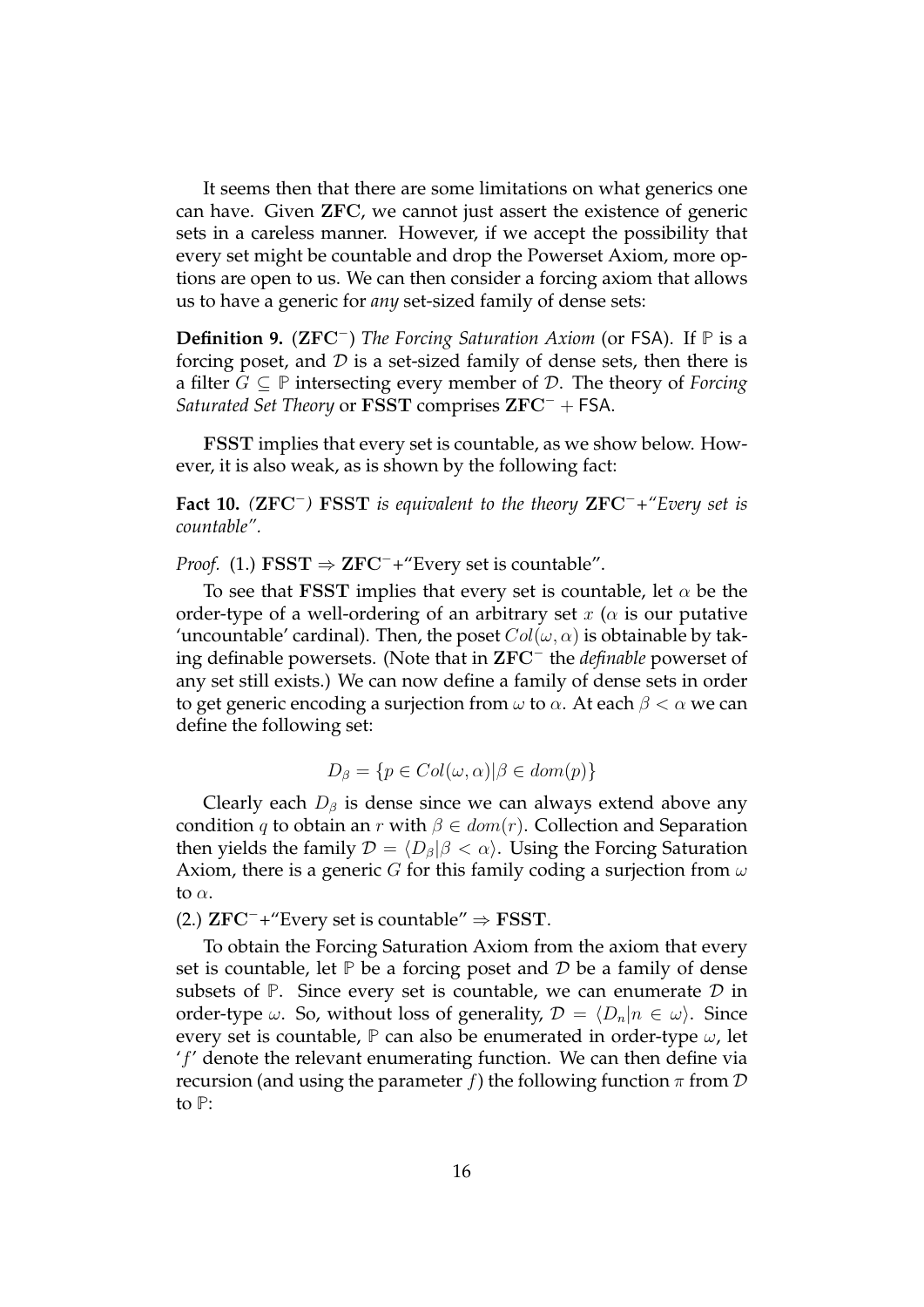$$
\pi(D_0) = \text{``The } f\text{-least } p \in D_0\text{''}
$$

$$
\pi(D_{n+1}) = \text{``The } f\text{-least } p \in D_{n+1} \text{ such that } p \leqslant_P \pi(D_n) \text{''}
$$

Effectively  $\pi$  successively picks elements of each member of  $\mathcal{D}$ , ensuring that we always go below our previous pick in the forcing order (this is allowed because each  $D \in \mathcal{D}$  is dense in  $\mathbb{P}$ , and so such a p always exists). By Replacement  $ran(\pi)$  exists, and the object obtained generates a generic for D (namely the set of q such that p is below q for some  $p \in ran(\pi)$ , and so the Forcing Saturation Axiom holds.  $\Box$ 

By Fact [10](#page-15-0) we have the immediate:

**Corollary 11.** FSST *is consistent relative to the theory* ZFC<sup>−</sup> *.*

*Proof.* Take any model M of  $\mathbf{ZFC}^-$ .  $H(\omega_1)$  of the model satisfies  ${\bf ZFC}^-$  + Count and hence FSST (and in the case where  $\omega_1 = Ord$  we can simply say that  $M$  itself satisfies FSST).  $\Box$ 

This shows that FSST is not just weak in consistency strength, but also has minimal consequences. It is reasonable to expect that maximality principles should destroy  $V = L$ . Here we have the immediate easy corollary:

**Corollary 12.** FSST *is consistent with*  $V = L$ *.* 

*Proof.* In any given model of  $\mathbf{ZFC}^-$ ,  $(H(\omega_1))^L \models V = L + \mathbf{FSST}$ .  $\Box$ 

Thus whilst FSST does imply countabilism through some sort of saturation idea, it fails to break  $V = L$ . We should not necessarily view this fact as a deathblow to FSST, however. We might rather view FSST as an initial stepping stone to stronger theories, much like how ZFC is consistent with  $V = L$  but can be strengthened using large cardinals to theories that break  $V = L$ . As we'll see in the following sections, there are strengthenings of FSST that do just this.

### <span id="page-16-0"></span>**5 The Axiom of Set-Generic Absoluteness**

In this section, we provide an exposition of the *Axiom of Set-Generic Absoluteness*, an axiom that implies that every set is countable and that  $V \neq L$ . Whilst it is still consistent relative to ZFC<sup>-</sup>, its consideration will be useful for setting up the general ideas behind stronger axioms later.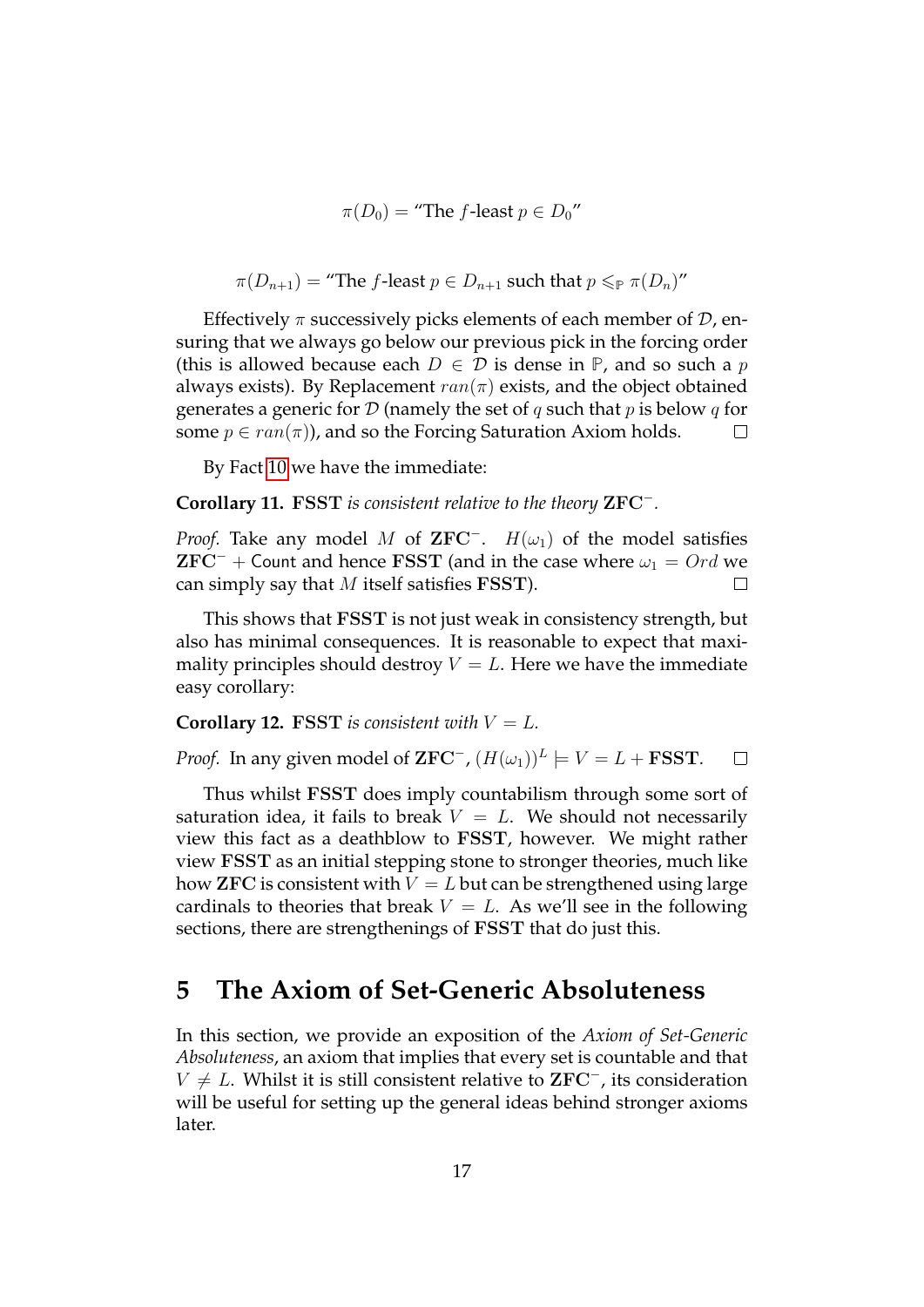The way that the FSA postulated the saturation of the universe under forcing was somewhat brutal; we simply asserted the existence of the relevant generics for partial orders and families of dense sets. Somewhat similar considerations apply here as in the brute assertion of determinacy in generating large cardinal strength—it is unclear why the assertion of combinatorial statements about the existence of generics relates to more intuitive ideas concerning the nature of the universe. Whilst the FSA does perhaps mesh better with **Maximality** than determinacy hypotheses, it would nonetheless be preferable if the countabilist could assert something more natural about the universe of sets which implies that every set is countable (and, for that matter, breaks  $V = L$ ).

We can come to slightly more elegant axioms via the use of *absoluteness principles*. An absoluteness principle asserts that if some formula is satisfied in an extension of the universe, then it is satisfied within the universe (in some appropriate context). Absoluteness principles have already been found for characterising some standard forcing axioms. For example:

**Definition 13.** [\[Bagaria, 1997\]](#page-40-3) *Absolute-MA*. We say that  $V \models$  **ZFC** satisfies *Absolute-MA* iff whenever  $V[G]$  is a generic extension of V by a partial order **P** with the countable chain condition in V, and  $\phi(x)$  is a  $\Sigma_1(\mathcal{P}(\omega_1))$  formula (i.e. a  $\Sigma_1$ -formula containing only parameters from  $\mathcal{P}(\omega_1)$ , if  $V[G] \models \exists x \phi(x)$  then there is a y in V such that  $\phi(y)$ .

Further, we can characterise the Bounded Proper Forcing Axiom (BPFA) as follows:

**Definition 14.** [\[Bagaria, 2000\]](#page-40-4) *Absolute-BPFA*. We say that  $V \models \text{ZFC}$ satisfies *Absolute-BPFA* iff whenever  $\phi$  is a  $\Sigma_1(\mathcal{P}(\omega_1))$  formula, if  $\phi$ holds a forcing extension  $V[G]$  obtained by proper forcing, then  $\phi$ holds in  $V$ .

These principles turn out to be equivalent to MA and BFPA respectively. Bagaria also sees motivation for them as springing from the idea that the universe has been saturated under the existence of possible kinds of sets:

In the case of MA and some weaker forms of PFA and MM, some justification for their being taken as true axioms is based on the fact that they are equivalent to principles of generic absoluteness. That is, they assert, under certain restrictions that are necessary to avoid inconsistency, that everything that might exist, does exist. More precisely, if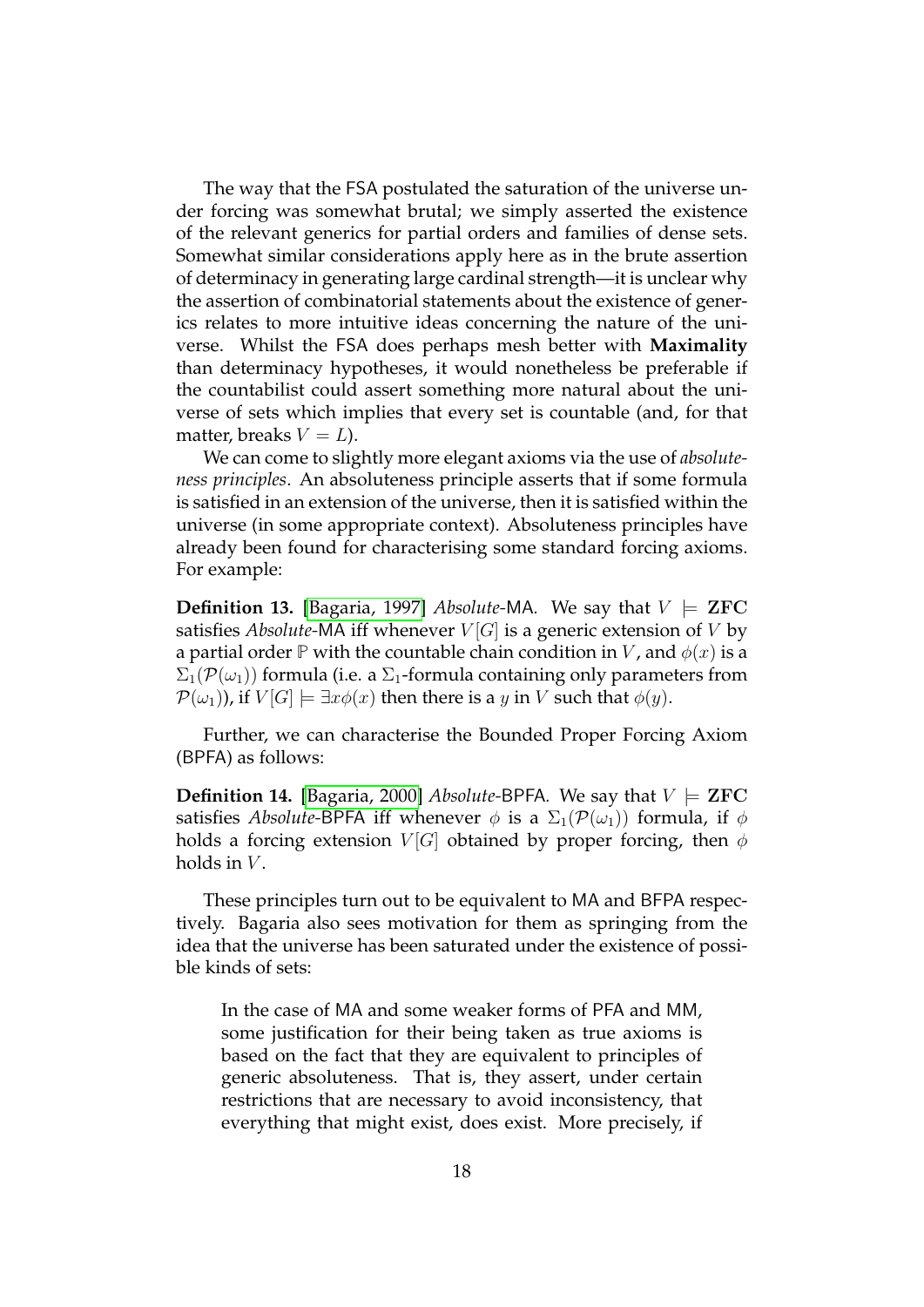some set having certain properties could be forced to exist over  $V$ , then a set having the same properties already exists  $(in V)$ . ([\[Bagaria, 2008\]](#page-40-5), pp. 319–320)

Bagaria's point concerning 'certain restrictions' is pertinent: In the ZFC-context, a careful calibration is required between the complexity of sentences figuring into the principle and the kinds of parameters allowed when formulating absoluteness principles. For example, if we allow  $\omega_1$  as a parameter and all forcings that collapse cardinals, we would obtain a contradiction in ZFC, since  $\omega_1$  would then be countable in V. However, since we are in the  ${\rm ZFC}^-$  context, we have no such obstacles:

Definition 15. (ZFC<sup>-</sup>) We say that *V*, a model of ZFC<sup>-</sup>, satisfies the *Weak Axiom of Set-Generic Absoluteness* (WASGA) iff whenever  $\phi(\vec{a})$  is a  $\Sigma_1$ -formula in the language of set theory in the parameters  $\vec{a} \in V$ , if  $P$  ∈ *V* is a forcing partial order, *G* is *V*-generic in the sense that it intersects **every** dense set in V, and  $\phi(\vec{a})$  holds in  $V[G] \models \mathbf{ZFC}^-$ , then  $\phi(\vec{a})$  holds in V.

This axiom generalises the absoluteness of  $\Sigma_1$ -formulas to include unrestricted parameters and and arbitrary forcings. Unfortunately this buys us no additional strength beyond FSST:

**Fact 16.** *(*ZFC<sup>−</sup> *) The* WASGA*,* FSA*, and* Count *are equivalent (modulo* ZFC<sup>−</sup> *).*

*Proof.* WASGA  $\Rightarrow$  Count is obvious, since for any particular set x "x is countable" is a  $\Sigma_1$ -formula in the parameter x. Hence x is countable in an outer model (since any set can be collapsed in a forcing extension), thus  $x$  is countable in an inner model of  $V$ , and (by the upwardsabsoluteness of countability) is countable in V. Count  $\Rightarrow$  WASGA follows from Lévy Absoluteness which tells us that if a  $\Sigma_1$ -formula with real parameters holds in an outer model of  $\mathbf{ZFC}^-$  then it holds in V. So if V satisfies  $\mathbf{ZFC}^-$  + Count then WASGA will hold for  $\Sigma_1$ -formulas (since under Count *every* set is coded by a real). П

The WASGA thus just gives us an equivalent formulation (over ZFC<sup>−</sup> ) of FSST. In this way, whilst it might be somewhat more natural, it does nothing to assuage worries concerning the lack of consistency strength or other consequences (e.g. it fails to break  $V = L$ ).

In order to obtain a principle with more consequences we will need to go further. A natural target is the complexity of the formulas allowed in the absoluteness claims. To this end, we can fomulate the following axiom: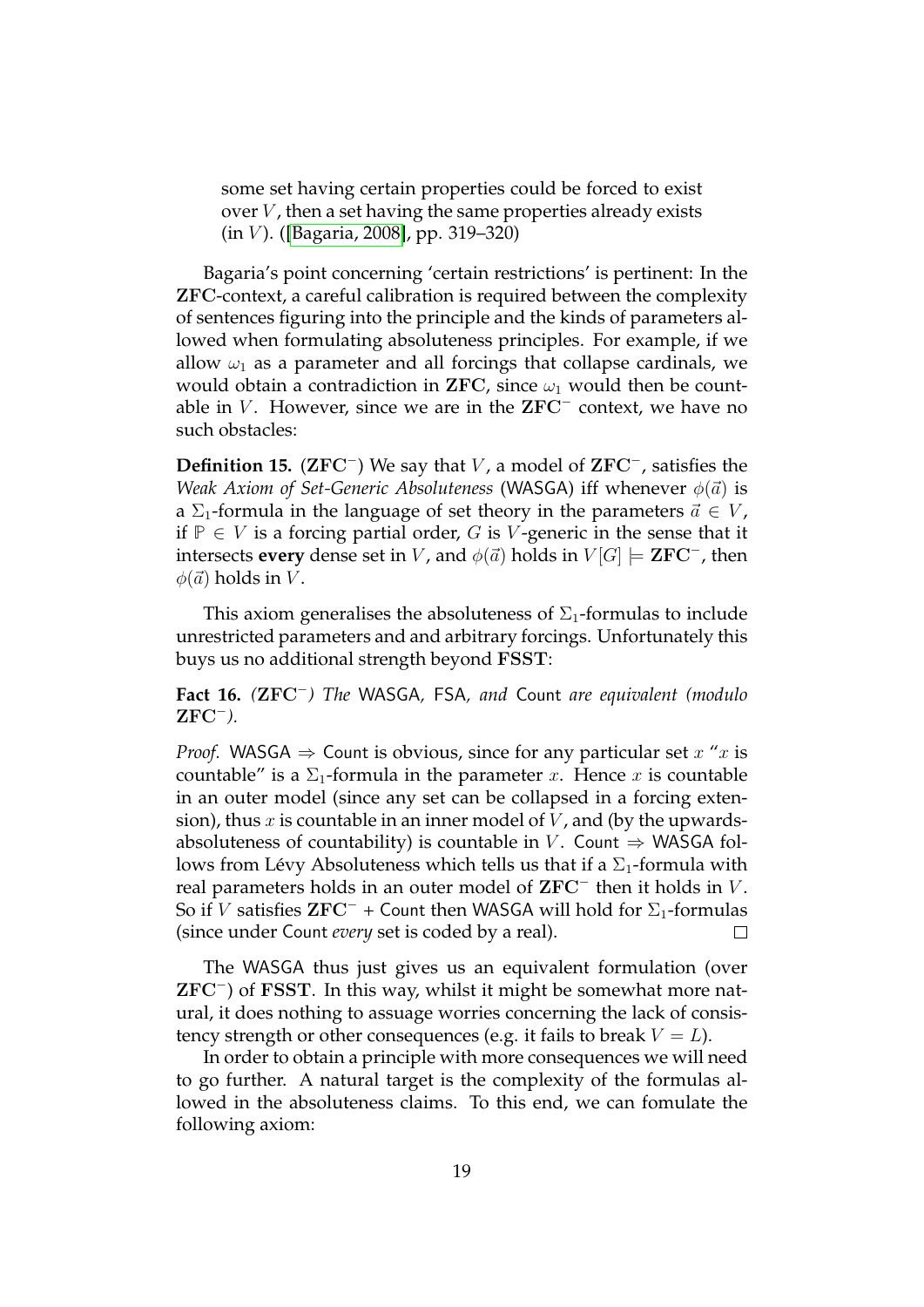Definition 17. (ZFC<sup>-</sup>) We say that *V*, a model of ZFC<sup>-</sup>, satisfies the *Axiom of Set-Generic Absoluteness* (or ASGA) iff whenever  $\phi(\vec{a})$  is a sentence in the language of set theory *in the parameters*  $\vec{a} \in V$ , if  $P \in V$  is a forcing partial order, G is V -generic in the sense that it intersects *every* dense set in V, and  $\phi(\vec{a})$  holds in  $V[G] \models \mathbf{ZFC}^-$ , then  $\phi(\vec{a})$  holds in V.

The ASGA is an absoluteness principle stating that first-order sentences of arbitrary complexity with arbitrary parameters holding in set forcing extensions are true in  $V$ . We can very quickly show that:

### **Fact 18.** *Over the theory* ZFC<sup>−</sup> *the* ASGA *implies the* FSA*.*

*Proof.* The cardinality of any set can be collapsed to  $\omega$  in some extension  $V[G]$ , and hence by the ASGA every set is countable in V, which in turn is equivalent to the FSA. П

However the ASGA also goes substantially further than the FSA, as shown by the following:

#### **Fact 19.** ZFC<sup> $-$ </sup> + ASGA *implies that*  $V \neq L$ *.*

*Proof.* Since we can force the existence of a non-constructible real in some  $V[G]$ , by the ASGA a non-constructible real exists in V, and hence  $V \neq L$ . П

Thus the ASGA goes substantially beyond the FSA in terms of consequences. At this point, we might worry about its consistency. Normally generic absoluteness says that if there is a set in a forcing extension that satisfies an absolute property then there is such a set in the ground model. Typically the underlying absolute property is  $\Delta_0$ , hence many generic absoluteness axioms (e.g. Absolute-MA, Absolute-BPFA) postulate  $\Sigma_1$ -absoluteness. If one then wants to postulate  $\Sigma_2$ -absoluteness, then one might think that we should ensure that we have a situation in which we already have  $\Sigma_1$ -absoluteness (else it is not even clear that if a  $\Sigma_2$ -property holds in the ground model then it would continue to hold in the forcing extension). Typically one doesn't expect  $\Sigma_2$ -absoluteness to be consistent between models that violate  $\Sigma_1$ -absoluteness for this reason. Indeed (in the ZFC-context) both Absolute-MA and Absolute-BPFA become inconsistent if  $\Sigma_2$ -formulas are allowed instead of only  $\Sigma_1$ -formulas (since, for instance, both CH and  $\neg$ CH can be given a  $\Sigma_2$  formulation). The following fact shows (somewhat surprisingly) that the ASGA is actually very *weak* in terms of consistency strength:

<span id="page-19-0"></span>**Fact 20.** ZFC<sup>−</sup> *+* ASGA *is consistent relative to* ZFC<sup>−</sup> *.*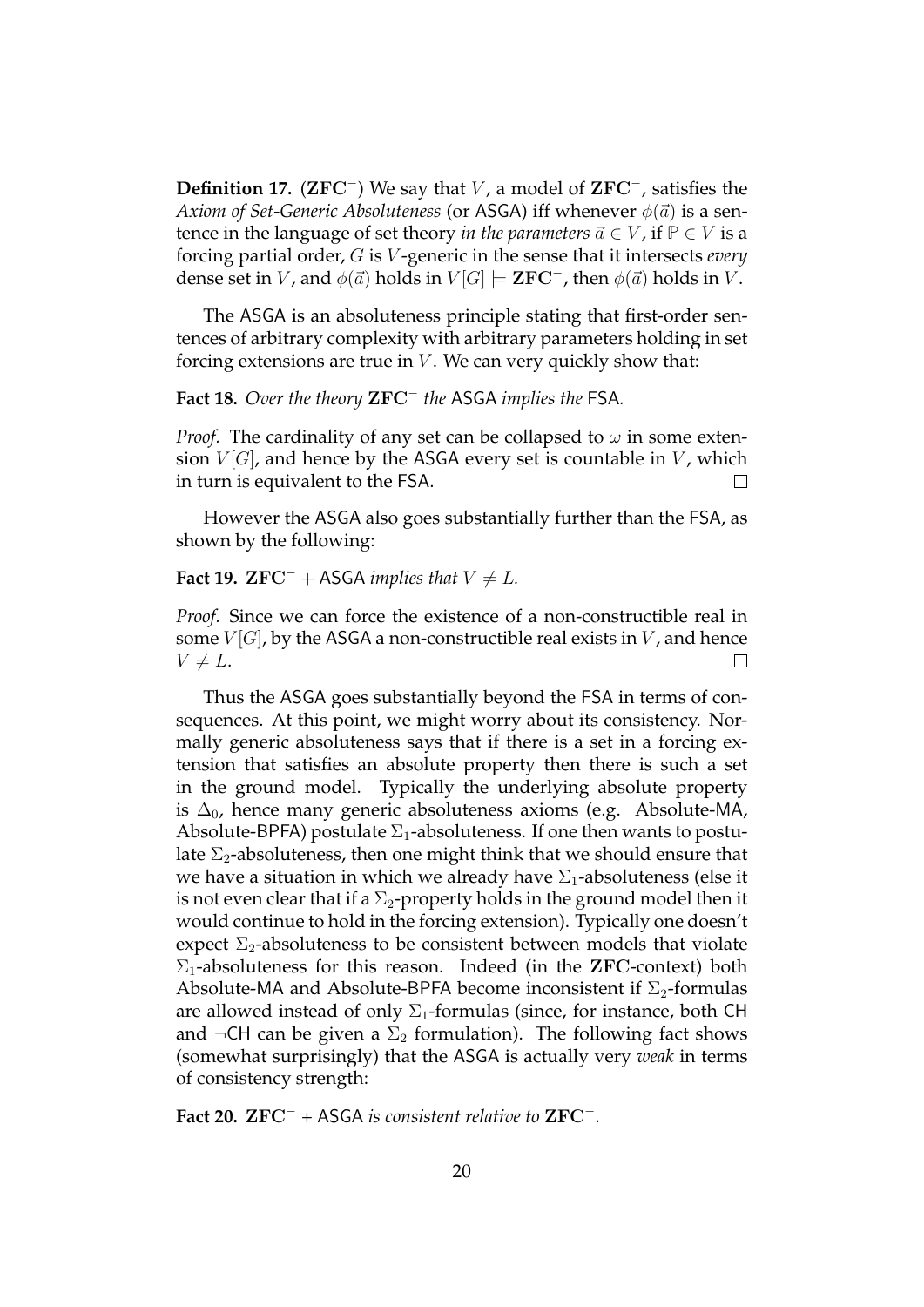*Proof.* We begin with a model M of **ZFC**, and explain how the strength can be reduced later. Begin by forcing using an  $\aleph_1$ -product of Cohen forcings with finite support (call this forcing **P**), to form an extension  $M[G]$ .

We claim that  $H(\omega_1)^{M[G]}$  satisfies  ${\rm ZFC^-}+{\rm ASGA}.$  The fact that  ${\rm ZFC^-}$ holds is immediate, since the  $H(\omega_1)$  of any model of ZFC satisfies FSST. It just remains to argue that  $H(\omega_1)^{M[G]}$  satisfies the ASGA. To see this, we begin by noting that any finite sequence of parameters  $\vec{a}$ from  $H(\omega_1)^{M[G]}$  appears at some stage of the iteration. In other words, if we let  $G_\alpha$  be the first  $\alpha$ -many Cohen reals added by  $G$ , then  $\vec{a}$  appears in  $V[G_\alpha]$ .

Since  $\vec{a}$  is hereditarily countable, it can be coded by some real r. Moreover, r must belong to  $V[G_\alpha]$  for some countable  $\alpha$ . This is because **P** has the countable chain condition, which in turn implies that any real added by G has a countable **P**-name, and hence, letting  $\mathbb{P}_{\alpha}$ be the finite support  $\alpha$ -length product of Cohen forcing, r has a  $\mathbb{P}_{\alpha}$ name. In other words, any real r added by  $G$  is already added for some  $G_{\alpha}$ , for countable  $\alpha$ . Letting  $G_{\alpha}$  be the Cohen reals added after  $G_\alpha$  by  $\mathbb P$ , we can then view  $H(\omega_1)^{M[G]}$  as  $H(\omega_1)^{M}[G_\alpha][G_{\alpha\leadsto}]$ , where  $G_{\alpha\leadsto}$  is  $H(\omega_1)^M[G_\alpha]$ -generic for the  $\omega_1$ -many Cohen forcings after the  $\alpha^\text{th}$  stage of the iteration given by  $\mathbb{P}.$ 

Now suppose that there is a countable forcing **Q** in  $H(\omega_1)^{M[G]}$  =  $H(\omega_1)^{M}[G_{\alpha}][G_{\alpha\leadsto}],$  and generic  $G_{\mathbb{Q}}$  such that  $H(\omega_1)^{M[G]}[G_{\mathbb Q}]\models \phi(\vec a)$  where  $\vec a\in H(\omega_1)^{M[G]}.$  To show that the ASGA is satisfied by  $H(\omega_1)^{M[G]}$ , we just have to show that  $H(\omega_1)^{M[G]} \models \phi(\vec{a}).$ Since  $G_{\mathbb{Q}}$  is generic over  $H(\omega_1)^{M[G]}$  for a countable forcing (i.e.  $\mathbb{Q}$ ), we can assume without loss of generality that  $G_{\mathbb{Q}}$  is generic for Cohen forcing, since Cohen forcing is the only countable forcing up to forcing-equivalence. Thus, since  $H(\omega_1)^{M[G]} \; = \; H(\omega_1)^M[G_\alpha][G_{\alpha\leadsto}]$ , we know that  $H(\omega_1)^{M[G]}[G_{\mathbb{Q}}] \;\; = \;\; H(\omega_1)^M[G_\alpha][G_{\alpha\leadsto}][G_{\mathbb{Q}}]$ , and hence that  $\phi(\vec{a})$  becomes true after forcing with the finite support product over  $H(\omega_1)^{M[G_\alpha]}$  =  $H(\omega_1)^M[G_\alpha]$ , adding  $G_{\alpha\leadsto}$  and  $G_{\mathbb{Q}}$ , i.e. adding  $(\omega_1 + 1)$ -many Cohen reals (which is just  $\omega_1$ -many Cohen reals). It follows (using the homogeneity of Cohen forcing) that  $H(\omega_1)^M[G_\alpha][G_{\alpha\rightsquigarrow}] = H(\omega_1)^M[G] \models \phi(\vec{a})$ , as required.

To reduce the strength of our initial assumption to ZFC<sup>−</sup> , we cannot simply use an  $\aleph_1$ -product of Cohen forcings with finite support, since we have no guarantee that  $\aleph_1$ -exists. Supposing that it does not, we can force with the finite support product of  $Ord$ -many Cohen forcings (i.e. Ord now plays the role of  $\omega_1$ ). This is a class forcing, but it is ZFC<sup>−</sup> preserving and we can run the same argument as above.  $\Box$ 

Thus we see (surprisingly given the strength of the generic abso-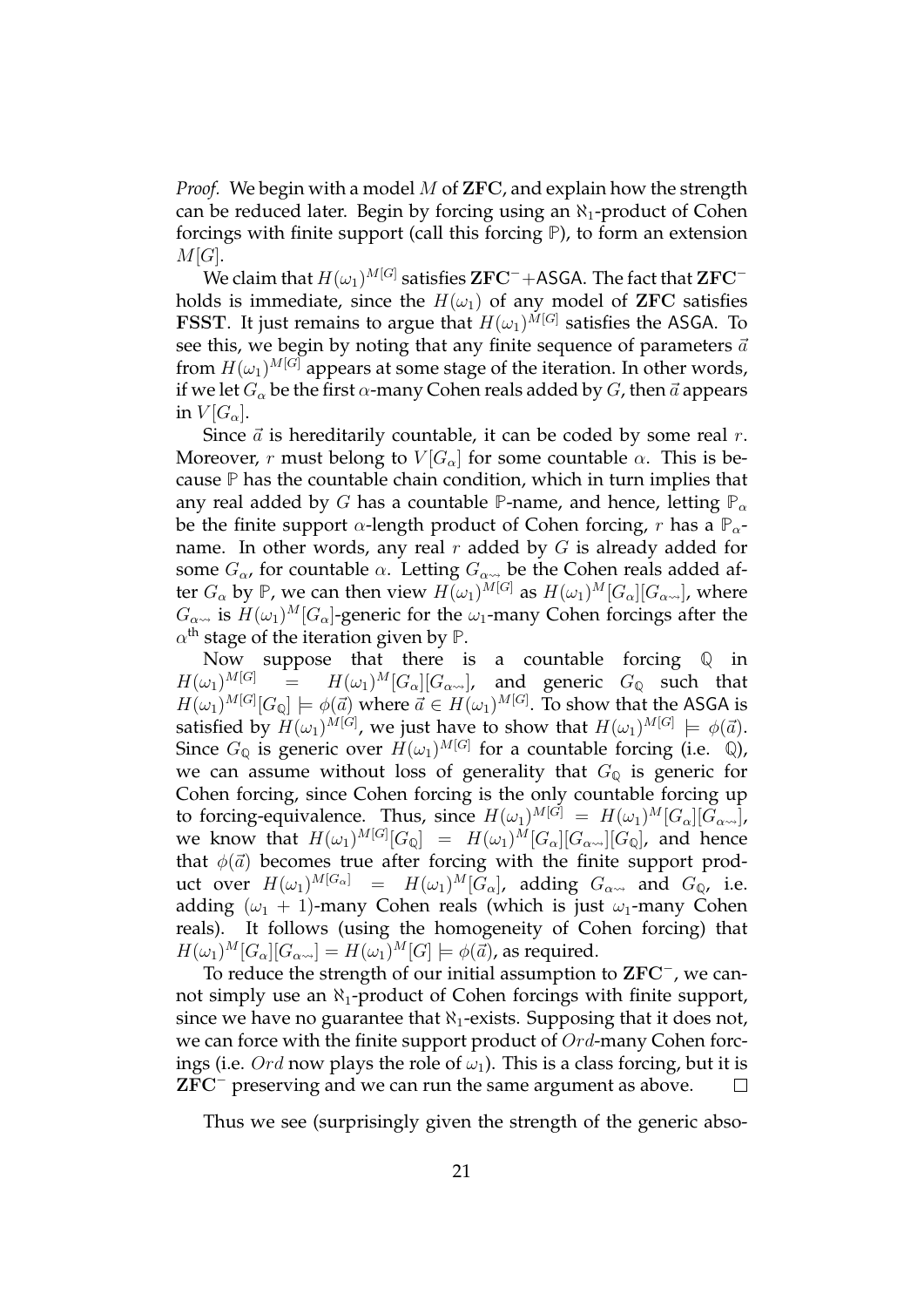luteness postulated) that the ASGA is consistent relative to ZFC<sup>−</sup> . The reason for consistency (as shown by the previous proof) is extremely special to the countabilist context: If every set is countable then all set-forcings are equivalent to Cohen forcing.

Whilst the ASGA goes some way to providing a perspective that seems to capture the idea of maximality under countabilism, it is still weaker than we would like in terms of consistency strength. Without further argumentation, we have not yet adequately answered the **Motivational Challenge**. In the next two sections (§[6,](#page-21-0) §[7\)](#page-26-0) we consider some possibilities for strengthening our theory.

### <span id="page-21-0"></span>**6 The Extreme Inner Model Hypothesis**

We would now like to try developing absoluteness principles that imply that every set is countable, but have greater strength than either the FSA or ASGA. Fact [20](#page-19-0) was revealing in that it showed us how absoluteness for formulas of arbitrary complexity could be combined with the countabilist perspective consistently. We can now note that the ASGA only appealed to set forcing, and set forcing is only one model building construction among many. We also have class forcing, ultrapowers, and so on. Perhaps then we should insist that a higher degree of absoluteness be present on the countabilist picture, not just with respect to set forcings, but beyond.

A principle that does so in the Powerset-based context is the Inner Model Hypothesis, proposed in [\[Friedman, 2006\]](#page-41-9). The original Inner Model Hypothesis is stated as follows:

**Definition 21.** [\[Friedman, 2006\]](#page-41-9) The *Inner Model Hypothesis* (or IMH) states that if a parameter-free first-order sentence  $\phi$  is true in an inner model of an outer model of V, then  $\phi$  is already true in an inner model of  $V$ .

The idea is that any sentence which can be 'dreamed' to be true (consistent with  $V$ 's initial starting structure) is true in some inner model context. The IMH is inherently higher-order in character, and depends upon access to a suitable coding of the outer models of V. This can be done either by formulating the IMH as about countable transitive models or by using a class theory in which satisfaction in outer models of V can be coded.<sup>[22](#page-21-1)</sup> (Analogously, the uses of set forcing in the absoluteness characterisations of forcing axioms can be coded

<span id="page-21-1"></span> $22$ [\[Antos et al., 2021\]](#page-40-6) shows that such a coding is possible within a variant of Morse-Kelley class theory.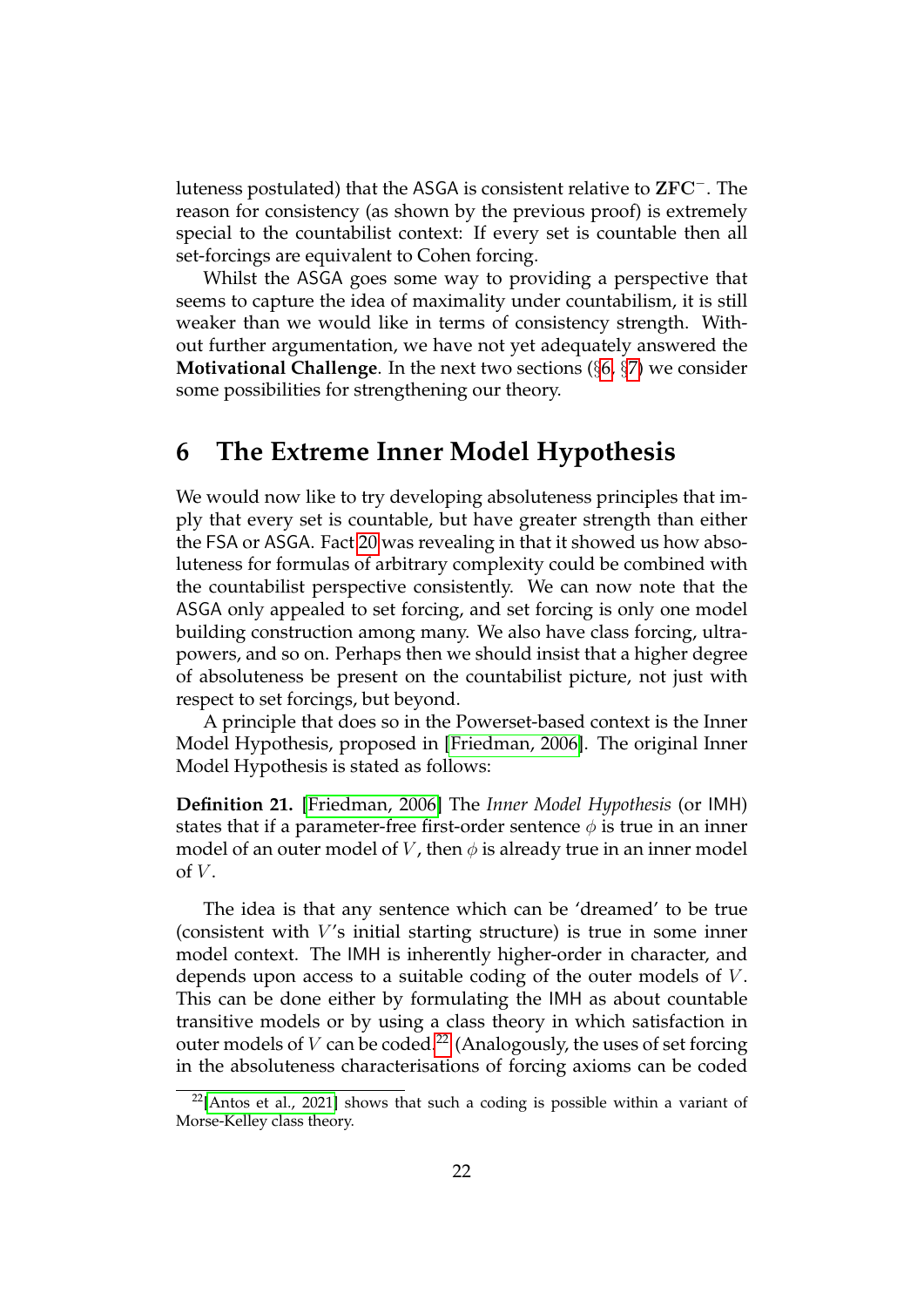away using the relevant forcing relation, keeping in mind that the analogy is not perfect—set-forcing can be coded within ZFC and the forcing language, the situation with arbitrary extensions is more subtle.) Moreover, the IMH has substantial large cardinal strength; it implies that there are arbitrarily large measurable cardinals in inner models, and its consistency is provable from the existence of a Woodin cardinal with an inaccessible above. It also has significant anti-large cardinal features—it implies that there are no inaccessible cardinals in V .

A large part of developing inner model hypotheses has been the introduction of parameters.<sup>[23](#page-22-0)</sup> In the ZFC-context, this is tricky since a naive introduction of parameters without care allows  $\omega_1$  to be collapsed in an inner model—an impossibility given the upwardsabsoluteness of countability. If we accept the perspective offered by countabilism though, we are not bound by any such restrictions. We can therefore propose:

**Definition 22.** *Extreme Inner Model Hypotheses.* The *Extreme Inner Model Hypothesis for*  $\mathbf T$  or <code>EIMH $^{\mathbf T}$ </code> states that if a first-order sentence  $\phi(\vec a)$  in the parameters  $\vec{a}$  in  $V$  is true in a definable inner model  $I^*\models \mathbf{T}$  of an outer model  $V^*\models \mathbf{T}$  of  $V$  obtained by a definable pretame class forcing, then  $\phi(\vec{a})$  is already true in a definable inner model  $I \models T$  of V. We shall use EIMH ${}^-$  and EIMH ${}^-_{Ref}$  to denote the EIMH for  $\mathrm{ZFC}{}^-$  and  $\mathrm{ZFC}{}^-_{Ref}$ respectively.

Several remarks concerning these principles are in order before we proceed. First, there are several places where we might make different choices. We might, for instance, move to a case where the ground model and the relevant outer models should satisfy one of  $\mathrm{NBG}^-$  or  ${\rm NBG}_{Ref}^-$  (we still let the inner models satisfy only  ${\rm ZFC}^-$  or  ${\rm ZFC}_{Ref}^-$ ). Here 'definable inner model' can be replaced by 'inner model', but this expressive ease is paid for by the fact that the ground model and outer models are of the form  $(M, C)$  where C is an interpretation of the second-order variables satisfying T. This adds additional complications to our proofs (we will indicate where and how our results extend in due course). Moreover, we might consider arbitrary extensions of V rather than those obtainable by definable pretame class forcings. Again, this level of open-endedness would result in more complicated proofs and so we simply restrict to pretame class forcings and ZFC<sup>−</sup>  $\sqrt{7}$  ZFC $_{Ref}^-$  satisfaction for the time being.

Less trivially, there is a substantial question of how to formulate the principles EIMH<sup>−</sup> and EIMH<sub>eef</sub>. We wish to emphasise: T**hese princi-**

<span id="page-22-0"></span><sup>&</sup>lt;sup>23</sup>See, for example, the remarks on introducing parameters into the Strong Inner Model Hypothesis in [\[Friedman et al., 2008\]](#page-41-10).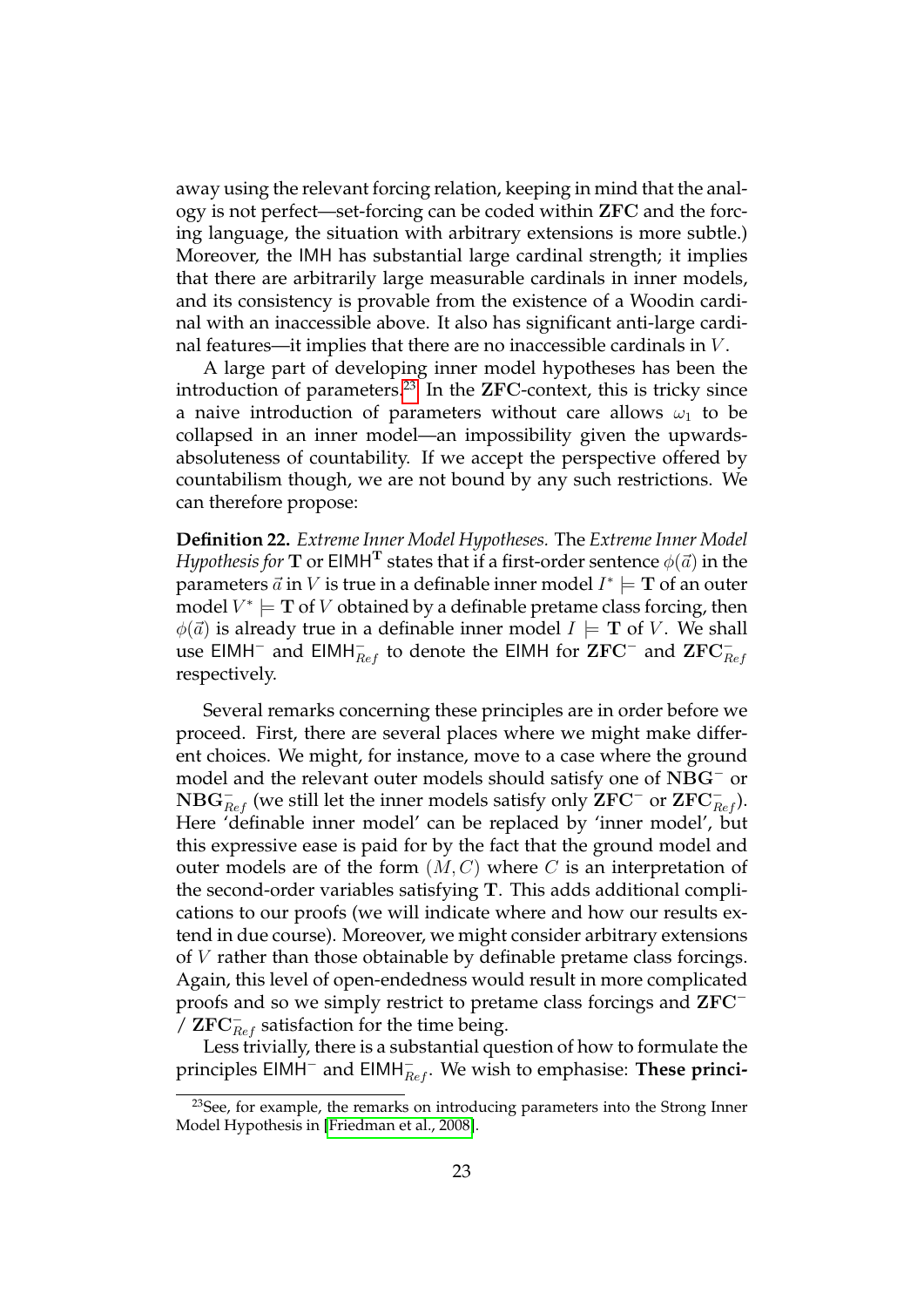**ples are essentially higher-order in character.** We want to say that if  $\phi(\vec{a})$  holds in a definable inner model of a pretame definable forcing extension then it holds in a definable inner model of  $V$ . The hypothesis thus essentially involves an infinite disjunction of statements of the following form (where  $\mathbb{P}_{\psi}$  is a pretame class forcing defined by  $\psi$  and  $M_{\chi}$  is the inner model of the  $\mathbb{P}_{\psi}$ -generic extension defined by  $\chi$ ):

#### " $\mathbb{P}_{\psi}$  is pretame and forces that  $M_{\chi}$  satisfies  $\phi(\vec{a})$ "

Our first 'problem' is that we want to require  $M_{\chi}$  to satisfy  ${\rm ZFC}^$ or  $\text{ZFC}_{Ref}^-$ , which cannot be expressed with a single sentence. Our second 'problem' is that for the conclusion of the relevant EIMH<sup>T</sup> we want to say (where  $N_{\xi}$  is the inner model (of V) defined by the formula ξ):

### "For some  $\xi$ ,  $N_{\xi}$  satisfies  $\phi(\vec{a})$ "

Again we can't express that  $N_{\xi}$  is a model of  $\mathbf{ZFC}^-$  or  $\mathbf{ZFC}_{Ref}^-$  with one sentence. And we are now quantifying over  $\xi$  existentially, so the conclusion is an infinite disjunction. The natural formulation of the EIMH<sup>-</sup> and EIMH $_{Ref}^-$  is thus not first-order and is not even given by a first-order scheme (i.e. infinite conjunction of first-order sentences). Instead it is an infinitary Boolean combination of first-order sentences of low infinitary rank.

The choice of using NBG<sup>-</sup> or NBG<sub>Ref</sub> appears to look better (ignoring the earlier mentioned proof-based complications) as one can replace "definable inner model" by "inner model". But still one is stuck with formulating "M is an inner model of  $\mathbf{ZFC}^-$  /  $\mathbf{ZFC}_{Ref}^-$ ". In the presence of the Powerset Axiom, i.e. in the context of ZFC, to say that a definable transitive proper class is a model of ZFC is easy because it's enough for it to be a model of  $\rm{ZFC}_n$  (with Replacement restricted to  $\Sigma_n$ -formulas for large enough *n*), since using the von Neumann hierarchy Full Collection in V implies Full Collection in transitive inner models of  $\text{ZFC}_n$ . But in our Powerset-free theories we don't have a substitute for the von Neumann hierarchy in general. It is thus unclear how to formulate these principles, even when employing NBG<sup>-</sup> / NBG<sub> $\overline{R}_{ef}$ </sub>. Only with MK<sup>-</sup>-based theories (i.e. where the relevant predicative second-order axioms are replaced by impredicative ones) are we in good shape because we have truth predicates available and can use them to easily express " $M$  is an inner rmodel of  ${\rm ZFC}^-$  /  ${\rm ZFC}_{Ref}^-$ ". Note, however, the uncountabilist supporter of reflection principles for large cardinals in the ZFC-context is in a similar position. An easy observation (often credited to Bernays) shows that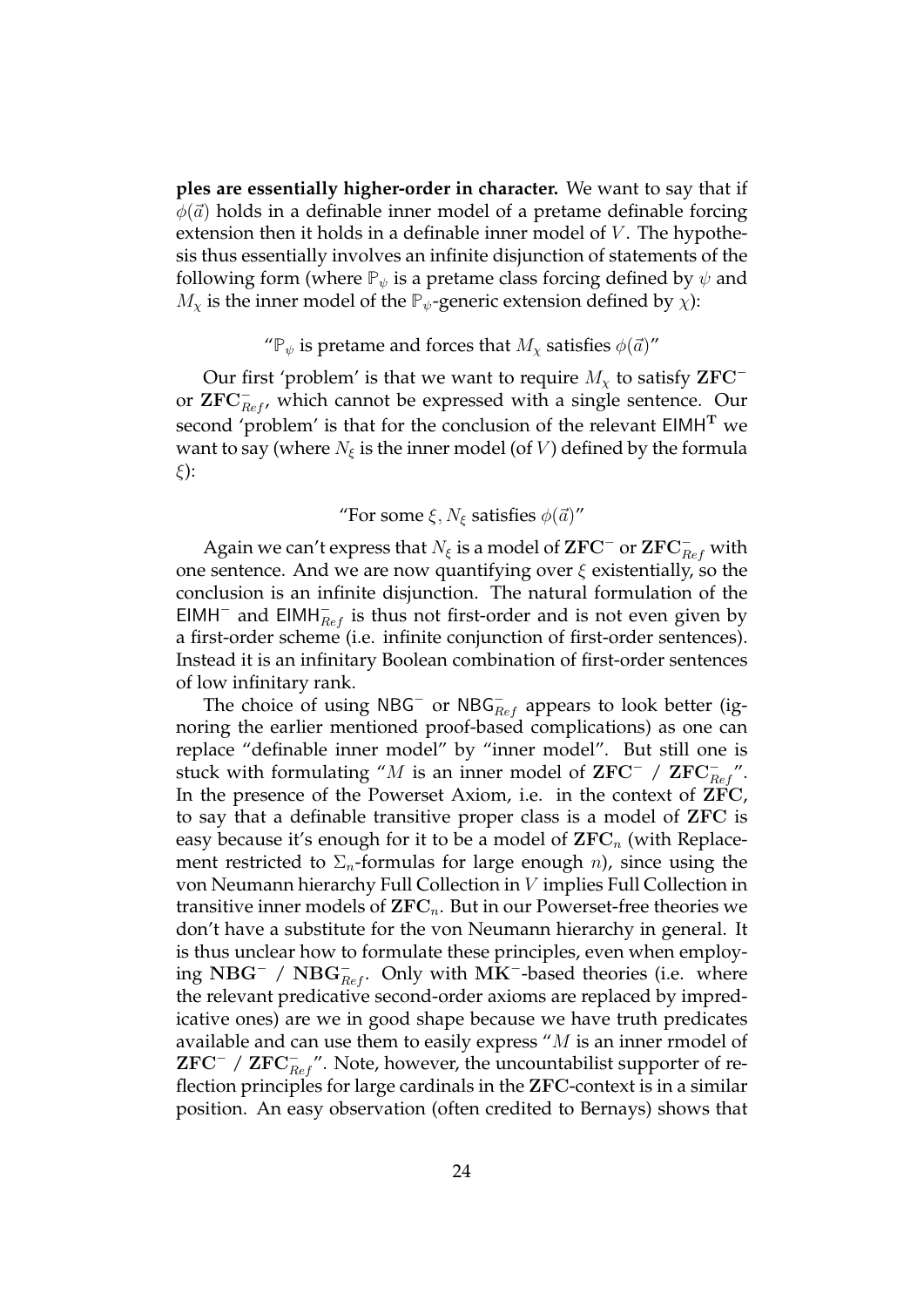over NBG the second-order reflection principle immediately implies full Morse-Kelley class theory (since any  $(V_\alpha,\mathcal{P}(V_\alpha))$  satisfies impredicative comprehension).

Thus, whilst the higher-order character of these principles might be viewed as a cost, in the present context it is not so important that they be first-order (schematically) expressible. They are expressible by infinitary sentences of low infinitary rank, and we will show relative consistency and inconsistency results by implicitly using this formulation and interpreting the principles over countable transitive models (any results with no formal theory specified should be understood this way, over a 'strong enough' base theory).

Let's start with a couple of easy observations. We immediately have the result that the EIMH<sup>-</sup> is a natural continuation of the Forcing Saturation Axiom:

**Fact 23.** ZFC<sup>−</sup> + EIMH<sup>−</sup> *implies* Count *(equivalently the* FSA *and the* WASGA*).*

*Proof.* Immediate since the EIMH since any set can be collapsed in an extension and thus is countable in  $V$ .  $\Box$ 

However, we also get some further consequences out of the EIMH:

**Fact 24.**  $\mathbf{ZFC}^-$  +  $\mathsf{EIMH}^-$  *implies that*  $V \neq L$ *.* 

*Proof.* As before, we can force the existence of a non-constructible real in an outer model, and so we have non-constructible reals in V .  $\Box$ 

Moving on to less trivial matters: One very salient question is whether or not we can prove that the various hypotheses are consistent relative to the existence of large cardinals. As it turns out, at least the  $\mathsf{EIMH}_{Ref}^-$  is inconsistent:

### <span id="page-24-0"></span>**Theorem 25.**  $\mathbf{ZFC}_{Ref}^-$  +  $\mathsf{EIMH}_{Ref}^-$  *is inconsistent.*

*Proof.* We will show that there is no transitive model of  $\mathbf{ZFC}_{Ref}^-$  + EIMH<sub> $Ref$ </sub>. The proof will in fact show that  $\text{ZFC}_{Ref}^-$  + EIMH<sub> $Ref$ </sub> proves there is no transitive model of a particular finite subtheory T of  ${\rm ZFC}_{Ref}^-$  + EIMH $_{Ref}^-$ —as  ${\rm ZFC}_{Ref}^-$  + EIMH $_{Ref}^-$  proves that  ${\rm T}$  has a transitive model (by Reflection/DCS) we infer the inconsistency of  $\mathrm{ZFC}_{Ref}^-$ +  $\mathsf{EIMH}_{Ref}^-$ .

Suppose that  $V$  is a transitive model of  $\mathbf{ZFC}_{Ref}^-$  +  $\mathsf{EIMH}_{Ref}^-$  of ordinal height  $\alpha$ , we may assume that V is countable. Note that V satisfies Count because any set  $x$  in  $V$  can be made countable in a set-forcing extension of V, where  $\bar{\mathbf{ZFC}}^-_{Ref}$  must still hold, and therefore by the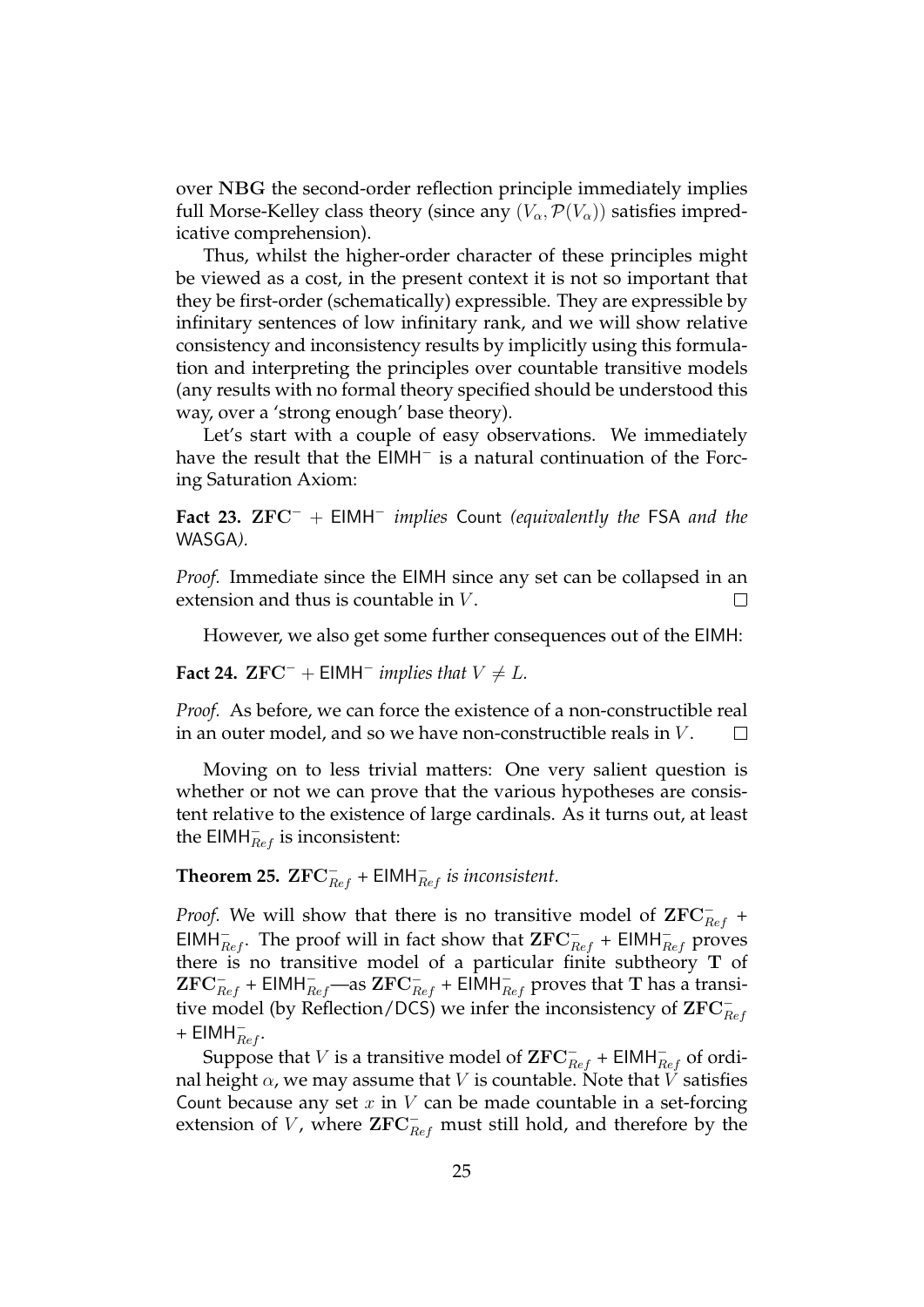EIMH $_{Ref}^-$ , x is countable in an inner model of V and therefore in V. Now as in the proof of Theorem 3.8 of [\[Antos and Friedman, 2017\]](#page-40-7), we can produce an outer model of V satisfying  $\mathbf{ZFC}_{Ref}^+$  which is of the form  $L_{\alpha}[r_0]$  for some real  $r_0$ . And as in the proof of Theorem 4.1 of [\[Antos and Friedman, 2017\]](#page-40-7), we can enlarge further to a model of  ${\rm ZFC}_{Ref}^-$  of the form  $L_\alpha[r]$  for some real r such that for every ordinal  $\beta < \alpha$ ,  $L_{\beta}[r]$  fails to satisfy Collection. Applying the EIMH $_{Ref}^-$ , there is such a real, which we denote by  $r'$ , in the original model V.

For each  $\beta < \alpha$  let  $f(\beta)$  be the least n so that  $\Sigma_n$ -Collection fails in  $L_{\beta}[r']$ . Now as in Proposition 3.5 of [\[Friedman, 2000\]](#page-41-11), for each n we can force over V to add a club  $C_n$  consisting of ordinals  $\beta < \alpha$  such that  $f(\beta)$  is at least n. And again as in the proof of Theorem 3.8 of [\[Antos and Friedman, 2017\]](#page-40-7), we can with further forcing add a real  $s_n$  which codes  $C_n$ . By the EIMH $_{Ref}^-$  in V, there are such reals  $s'_n$  in V, coding corresponding clubs  $C'_n$ . But taking some  $\beta$  belonging to the intersection of all the various  $C'_n$ , we have that  $f(\beta)$  is at least n for each  $n$ , a contradiction.  $\Box$ 

**Remark 26.** The above proof can be modified to a version of the EIMH formulated as concerned with  $\mathrm{NBG}_{Ref}^-$  models (i.e. where the outer model  $(V[G], C[G])$  of  $(V, C)$  also has to satisfy  $\mathbf{NBG}_{Ref}^-$ , but the inner models (which need not be definable) satisfy  $\mathbf{ZFC}_{Ref}^-$ ). For the inconsistency of  $\mathrm{NBG}_{Ref}^-$  with this version of the EIMH we need one more fact. We start with a model  $(V, C)$  of this theory and first enlarge it to a model  $(V^*, C^*)$  where  $V^* = L[A]$  for some single class A and  $C^*$ consists only of the  $(V^*, A)$ -definable classes. It is a result due independently to Friedman and Kossak-Schmerl that this can be done (see here Theorem 15 of [\[Hamkins et al., 2013\]](#page-41-12)). We can then apply Jensen coding to force further to get  $A$  to be coded by a real  $x$ . Now one can complete the proof as above for the  $\mathrm{ZFC}_{Ref}^-$  context, by ensuring that for some real r, Collection fails in  $L_{\beta}[r]$  for each  $\beta < \alpha = Ord(V)$ .

The fact that an EIMH-style principle (namely  $\textsf{EIMH}_{Ref}^-$ ) is incompatible with even very mild forms of Dependent Choice (equivalently Reflection) in the class theory is troubling.

Firstly, where possible, we would like to be as open-minded as possible about the class theory to be adopted, and EIMH-principles put severe constraints on the theories we can have. Secondly, we might think that these conflicts with First-Order Reflection put us in direct conflict with **Maximality**. Whilst we know that the level of width absoluteness we are asking for is incompatible with the existence of uncountable sets (and thus with all standard reflection principles), we might want to incorporate as much 'height' absoluteness as possible given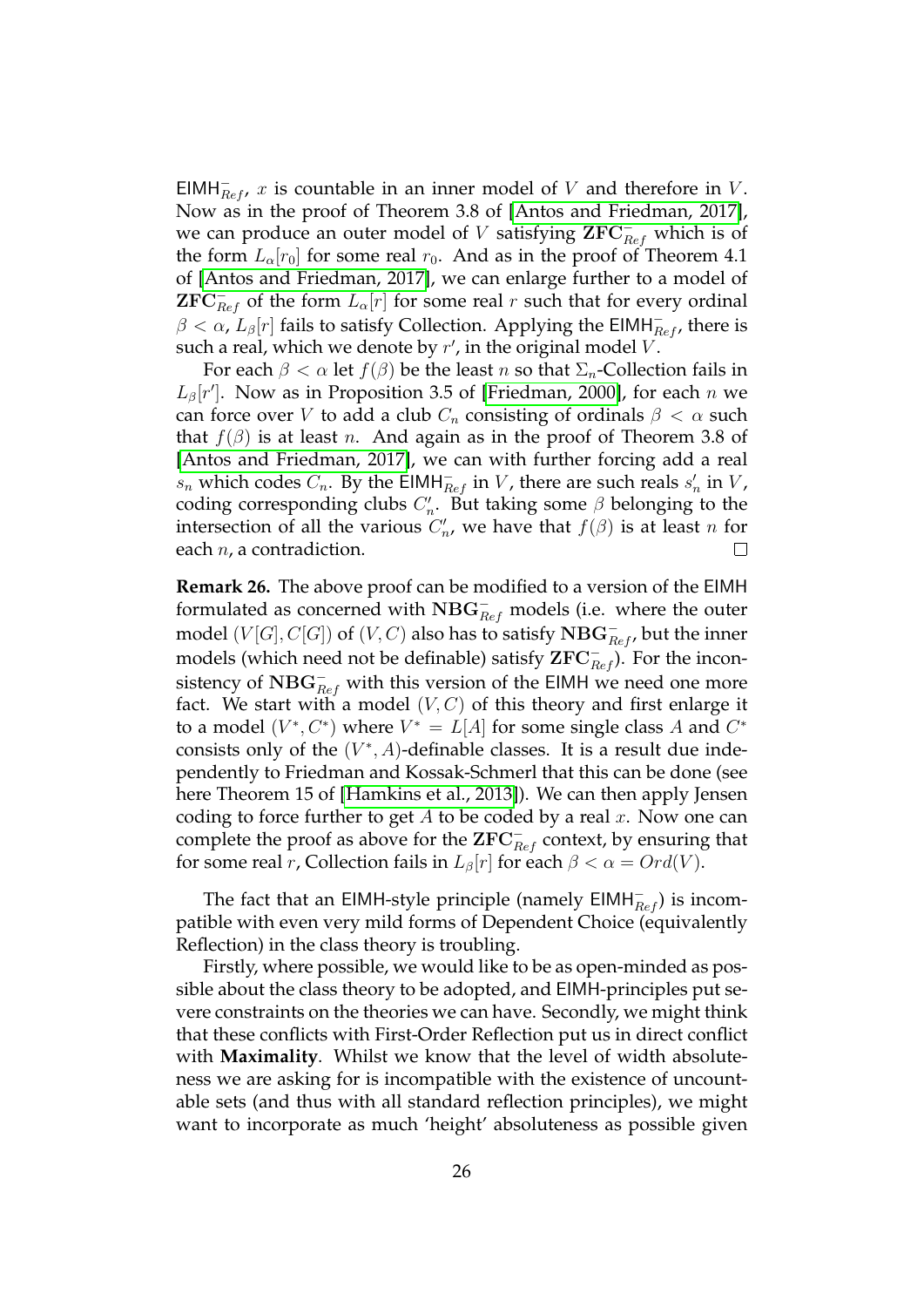the current picture. Thirdly, the fact that the level of Choice/Reflection required is so minimal raises doubts as to whether the EIMH<sup>-</sup> (or the EIMH− for that matter) is consistent at all, and certainly there is no clear route to a relative consistency proof.

One might try to make a kind of 'bad company' objection to the maximality as (width) absoluteness idea, by arguing that it extends naturally to inconsistency. We think this argument is not especially convincing when used by the uncountabilist against the countabilist, since almost *all* motivations for set-theoretic axioms extend to inconsistency when taken far enough. The same is true (within ZFC) for forcing axioms (e.g.  $MA(c)$ ), and reflection principles (which are inconsistent at the level of third-order), or the direct postulation of large cardinals (as indicated by the Kunen Inconsistency). The natural route to take instead is to consider slight weakenings of EIMH-principles. As we'll see shortly we can obtain a principle that is consistent relative to large cardinals but which can also be used to generate substantial strength.

## <span id="page-26-0"></span>**7 Ordinal Inner Model Hypotheses**

We are now in a position where we would like to weaken the EIMH but still go beyond the ASGA. A natural choice here is to restrict the parameters allowed:

**Definition 27.** *Ordinal Inner Model Hypotheses.* The *Ordinal Inner Model Hypothesis for*  $\mathbf T$  or  $\mathsf{OIMH}^{\mathbf T}$  states that if a first-order sentence  $\phi(\vec a)$  with **<u>ordinal</u>** parameters  $\vec{a}$  in V is true in a definable inner model  $I^* \models T$ of an outer model  $V^* \models T$  of  $V$  obtained by a definable pretame class forcing, then  $\phi(\vec{a})$  is already true in a definable inner model  $I \models T$  of V. We shall use OIMH<sup>-</sup> and OIMH<sub> $Ref$ </sub> to denote the OIMH for  ${\rm ZFC}^$ and  $\operatorname{\mathbf{ZFC}}^-_{Ref}$  respectively.

We should note that exactly the same remarks concerning formalisations of versions of the EIMH apply to versions of the OIMH. Namely: (1.) One can also formulate versions of the OIMH where we insist that both the ground model and outer models satisfy  $\mathrm{NBG}^-$  or  $\mathrm{NBG}^-_{Ref}$  , and (2.) The OIMH<sup>−</sup> and OIMH<sup>−</sup><sub>*Ref*</sub> are *not* first-order expressible.

Ordinal Inner Model Hypotheses clearly imply that every set is countable in the presence of the Axiom of Choice (since the cardinality of any set can always be collapsed in an extension). However, they do not clearly contradict the Dependent Choice Scheme since in Theorem [25](#page-24-0) we depended on the use of unrestricted *real* parameters. In fact we can prove: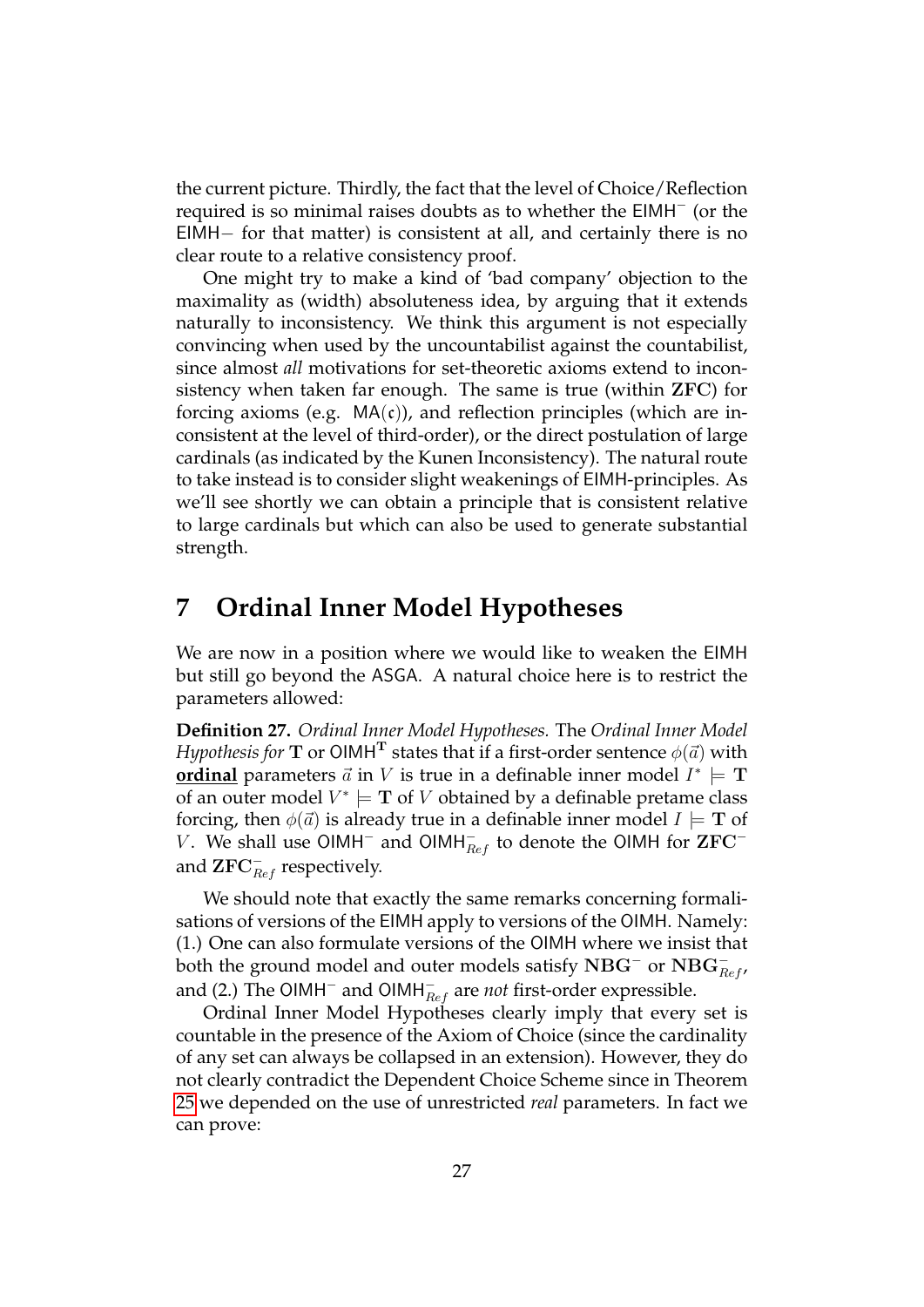<span id="page-27-0"></span>**Theorem 28.**  $\mathbf{ZFC}_{Ref}^-$  +  $\mathsf{OIMH}_{Ref}^-$  is consistent relative to the theory  $\mathbf{ZFC}$ *+* PD*.*

*Proof.* The strategy of the proof is to work in a model of ZFC + PD and use the structure of Turing degrees given by PD to ensure that we can find models with the right behaviour.

For any set x of ordinals let  $M(x)$  denote the least transitive model of  ${\rm ZFC}^-$  containing  $x$  as an element (such a model is of the form  $L_\beta[x]$ for some  $\beta$  and satisfies the DC-scheme (and hence  $\mathbf{ZFC}_{Ref}^-$ ) in virtue of  $L_{\beta}[x]$ 's definable global well-order).

We now define a function that will be useful in finding models with the same theory (for extracting the inner models required for the OIMH $_{Ref}^-$  later). For each countable ordinal  $\alpha$  let  $f(\alpha)$  be a real  $r_\alpha$  such that  $\alpha$  is countable in  $M(r_{\alpha})$  and for all y in which  $r_{\alpha}$  is recursive<sup>[24](#page-27-1)</sup> we have that  $M(y)$  has the same theory with parameter  $\alpha$  as  $M(r_{\alpha})$ .

We use PD to check that  $f$  is well-defined: First note that PD implies (by Martin's Cone Lemma in [\[Martin, 1968\]](#page-42-10)) that any projective set of reals closed under Turing equivalence either contains or is disjoint from a Turing cone. Also (in ZFC alone) the intersection of countably many Turing cones contains a Turing cone. Now for each sentence  $\phi$ in the language of set theory with parameter  $\alpha$ , let  $X_{\phi}$  be the set of reals x such that  $\alpha$  is countable in  $M(x)$  and  $M(x)$  satisfies  $\phi$ . The  $X_{\phi}$  are closed under Turing-equivalence since if  $x_0$  and  $x_1$  are Turing equivalent then  $M(x_0) = M(x_1)$  (just by unfolding computations in the relevant minimal model). Moreover each  $X_{\phi}$  is projective (indeed  $\Delta^1_2$ ).<sup>[25](#page-27-2)</sup>

Next, for each  $\phi$  choose a Turing cone inside either  $X_{\phi}$  or  $X_{\neg \phi}$  and let y be in the intersection of these Turing cones. Note that  $\alpha$  is countable in  $M(y)$  as one of these Turing cones only has reals with  $\alpha$  countable. Furthermore, if y is recursive in z it follows that  $M(y)$  and  $M(z)$ have the same theory with parameter  $\alpha$  (again just by unfolding the relevant computations). So we obtain f by picking a unique such  $r_\alpha$ for each countable ordinal  $\alpha$  (using AC, or if one wishes to do so definably, Projective Uniformisation).

Let  $N^*$  be a countable elementary submodel of some large  $H(\theta)$ with  $\theta$  regular containing f as an element, and let N be  $N^* \cap H(\omega_1)$ (the sets in  $N^*$  which are hereditarily countable in  $N^*$ ). Equivalently, *N* is the  $H(\omega_1)$  of the transitive collapse of  $N^*$ . As  $H(\omega_1)$  satisfies the

<span id="page-27-2"></span><span id="page-27-1"></span><sup>&</sup>lt;sup>24</sup>i.e.  $r_{\alpha}$  is recursive when using *y* as an oracle.

<sup>&</sup>lt;sup>25</sup>Each  $X_{\phi}$  is  $\Delta_2^1$  because  $x$  belongs to  $X_{\phi}$  iff  $\exists T(T = M(x) \wedge \lq \alpha$  is countable in  $T''$  $\wedge$  "T satisfies  $\phi$ "). This statement is  $\Sigma_1$  in a real coding  $\alpha$ , so in terms of the projective hierarchy it is  $\Sigma^1_2$  and its complement is also  $\Sigma^1_2$  and thus  $X_\phi$  is  $\Delta^1_2.$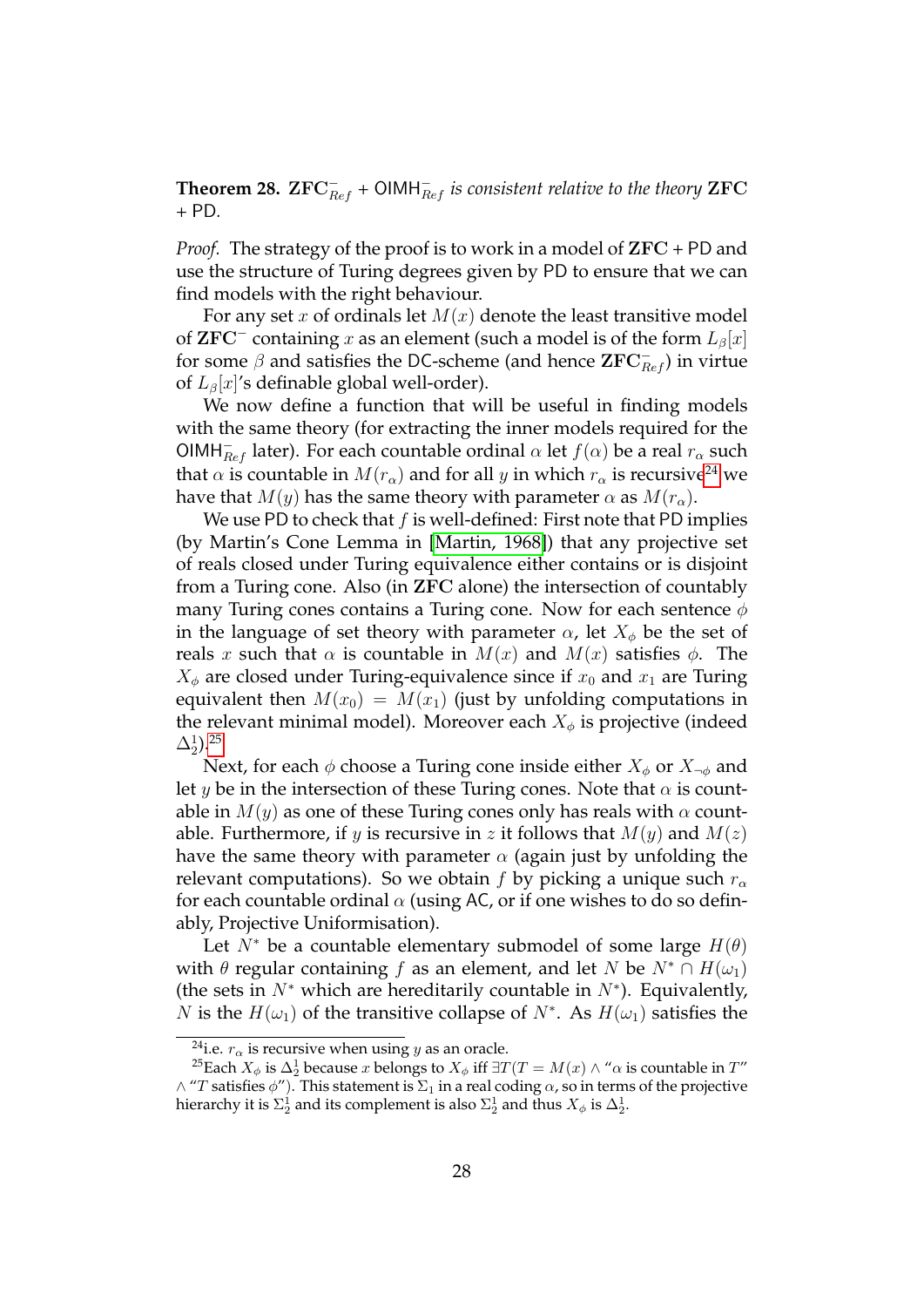DCS (given that we are now in ZFC), so does its image under transitive collapse, which is N.

We now use  $N$  to find our model of the OIMH $^-_{Ref}$ . Let  $\beta$  denote the ordinal height of N. Similarly to Theorem [25,](#page-24-0) we use Theorem 3.8 of [\[Antos and Friedman, 2017\]](#page-40-7) and Theorem 4.1 of [\[Antos and Friedman,](#page-40-7) [2017\]](#page-40-7) to force to add a real y so that  $N[y] = L_{\beta}[y]$  is the least model of **ZFC<sup>-</sup>** (and indeed **ZFC**<sub> $Ref$ </sub>) containing y, i.e.  $N[y] = M(y)$ .

We claim that  $M(y)$  satisfies the OIMH<sub> $\overline{R}$ ef. Suppose that  $\phi$  with pa-</sub> rameter  $\alpha$  (for  $\alpha < \beta$ ) is satisfied in a inner model  $M_0$  of an outer model M of  $M(y)$ . We will find a definable (with parameters) inner model of  $M(y)$  satisfying  $\phi$ . We first enlarge M (again using the methods of Theorem [25\)](#page-24-0) to a model of the form  $M(z)$  (for z a real) in which M is a definable inner model. Since  $M_0$  is definable in M and M is definable in  $M(z)$ , we know that  $M_0$  is a definable inner model of  $M(z)$  (by the transitivity of definable inner models).

Choose *n* such that  $M_0$  is a  $\Sigma_n$ -definable inner model of  $M(z)$ , and let  $\psi$  be the sentence: "There is a  $\Sigma_n$ -definable inner model satisfying  $\phi''$ .  $\psi$  is a sentence with parameter  $\alpha$  true in  $M(z)$ , i.e.  $\psi$  belongs to the theory of  $M(z)$  with parameter  $\alpha$ .

We now pick a  $z^*$  in  $M(z)$  that is Turing-above both  $z$  and  $f(\alpha)$ . (For concreteness, we could just let  $z^*$  be the join of  $z$  and  $f(\alpha)$ .) Now, we know that  $z^*$  belongs to  $M(z)$  (by assumption) and that  $z \in M(z^*)$ (since z is Turing-below  $z^*$ ). We then have that  $M(z) = M(z^*)$  since in general  $x_0 \in M(x_1)$  implies that  $M(x_0) \subseteq M(x_1)$ .

We know that  $\psi$  holds in  $M(z^*)$  simply because  $M(z^*) = M(z)$  and  $\psi$  holds in  $M(z)$ . Recalling the definition of  $f(\alpha)$ , we note that  $f(\alpha)$ was chosen specifically so that for any x,  $M(f(\alpha))$  and  $M(x)$  have the same theory with parameter  $\alpha$  for any x that are Turing-above  $f(\alpha)$ . Since  $z^*$  is Turing-above  $f(\alpha)$ , we know that  $\psi$  holds in  $M(f(\alpha))$ . We also know that  $f(\alpha)$  belongs to  $M(y)$  (since  $f(\alpha)$  belongs to N), and so we can choose a real  $y^*$  in  $M(y)$  that is Turing-above both  $y$  and  $f(\alpha)$ . Then, as before,  $M(y^*) = M(y)$  (since  $y^* \in M(y)$  and  $y \in M(y^*)$ ). But now, since  $y^*$  is Turing-above  $f(\alpha)$ ,  $M(y^*)$  has the same theory with parameter  $\alpha$  as  $M(f(\alpha))$ , and so  $\psi$  holds in  $M(y^*) = M(y)$ . But  $\psi$ exactly says that  $\phi$  holds in a  $\Sigma_n$ -definable inner model, and so  $\phi$  holds in a definable inner model of  $M(y)$  as desired.  $\Box$ 

**Remark 29.** The above proof can be modified to fit the version of the OIMH $_{Ref}^-$  that has ground model and outer models satisfying  $\mathrm{NBG}_{Ref}^-$ In that context, the model we should take is  $(M(y), C)$  where C consists of the  $M(y)$ -definable classes, and the outer model M should be a model of  $\mathbf{NBG}_{Ref}^-$  (and hence of the form  $(M, C)$ ). By assuming that  $\phi$  holds in an inner model  $M_0$  of  $(M, C)$ , we can assume that in fact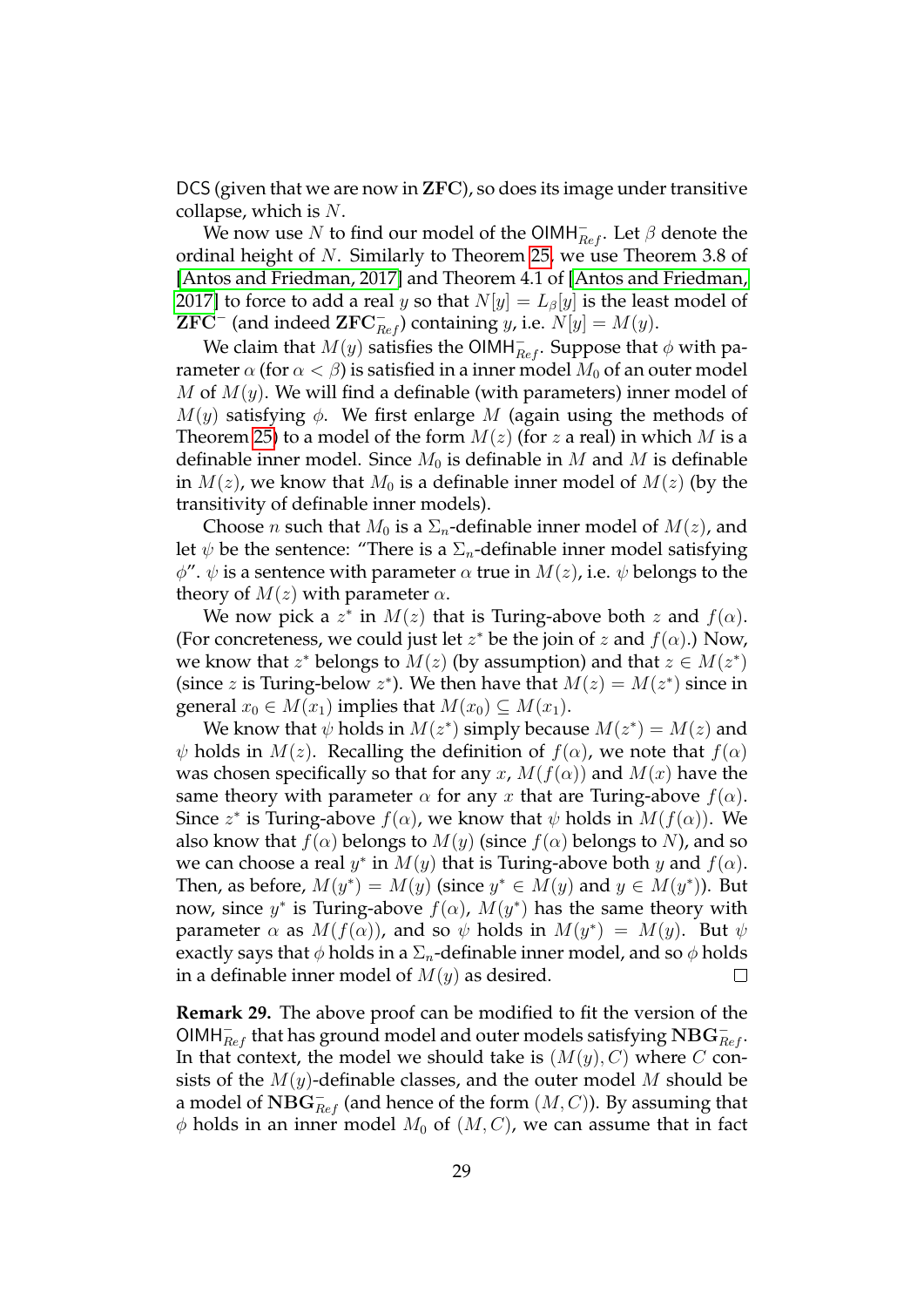C consists only of the classes definable over  $(M, A)$  for a single class A (so that  $M_0$  is definable over  $(M, A)$ ). Then we enlarge  $(M, A)$  to a model of the form  $(M(z), C(z))$ , z a real, where  $C(z)$  consists only of the  $M(z)$ -definable classes (via Jensen coding  $(M, A)$ ) and over which  $(M, A)$  is definable.

Theorem [28](#page-27-0) represents a substantial improvement over the EIMH, showing that the  $\tilde{\mathsf{O}}$ IMH $_{Ref}^-$  is consistent relative to large cardinals, and moreover with the DC-Scheme.

However, to answer the Motivational Challenge, we would like to derive the consistency of large cardinals from the  $\bar{\mathsf{O}}$ IMH $_{Ref}^-$ . As it turns out,  $\operatorname{ZFC}^-_{Ref}$  with the OIMH $^-_{Ref}$  added proves the existence of  $0^\sharp$ . Before we prove this we need a short lemma concerning the formulation of  $0^\sharp$ we will use in this context. In particular we will need to ensure that we can treat  $\Sigma_1$ -L-indiscernibles as full L-indiscernibles:

<span id="page-29-1"></span>**Lemma 30.**  $(\mathbf{ZFC}_{Ref}^-)$  Suppose that C is a club of  $\Sigma_1$ -indiscernibles for L (i.e. for a  $\Sigma_1$ -formula  $\phi$ ,  $\phi(\vec{x})^L$  iff  $\phi(\vec{y})^L$  for increasing tuples  $\vec{x}$ ,  $\vec{y}$  from  $C$  of *the same length). Then C consists of*  $\Sigma_{\omega}$ *- indiscernibles for L, i.e. for any*  $\phi$ *,*  $\phi(\vec{x})^L$  iff  $\phi(\vec{y})^L$  for increasing tuples  $\vec{x}$ , $\vec{y}$  from  $C$  of the same length.

*Proof.* First we show that if  $\alpha$  belongs to C then  $L_{\alpha}$  is  $\Sigma_n$ -elementary in L for each n. Because C is a club and the class of  $\alpha$  such that  $L_{\alpha}$  is  $\Sigma_n$ -elementary in L is also a (definable) club, there are unboundedly many  $\alpha$  in C such that  $L_{\alpha}$  is  $\Sigma_n$ -elementary in L. In particular there are  $\alpha < \beta$  in C such that  $L_{\alpha}$  is  $\Sigma_n$ -elementary in  $L_{\beta}$ . But then by  $\Sigma_1$ indiscernibility,  $L_{\alpha}$  is  $\Sigma_n$ -elementary in  $L_{\beta}$  for all  $\alpha < \beta$  in C, since " $L_{\alpha}$  is  $\Sigma_n$ -elementary in  $L_{\beta}$ " is a  $\Sigma_1^L$ -statement about the pair  $\langle \alpha, \beta \rangle$ . It follows that for each  $\alpha$  in C,  $L_{\alpha}$  is  $\Sigma_n$ -elementary in L because L is the limit of the  $\Sigma_n$ -elementary chain of  $L_\alpha$  for  $\alpha$  in C.

Now suppose that  $\phi$  is arbitrary and  $\vec{x}$ ,  $\vec{y}$  are tuples in C of the same length. Choose  $\alpha$  in  $C$  greater than  $\vec{x}$ ,  $\vec{y}$ . Now  $\phi(\vec{x})^L$  is equivalent to  $\phi(\vec{x})^{L_{\alpha}}$  because  $L_{\alpha}$  is  $\Sigma_n$ -elementary in L. Moreover  $\phi(\vec{x})^{L_{\alpha}}$  is equivalent to  $\phi(\vec{y})^{L_{\alpha}}$  because  $\langle \vec{x}, \alpha \rangle$  and  $\langle \vec{y}, \alpha \rangle$  are increasing tuples from  $C$  of the same length and  $\H\to \phi(\vec{x})^{L_{\alpha} \prime \prime}$  is a  $\Sigma_1^L$ -statement about  $\langle \vec{x}, \alpha \rangle$ , and the same goes for " $\phi(\vec{y})^{L_{\alpha}}$ ". Finally,  $\phi(\vec{y})^{L_{\alpha}}$  is equivalent to  $\phi(\vec{y})^L$  because  $L_{\alpha}$  is  $\Sigma_n$ -elementary in L. In conclusion,  $\phi(\vec{x})^L$  iff  $\phi(\vec{y})^L$ , showing that C consists of  $\Sigma_{\omega}$ -indiscernibles for L.  $\Box$ 

We can now prove:

<span id="page-29-0"></span>**Theorem 31.** *Suppose that*  $V$  *satisfies*  $\mathbf{ZFC}_{Ref}^- + \mathsf{OIMH}_{Ref}^-$ *. Then*  $V$  *satisfies "*0 ] *exists".*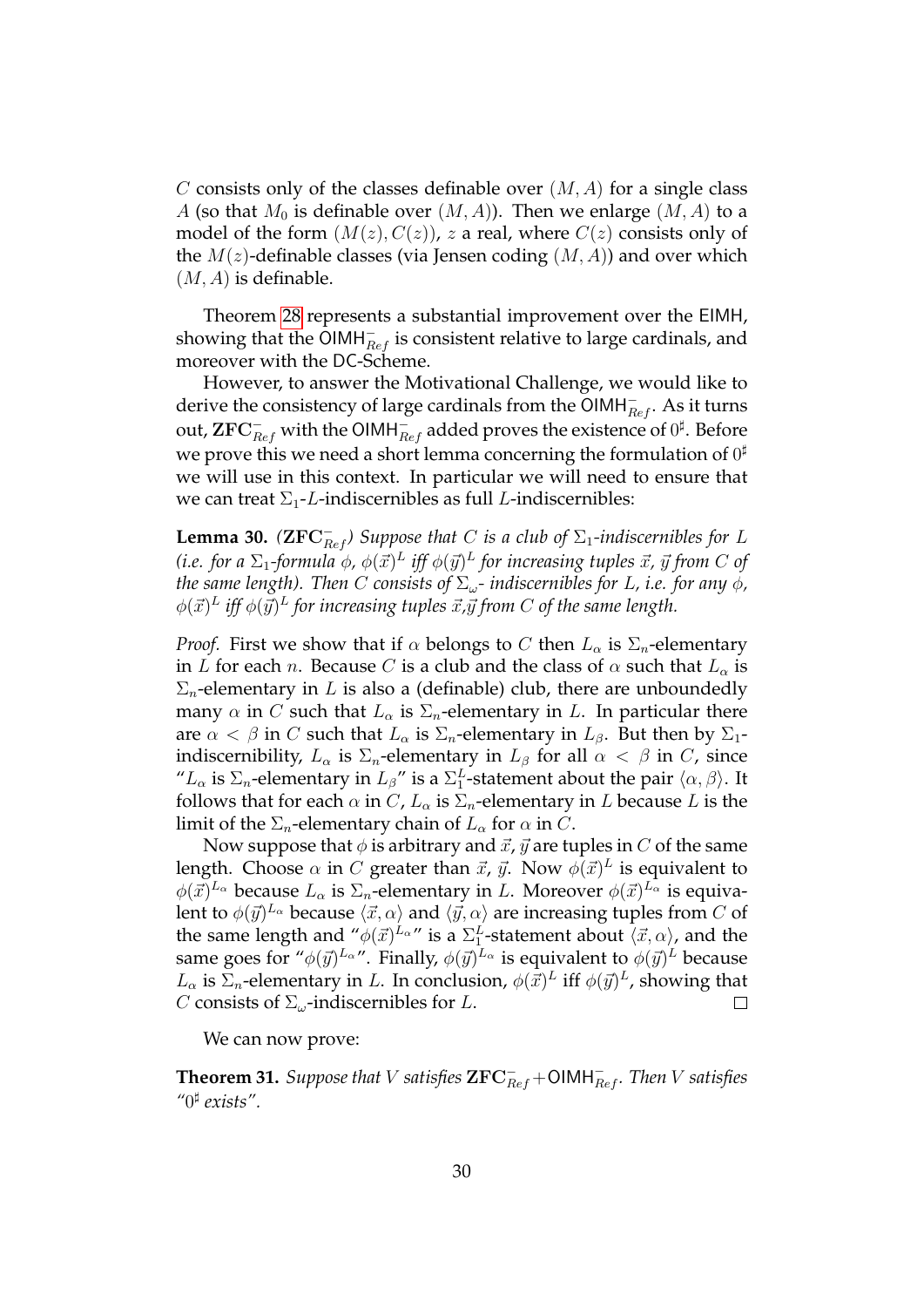*Proof.* Suppose that V satisfies  $\mathbf{ZFC}_{Ref}^-$  +  $\mathsf{OIMH}_{Ref}^-$ . By preparatory forcing (exactly as in Theorems [25](#page-24-0) and [28\)](#page-27-0) we can choose an outer model of V satisfying  $\mathbf{ZFC}_{Ref}^-$  of the form  $L[x]$  for a real  $x$ , in which every set is countable and the  $\text{OIMH}_{Ref}^-$  holds. (Note that if V is a *definable* inner model of  $W$  and  $V$  satisfies the OIMH $^-_{Ref}$  then so does  $W$ , because definable inner models of V are also definable inner models of W. Fortunately, when we force to turn V into  $L[x]$  for a real x, V will be a definable inner model of  $L[x]$ , and so the OIMH $_{Ref}^-$  indeed holds there.) We'll show that in  $L[x]$  there is a real y coding a  $\Delta_1$ -definable club of  $\Sigma_1$ -indiscernibles for L (when we say that a real y codes a  $\Delta_1$ definable club C we mean that C is  $\Delta_1$ -definable with parameter y over  $L[y]$ ). Then it follows from the OIMH $_{Ref}^-$  over  $V$  that there is such a real in  $V$ , completing the proof.

We begin our journey in  $L[x]$ , with the following:

<span id="page-30-0"></span>**Lemma 32.** *Work in*  $L[x]$ *. Suppose that*  $\phi$  *is a parameter-free formula with one free variable. Then for some*  $\Delta_1$ -definable (with real parameter) club C, *either*  $\phi(\alpha)$  *holds in* L *for all*  $\alpha$  *in* C *or*  $\phi(\alpha)$  *fails in* L *for all*  $\alpha$  *in* C.

*Proof of Lemma [32.](#page-30-0)* Without loss of generality suppose that the class X of  $\alpha$  such that  $\phi(\alpha)$  holds in L is definably-stationary in  $L[x]$  (i.e. X hits every  $L[x]$ -definable club). (Note that either X or its complement must be definably-stationary in  $L[x]$ , as otherwise we would obtain a contradiction from the existence of two disjoint clubs definable in  $L[x]$ .)

Then over  $L[x]$  we can force a club C through X such that  $(L[x], C)$ satisfies  $\mathbf{ZFC}_{Ref}^-$ : Conditions in  $\mathbb P$  are closed subsets of X, ordered by end-extension. The forcing is  $\omega$ -distributive, i.e. if  $\langle D_i |i<\omega \rangle$  is a definable sequence of open dense classes, any condition  $p$  can be extended to a condition  $q$  belonging to each  $D_i$ . This is because by Reflection in  $L[x]$  there is a definable club of ordinals  $C'$  such that for every  $\alpha \in C'$ ,  $\langle D_i \cap L_\alpha[x] | i \in \omega \rangle$  is dense in  $\mathbb{P} \cap L_\alpha[x]$ . By the definable stationarity of X we can choose such an  $\alpha$  in X; then extend  $p \omega$ -many times to conditions in  $L_\alpha[x]$ , hitting the various  $D_i$ . The union  $p_\omega$  of these conditions together with  $\alpha$  on top is a condition since  $\alpha$  belongs to X and because taking the union of end-extending closed sets yields a closed set provided you add the relevant supremum (namely the supremum of the union).

But as every set is countable (by the OIMH $_{Ref}^-$  in  $L[x]$ ) this shows that  $P$  is  $\left( \langle \text{Ord}\rangle\text{-distributive.}$  This distributivity yields pretameness and therefore  $\operatorname{ZFC}_{Ref}^-$  preservation (and indeed  $\operatorname{ZFC}_{Ref}^-$  preservation relative to the generic club added).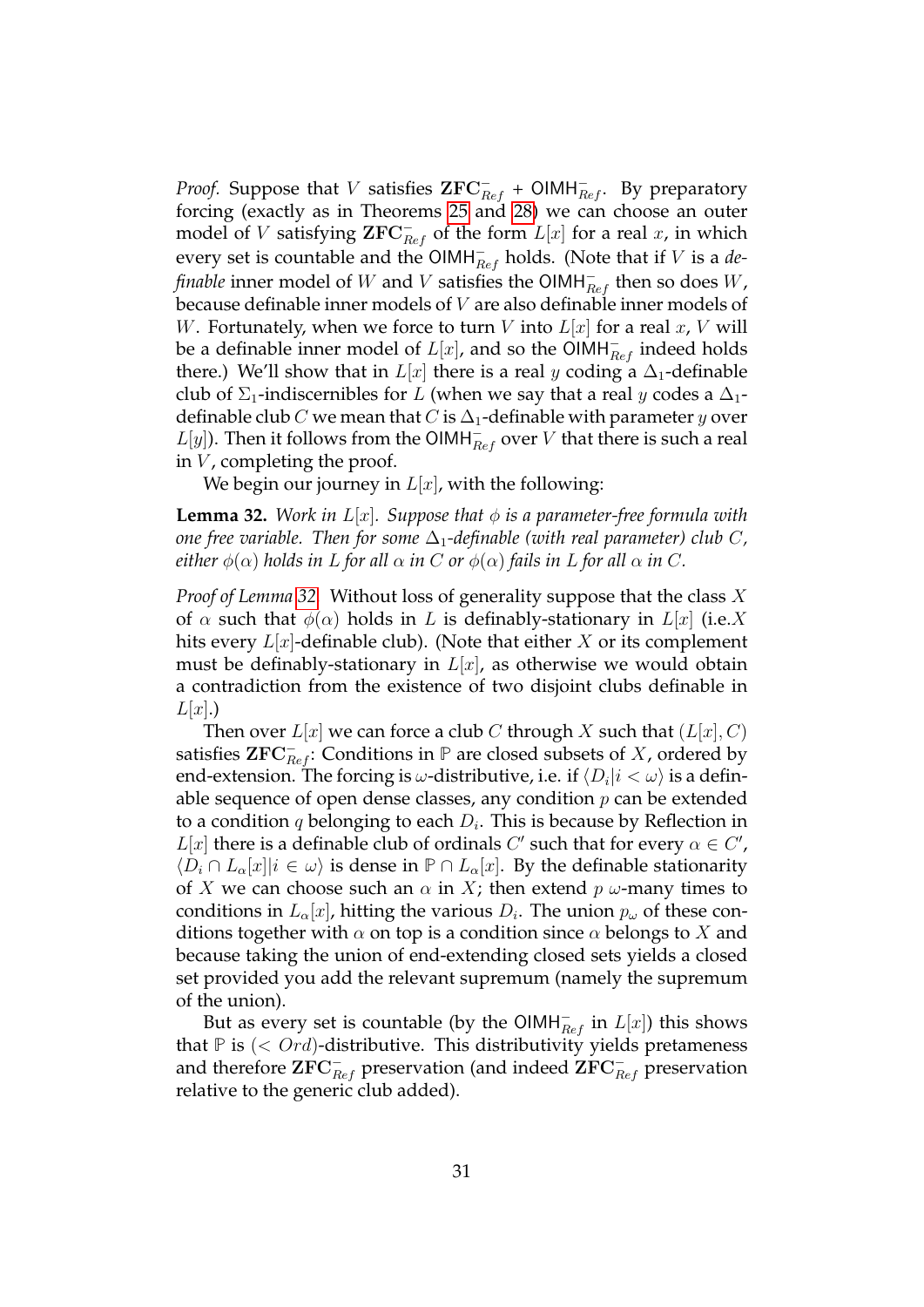We can now further force over  $(L[x], C)$  to add a real y so that C is  $\Delta_1$ -definable over  $L[y]$  with parameter y. This can be done with almost disjoint coding. To do the coding we need a definable class  $X$  such that each ordinal  $\alpha$  is not only countable, but countable in  $L[X \cap \alpha]$ . But in the present setting, this is trivial as we can take the class  $X$  to simply be the real  $x$ . Moreover, in a general setting, to code a class  $X$ by a real with almost disjoint coding (when every set is countable) we need a sequence of distinct reals  $\langle r_{\alpha} | \alpha \in Ord \rangle$  where each  $r_{\alpha}$  can be defined just from the data given by  $X \cap \alpha$ . So if we have "decoded"  $X \cap \alpha$  we can find  $r_{\alpha}$  and then "decode"  $X \cap (\alpha + 1)$ , and then one can inductively "decode" all of  $X$ . In the present setting we can assume that C consists only of infinite ordinals and take X to be  $x \cup C$  and take  $r_{\alpha}$  to be the  $\alpha$ -th real in the canonical well-order of  $L[x]$ . Then for all (infinite)  $\alpha$ ,  $X \cap \alpha$  gives us x and therefore  $r_{\alpha}$ . To code X by a generic real y, we replace each  $r_{\alpha}$  by the set of codes for its finite initial segments (so that the various  $r_{\alpha}$  are pairwise almost disjoint) and force the existence of a y with the property that  $\alpha$  belongs to X iff y is almost disjoint from  $r_{\alpha}$ . We now have an extension  $L[x, y]$  in which C is  $\Delta_1$ definable from  $x$  and  $y$ . If desired,  $x$  and  $y$  can be combined into a single real z, with  $C \Delta_1$ -definable in the parameter z over  $L[z]$ . All that needs to be checked (before we can pull back the inner model from  $L[z]$  to  $L[x]$  using the OIMH $_{Ref}^-$  in  $L[x]$ ) is that the forcing to add  $y$  over  $L[x]$  preserves  $\mathbf{ZFC}_{Ref}^-$ . But this follows from the fact that the almost disjoint coding has the Ord-chain condition, proving Lemma [32.](#page-30-0)  $\Box$ 

We can now use Lemma [32](#page-30-0) to show the existence of the indis-cernibles required for Theorem [31.](#page-29-0) Using Lemma [32,](#page-30-0) for each  $\Sigma_1$ formula  $\phi$  with one free variable choose a  $\Delta_1$ -definable (in some real parameter) club  $C(\phi)$  so that either  $\phi(\alpha)$  holds in L for all  $\alpha$  in  $C(\phi)$  or  $\phi(\alpha)$  fails in L for all  $\alpha$  in  $C(\phi)$ . Note that these choices can be made definably so the intersection  $C_1$  of the various  $C(\phi)$  is a definable club of ordinals with  $\phi^L(\alpha)$  iff  $\phi^L(\beta)$  for all  $\alpha, \beta \in C_1$  and all  $\Sigma_1$ -formulas  $\phi$ with one free variable. To describe these classes of indiscernibles the following definition will be useful:

**Definition 33.** A class X of ordinals is  $\Sigma_m$ -*n*-indiscernible for L if for any two increasing *n*-tuples  $\vec{\alpha}$ ,  $\vec{\beta}$  from X and any  $\Sigma_m$ -formula  $\phi$  with  $n$ -many free variables:

$$
\phi^L(\vec{\alpha}) \Leftrightarrow \phi^L(\vec{\beta})
$$

Using this terminology, we can describe  $C_1$  as a club of  $\Sigma_1$ -1indiscernibles for L.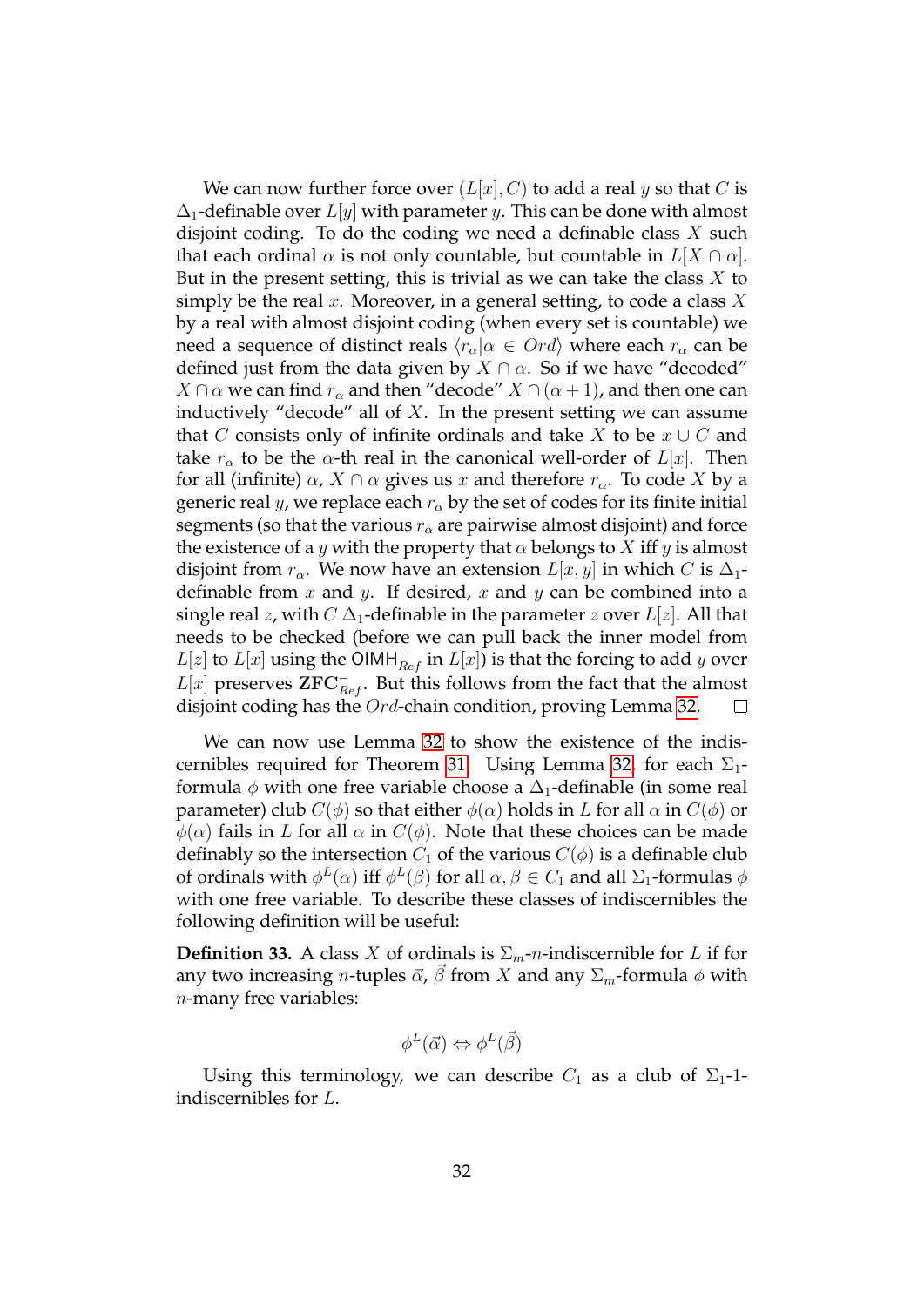Again, using the methods of Theorem [25](#page-24-0) and [28,](#page-27-0) we can force to make  $C_1$   $\Delta_1$ -definable in a real and by the OIMH $_{Ref}^-$  we have a  $\Delta_1$ definable club of  $\Sigma_1$ -1-indiscernibles for L in  $L[x]$  (we'll also denote this club by  $'C_1'$  for the sake of convenience).

Now we want to go to more free variables before we intersect the clubs together to get the full *L*-indiscernibles required for  $0^{\sharp}$ . For each  $\Sigma_1$ -formula φ with parameter  $\alpha$  in *two* free variables use Lemma [32](#page-30-0) choose a  $\Delta_1$ -definable (in a real parameter) club  $C_1(\alpha, \phi)$  so that either  $\phi(\alpha, \beta)$  holds in L for all  $\beta$  in  $C_1(\alpha, \phi)$  or  $\phi(\alpha, \beta)$  fails in L for all  $\beta$  in  $C_1(\alpha, \phi)$ . In the former case we say that  $\alpha$  is  $\phi$ -positive and in the latter case  $\phi$ -negative. Either the first case holds for stationary-many  $\gamma$  or the second case holds for stationary-many  $\gamma$  (or both). By shooting a club we can ensure that either the first case holds for a club or the second case holds for a club (in either case, let the relevant club be  $C_2'$ ). We thin this club  $C_2'$  further by intersecting with the diagonal intersection of the various  $C_1(\alpha, \phi)$  i.e. we take all  $\beta$  in  $C_2'$  which belong to  $C_1(\alpha, \phi)$ for all  $\alpha < \beta$  and all  $\Sigma_1$ -formulas  $\phi$  with parameter  $\alpha$ . Call this club  $C_2$ . Now if  $\alpha < \beta$  and  $\alpha^* < \beta^*$  are in  $C_2$  and  $\phi$  is a  $\Sigma_1$ -formula with two free variables we have:

$$
\phi^L(\alpha, \beta) \Leftrightarrow \phi^L(\alpha, \beta^*)
$$

This holds because both  $\beta$  and  $\beta^*$  belong to  $C_1(\alpha, \phi)$  iff  $\phi^L(\alpha^*, \beta^*)$ (which in turn holds because either both  $\alpha$  and  $\alpha^*$  are  $\phi$ -positive or both  $\alpha$  and  $\alpha^*$  are  $\phi$ -negative). Thus,  $C_2$  is a class of  $\Sigma_1$ -2-indiscernibles. Again applying the OIMH $^{-}_{Ref}$  we can assume that  $C_2$  is  $\Delta_1$ -definable (in a real) in  $L[x]$ .

We then repeat this to get  $\Delta_1$ -definable clubs of  $\Sigma_1$ -3-indiscernibles by choosing  $C_2(\alpha, \phi)$  to be a  $\Delta_1$ -definable club such that either  $\phi^L(\alpha,\beta,\gamma)$  holds for all  $\beta~<~\gamma$  in  $C_2(\alpha,\phi)$  or  $\phi^L(\alpha,\beta,\gamma)$  fails for all  $\beta < \gamma \in C_2(\alpha, \phi)$  and proceed as in the previous step to get a club  $C_3$  which is  $\Delta_1$ -definable in a real, consisting of  $\Sigma_1$ -3-indiscernibles for L. By repeating this procedure we get  $\Delta_1$ -definable clubs of  $\Sigma_1$ -4-indiscernibles,  $\Sigma_1$ -5-indiscernibles and so on in  $L[x]$ . We continue this for  $\omega$ -many steps and produce a definable sequence  $\langle C_n|n < \omega \rangle$ of clubs which are  $\Delta_1$ -definable in a real so that  $C_n$  consists of  $\Sigma_1$ -nindiscernibles for L. Then the intersection  $\bigcap_{n\in\omega}C_n$  is a definable club of  $\Sigma_1$ -indiscernibles for L, and by Lemma [30,](#page-29-1) this club is also fully  $\Sigma_{\omega}$ indiscernible for  $L$ , and thus we have  $0^\sharp$  in  $L[x]$ . Using the OIMH $_{Ref}^$ over  $V$  we pull  $0^{\sharp}$  back into  $V$ , completing the proof.  $\Box$ 

To sum up, we are now in a position where: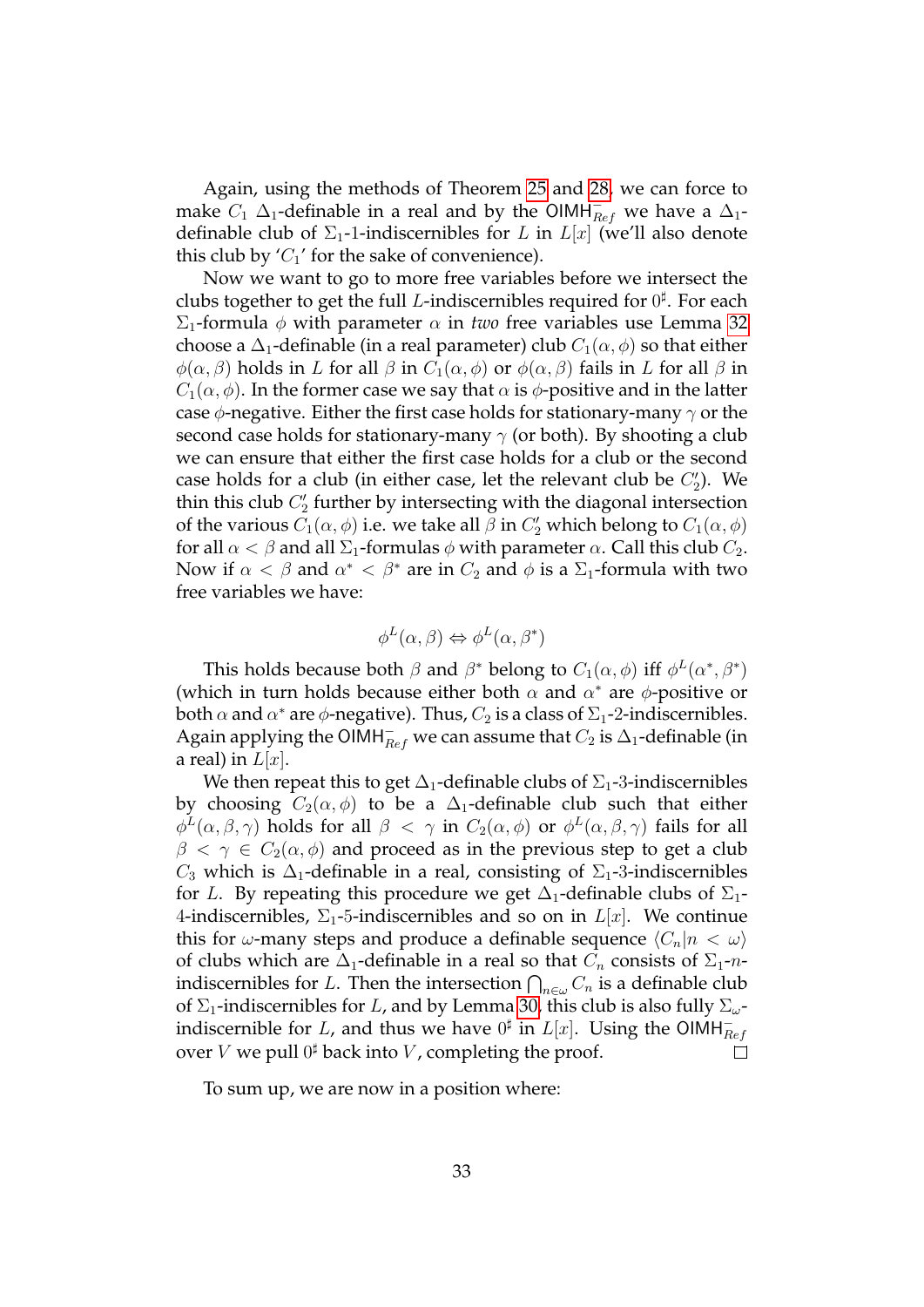- (1.)  $\text{ZFC}_{Ref}^-$  + OIMH $_{Ref}^-$  is provably consistent from  $\text{ZFC}$  + PD (Theorem [28\)](#page-27-0), and
- (2.)  $\operatorname{ZFC}_{Ref}^-$  + OIMH $_{Ref}^-$  proves " $0^{\sharp}$  exists" (Theorem [31\)](#page-29-0) and thus that ZFC with many large cardinal axioms added holds in L.

The obvious question now becomes: How does this affect the prospects for countabilist foundations regarding the roles identified in §[1?](#page-2-0) We will now turn to this issue.

# <span id="page-33-0"></span>**8 Set theory as a foundation under countabilism**

Before we dive right in to the relevant constraints, let's review how the uncountabilist and countabilist view each other's perspective. One naive kind of criticism of the countabilist would be to say that they have an 'impoverished' perspective because they do not consider uncountable sets. But this criticism fails to take the countabilist perspective seriously. *Both* the uncountabilist and the countabilist look at one another and think that the other misses out sets. The uncountabilist thinks that the countabilist stops at  $H(\omega_1)$ , or lives in some countable transitive model of ZFC<sup>−</sup> + Count. The countabilist on the other hand looks at the uncountabilist and thinks that they fail to consider all the available collapses that should exist, and lives in some impoverished inner model satisfying  $ZFC$  (possibly with large cardinals added).<sup>[26](#page-33-1)</sup> The idea that countabilism is in some sense 'impoverished' is thus fundamentally question-begging.

For this reason, the foundational desiderata from §[1](#page-2-0) are especially salient in comparing the two perspectives. As noted in  $\S1$ , **ZFC**-based set theory is able to afford a flexible way of understanding mathematics that fulfils the roles of **Generous Arena**, **Shared Standard**, **Metamathematical Corral**, and **Risk Assessment**, and do so whilst providing responses to the **Motivational Challenge** on the basis of **Maximality**. How does the countabilist fare? In this section, we argue that the countabilist responds reasonably well to these constraints, though

<span id="page-33-1"></span><sup>&</sup>lt;sup>26</sup>This observation can, in fact, be mobilised in favour of a Maddy-style (based on the analysis in [\[Maddy, 1998\]](#page-42-11)) argument that it is the *un*countabilist who has the restrictive position—note that the countabilist has ZFC plus large cardinals in *inner* models, whereas the uncountabilist only has models of countabilist theories in *transitive* models (with height at most  $\omega_1$ ). There are, in fact, a whole gamut of different restrictiveness conditions we might consider. We defer examination of this philosophically complex issue to future work.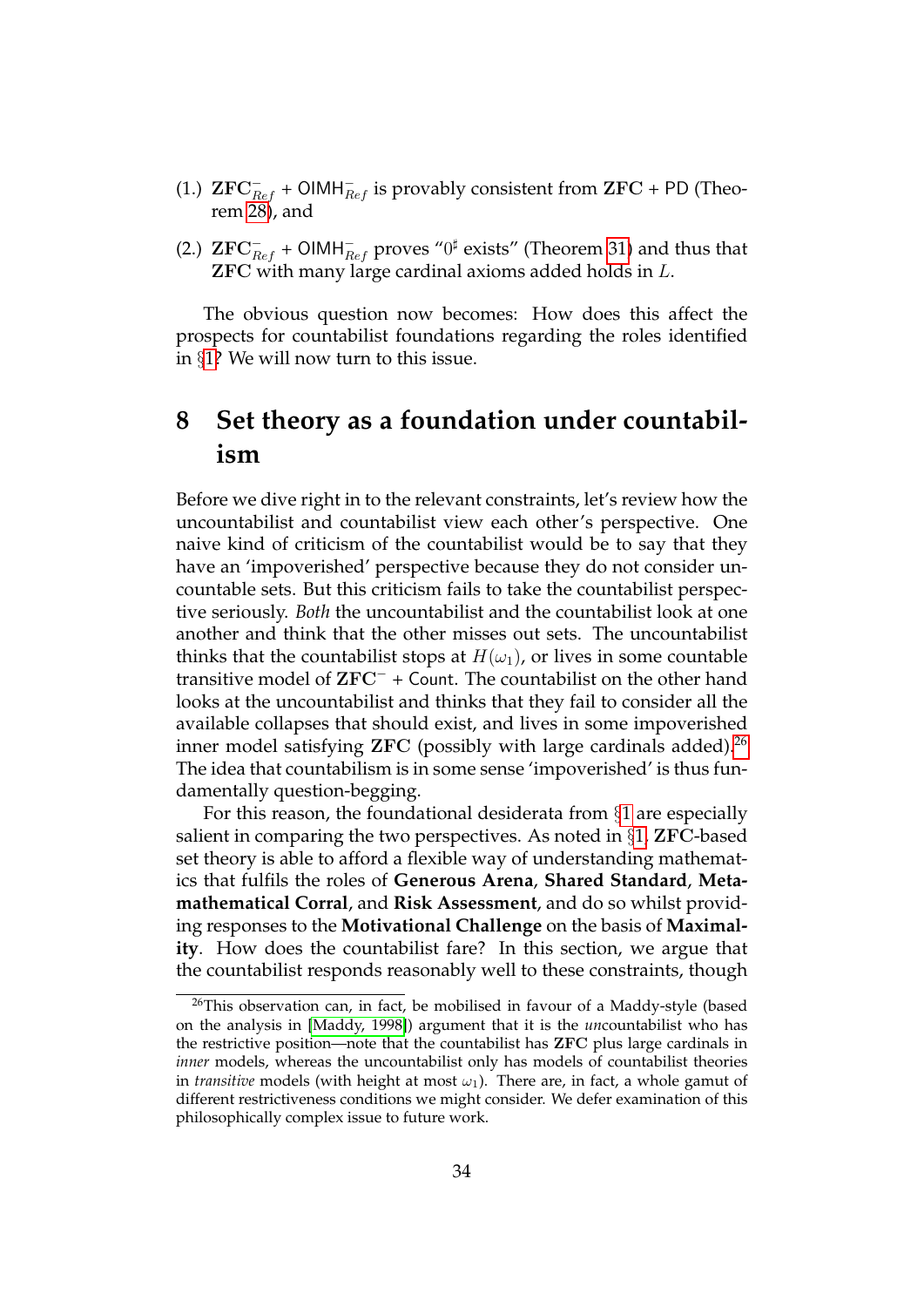in a manner somewhat different from the uncountabilist. However, we'll argue that **Risk Assessment** remains somewhat contentious, and could form the basis of future research into countabilist accounts of set theory.

Let us start with **Generous Arena** since it shows perhaps the starkest distinction between uncountabilist and countabilist perspectives. It first bears mentioning that some work has already been done here. Holmes, when considering a system he calls Pocket Set Theory (that includes an axiom that every set is countable) writes:

It is well-known that coding tricks allow one to do classical mathematics without ever going above cardinality c: for example, the class of all functions from the reals to the reals, is too large to be even a proper class here, but the class of continuous functions is of cardinality c. An individual continuous function  $f$  might seem to be a proper class, but it can be coded as a hereditarily countable set by (for example) letting the countable set of pairs of rationals  $(p, q)$ such that  $p < f(q)$  code the function f. In fact, it is claimed that most of classical mathematics can be carried out using just natural numbers and sets of natural numbers (secondorder arithmetic) or in even weaker systems, so pocket set theory (having the strength of third order arithmetic) can be thought to be rather generous. ([\[Holmes, 2017\]](#page-41-0),  $\S 9.1$ )<sup>[27](#page-34-0)</sup>

So we can code a lot of mathematics relatively easily on the countabilist perspective. The reals are a proper class and talk of many uncountable entities (like the continuum) should be understood as concerning the classes (probably in an appropriate extension of  $\mathrm{NBG}_{Ref}^-$ ). There is a sense though on which the perspective considered is somewhat revisionary, entities that standardly have more objects than there are real numbers (e.g. the function space on the reals) do not exist. In a

<span id="page-34-0"></span><sup>27</sup>Similar remarks are available in [\[Holmes et al., 2012\]](#page-41-2):

The collection of all functions from the reals to the reals is too large, but notice that the collection of continuous functions from the reals to the reals is of size c and can be represented in fairly natural ways, and in general the constructions actually needed in mathematical physics (or any mathematics short of set theory and shorn of excessive levels of abstraction) do not transcend the cardinality c. Points of Hilbert space are countable sequences of real numbers (thus sets) and continuous functions on Hilbert space are representable just as continuous functions on the reals are representable, and so forth. ([\[Holmes et al., 2012\]](#page-41-2), pp. 581– 582)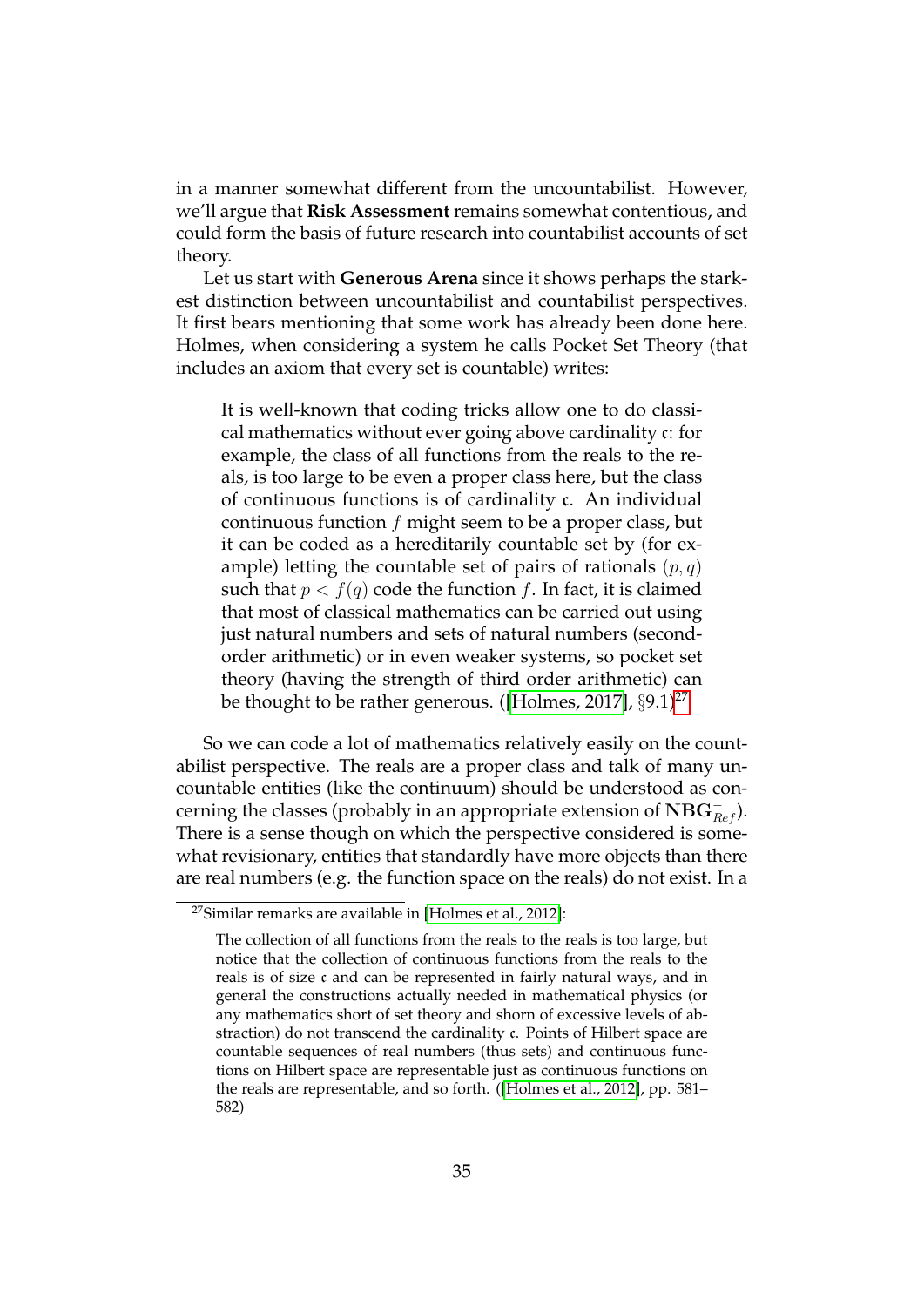similar way, the uncountabilist must draw a line—for her the function space on the classes of ordinals does not exist. The countabilist simply thinks that those two problems come down to the same thing. Two points are in order:

First, for certain uncountable structures we can use elementary equivalence to export results from small structures to large ones. For example, when proving facts about the reals (conceived of as a field), we can use the fact that the algebraic reals (of which there are only countably many) form an elementary substructure of the class of all reals.<sup>[28](#page-35-0)</sup> But this is a point about the *theory* of  $(\mathbb{R}, +, \times, 0, 1, <)$  and does not depend on uncountable sets in any way. Thus, if we want to know what holds in **R** we can also examine the smaller object, and subsequently export results back via the elementary equivalence. Of course this does not deal with *every* situation in which we talk about the reals (for example often we want to talk about the transcendental numbers) but for a wide class of applications it does suffice.

The second point is simpler: Since we have provided a perspective on which we have inner models of ZFC (and much more) we can provide *some* interpretation of all the objects that normally exist in the universe under ZFC simply by interpreting them as concerned with objects in some (impoverished) inner models of ZFC. Moreover, these models provide a very natural place for the uncountabilist to work: The structures look *very much* like the uncountabilist's world in that they contain all ordinals, are transitive, and we have ZFC there. They are only deficient in failing to take into account every collapsing function that exists in the universe. This situation chimes well with Scott's remarks concerning the Cohen-Scott Paradox; we have "pleasant axioms" (namely the  $\overline{\mathsf{OIMH}_{Ref}^-}$ ) that generates many of the usual models as "submodels of the universe" with the continuum "not even a set" and where all (set) cardinals are "absolutely destroyed".

Thus **Generous Arena** is only a problem if we *assume* that our talk about uncountable structures with cardinality above the reals is transparent (in that these objects *really* do have the properties they have under ZFC) thereby begging the question against the countabilist. The countabilist can perfectly well interpret much classical mathematics in her class theory, and what goes beyond  $\mathrm{NBG}_{Ref}^-$  + Count can be interpreted in inner models satisfying ZFC. This then closely links in with **Shared Standard**—we can have a shared standard for interpreting proofs in set theory, it is just that the role of ZFC-based proofs is somewhat different and is to be interpreted as proving theorems about sets in some impoverished universe. **Metamathematical Corral** is also

<span id="page-35-0"></span><sup>&</sup>lt;sup>28</sup>We thank Rodrigo Freiere for pointing this out to us.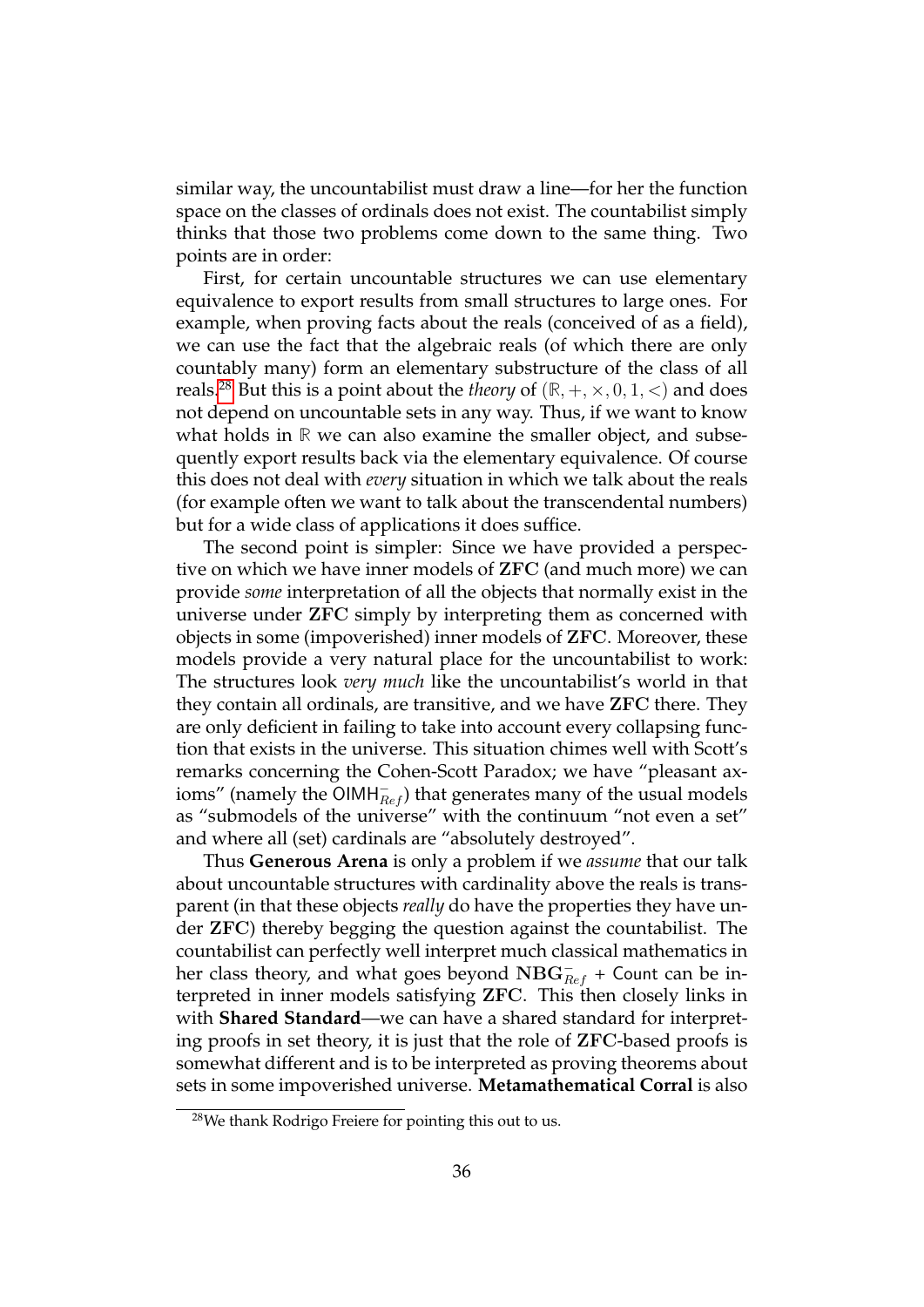unaffected—we can study models of set theory (including ZFC models) exactly as before, either in the wider world of  $\mathrm{NBG}_{Ref}^-$  or within some other ambient model of ZFC.

**Risk Assessment** is somewhat more complicated. Whilst we have answered the **Motivational Challenge** via the idea of the universe being saturated under 'possible' sets (in line with **Maximality**) it should be noted that ZFC-based set theory has something more—a clear intuitive description of an underlying structure given by the iterative conception. This is partly (along with the long and unsuccessful attempt to find a contradiction) what convinces many that ZFC and its extensions is consistent.

There are a few points to note here, and things are subtle. The first is that, strictly speaking, the countabilist can simply piggy-back off the **Risk Assessment** provided by the iterative conception. This conception, she can contend, should indeed convince us that ZFC embodies a consistent conception of set. Unfortunately, is just that **Maximality** (for her) tells against the *truth* of ZFC. So, for the countabilist, the coherent picture provided by the iterative conception convinces her that ZFC is consistent. Indeed, part of the strategy outlined earlier is to use ZFC plus large cardinals to provide a *consistency proof* for her favoured theory of sets (namely  $\text{ZFC}_{Ref}^-$  + OIMH $_{Ref}^-$ , possibly with a class theory added on top). This is not incoherent behaviour, but rather simply using a theory that is believed to be false but consistent to prove that a theory that is believed to be true is consistent.

This response, whilst coherent, is somewhat unsatisfying.<sup>[29](#page-36-0)</sup> One might rightly complain that ZFC-based set theory still has a clear underlying conception where the countabilist perspective does not. This, one might think, speaks (*ceteris paribus*) in favour of ZFC. If one is moved by this criticism, there are two main responses one could muster here:

- (1.) Come up with some *non-iterative* conception to underwrite countabilism and (extensions of)  $\mathrm{ZFC}^-$  /  $\mathrm{ZFC}_{Ref}^-$ .
- (2.) Modify or reinterpret the *iterative* conception to make it work on a countabilist perspective.

(1.) we leave as an open question in the final section, we do not see an easy strategy here. However (2.) is more promising, though several details remain open.

One way of addressing (2.) is *modally*. The iterative conception has been given a 'height potentialist' formulation in [\[Linnebo, 2013\]](#page-42-12).

<span id="page-36-0"></span><sup>&</sup>lt;sup>29</sup>We thank Leon Horsten for some helpful discussions here.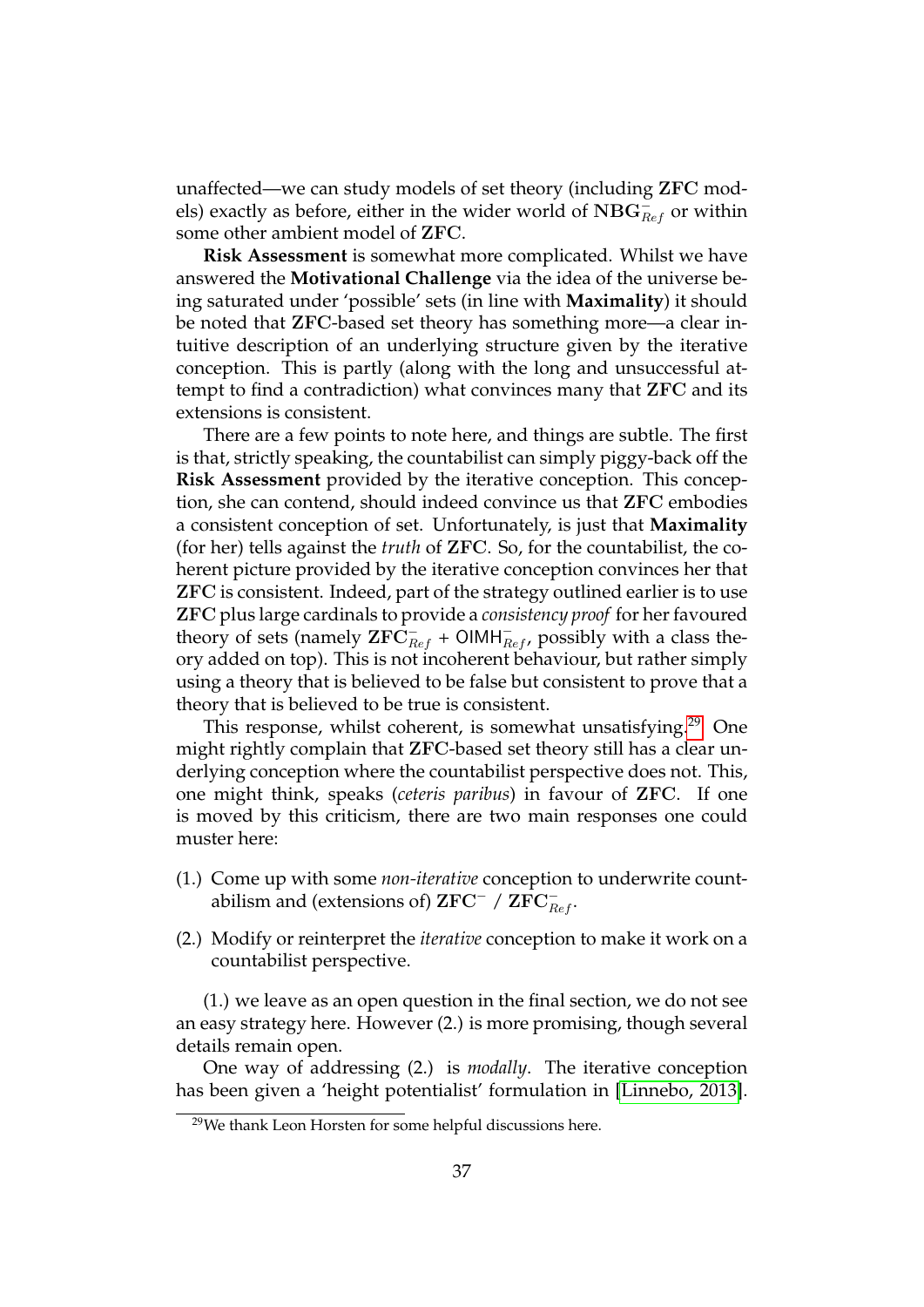Even if one thinks that there is one maximal universe of sets, one can view [\[Linnebo, 2013\]](#page-42-12) as giving a modal description of a set construction process, increasing our confidence in the claim that whatever is described is consistent. The fact that Linnebo's modalised theory interprets ZFC under a modal translation of ZFC's quantifiers (replacing ∀ and ∃ with  $\Box$ ∀ and  $\Diamond$ ∃) increases our confidence in the consistency of ZFC by giving us something of an underlying conception—we know that there is a modal picture of how the universe is obtained. Recently Chris Scambler (in [\[Scambler, 2021\]](#page-43-2)) has shown that there is a kind of modal theory that generalises this 'upward' modal picture of the iterative conception by incorporating vertical modality (adding ranks) *and* horizontal modality (adding forcing generics). He shows that the resulting theory interprets  $ZFC^-$  + Count under the same modal translation (and, in turn the theory is consistent relative to ZFC with the existence of a Mahlo cardinal). $30$  This gives us confidence that there is a coherent underlying conception to be had for ZFC<sup>−</sup> + Count—we can describe a modal picture of the universe that interprets the right theory under the natural modal translation.

A second alternative is to reinterpret the notion of what it means to say *all possible sets* in articulating the iterative conception. Normally what is required for the iterative conception is that when we grab "all possible subsets" at a successor stage, "all possible" coincides with "absolutely all". Instead, the countabilist wants a picture on which we grab at most countably-many at successor stages (assuming we want to keep the stages set-sized). In order for all sets to be included in this iterative process, we need to have the universe well-ordered in order type  $On.$  In that case we could define (letting  $R$  denote this well-order) the countabilist hierarchy  $V^C$  as follows:

**Definition 34.** The *Countabilist Iterative Hierarchy* is defined as follows:

 $V_0^C = \emptyset$  $V_{\alpha+1}^C = Def(T_\alpha) \cup \{x\}$ , where  $x$  is the *R*-least set not in  $V_\alpha^C$ .  $V^C_\lambda=\bigcup_{\beta<\lambda}V^C_\beta$  $V^C = \bigcup_{\alpha \in On} V_{\alpha}^C$ 

This would provide us with a hierarchy that stratifies the countabilist's universe in much the same way as the  $V_{\alpha}$  hierarchy does for

<span id="page-37-0"></span><sup>&</sup>lt;sup>30</sup>[\[Scambler, 2021\]](#page-43-2) actually shows this for **ZFC**−, but an easy modification to his proof (namely by changing his formulation of ZFC to include Collection and Separation rather than Replacement) yields ZFC<sup>−</sup>. We thank Dr. Scambler for some discussion concerning these details.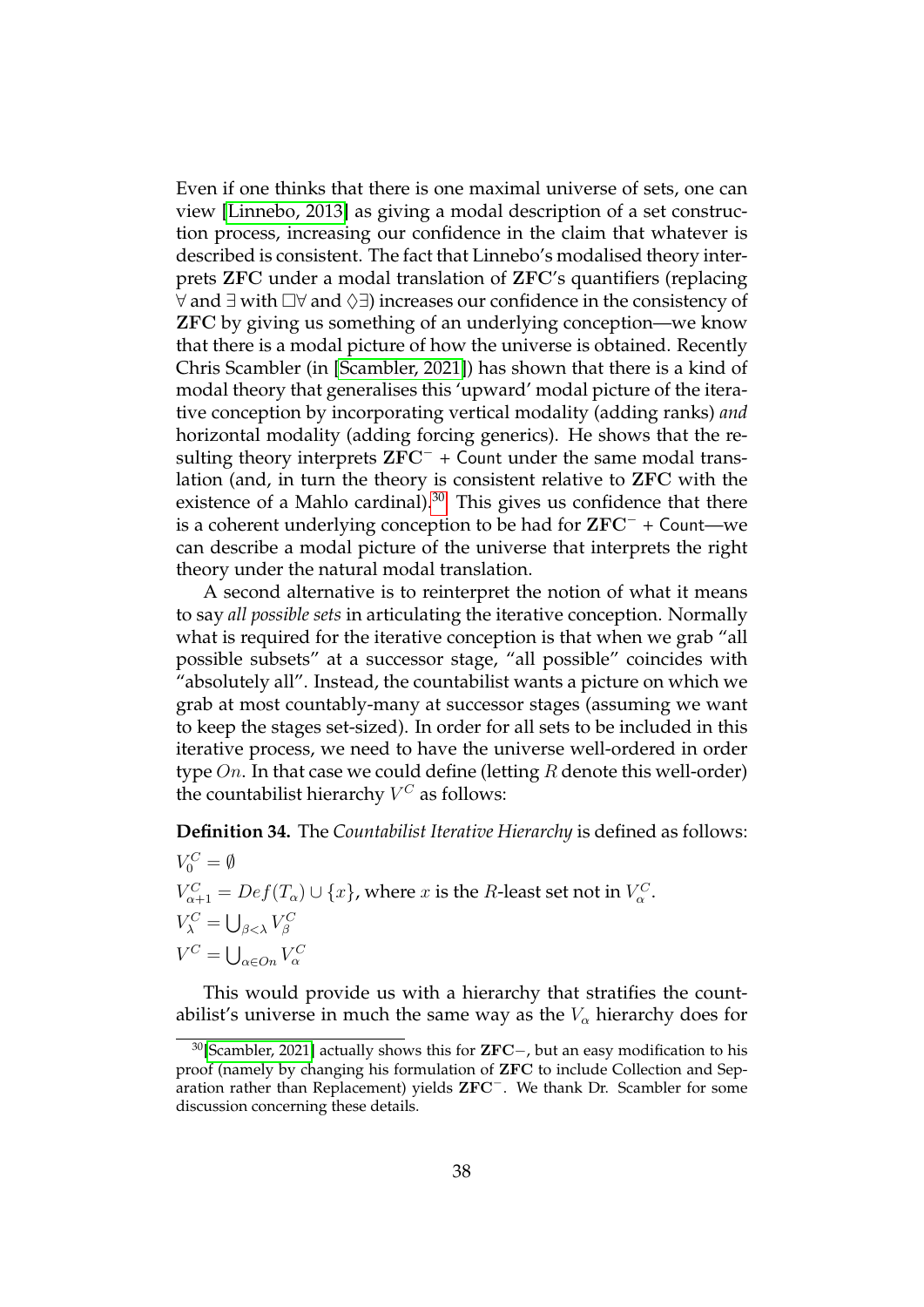the uncountabilist. Unfortunately, this hierarchy is somewhat unsatisfying as is. First, we have no idea what  $R$  is like and indeed it is an additional commitment (one that seems to come from nowhere) beyond the normal prerequisites for an iterative hierarchy. Whilst the **ZFC** theorist needs the ordinals to generate the relevant  $V_{\alpha}$ , this presentation of a countabilist hierarchy needs the ordinals *and* R. Second, the existence of such an  $R$  in the countabilist context is equivalent to CH. This, one might think, is an excessively specific assumption that needs to be used to generate a reasonable hierarchy.<sup>[31](#page-38-0)</sup>

More promising might be the following idea: We iteratively add in collapses of the various sets to  $\omega$ . The main problem here is to select the right collapse, but if one can stomach a Boolean universe one could build up a canonical universe  $V^{\mathbb{B}}$  consisting of Boolean-valued names so that for every name for a set there is also a name for a collapse of that set to  $\omega$ . This leads to the idea that the universe looks like  $V^{Col(\omega, < Ord)}$  where V is a inner model of ZFC (without names) and then the hierarchy is  $V^{Col(\omega,.[32](#page-38-1)$ 

One might object that this only produces models of ZFC<sup>−</sup> + Count of a special form—those obtained from a model of ZFC by forcing with  $Col(\omega, < Ord)$ —but it does at least produce the germ of an idea for developing non-arbitrary iterative hierarchies for the countabilist. Nonetheless, it is unclear whether the countabilist's appeal to a different interpretation of what collecting together 'all possible' sets at successor stages entails (and whether the possible responses suggested here have substantial mileage) is satisfactory. Exactly how to resolve these questions we leave open, but it is at least clear that there are *options* for modifying the iterative conception to suit the countabilist, and it seems too quick to dismiss their position on these grounds.

### **9 Conclusions and Open Questions**

We have argued that there are perspectives on **Maximality** in set theory on which every set is countable and on which set theory can perform many, if not all, of its usual foundational roles. Moreover, this view motivates theories with a non-trivial degree of consistency

<span id="page-38-0"></span> $31$ There is a kind of perverse argument one might give here to the effect that we have solved the continuum problem: The countabilist might contend that since  ${\bf NBG}_{Ref}^-$  is *true* and since the price of stratification is the existence of such an R, then we should accept CH on extrinsic grounds. Of course, this argument is unlikely to convince anyone of the truth of CH.

<span id="page-38-1"></span> $32$ This idea is somewhat reminiscent of [\[Steel, 2014\]](#page-43-4)'s consistency proof of his multiverse theory. See [\[Maddy and Meadows, 2020\]](#page-42-13) for a recent presentation.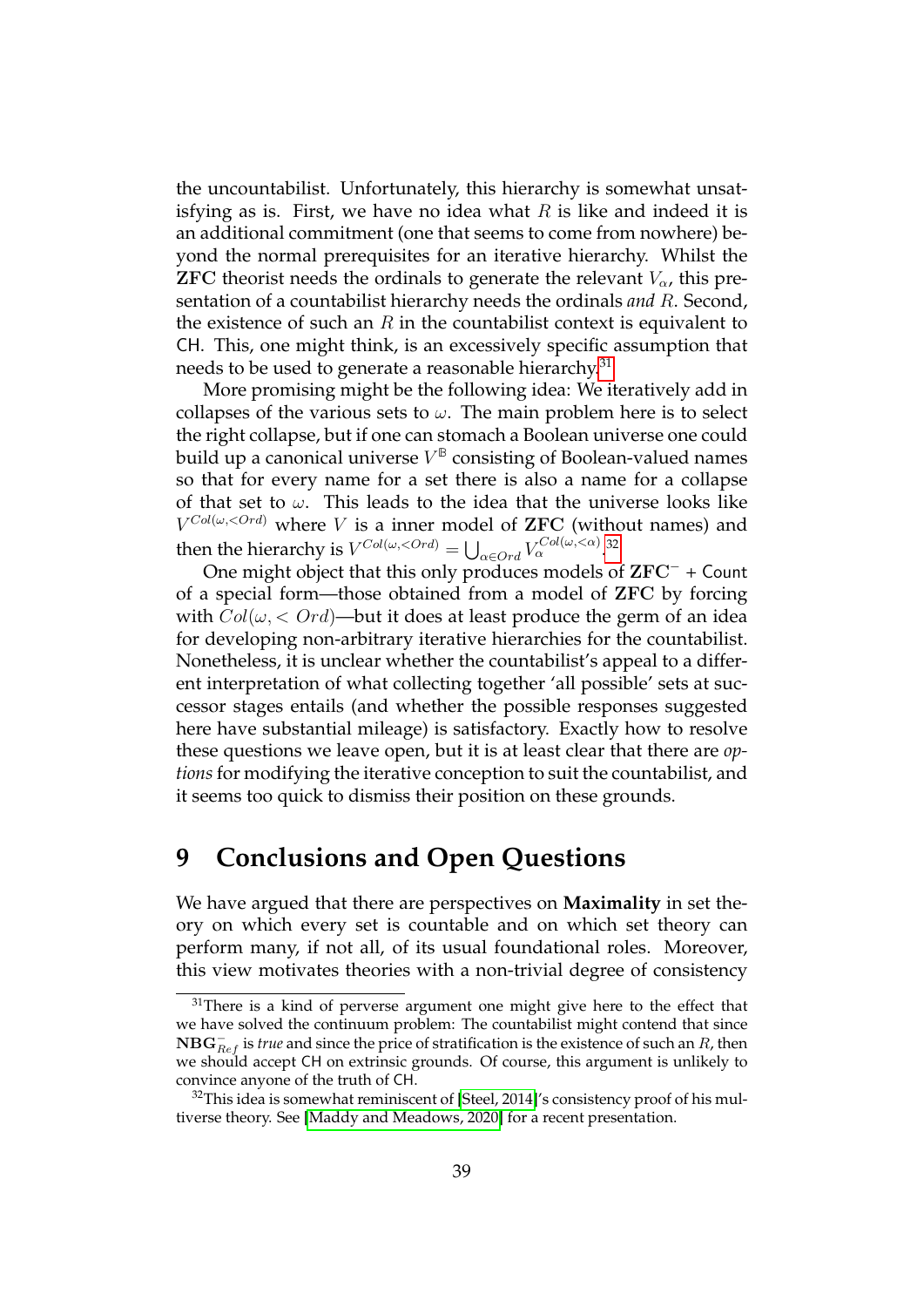strength. In this way, it represents a completely different perspective compared to standard ZFC-based set theory, but one that is nonetheless able to do many of the same jobs. There are, however, several open questions for the proposal. An important observation is that a key difference between the countabilist and uncountabilist—one the uncountabilist might use to apply philosophical pressure—is that the underlying conception for the countabilist is unclear. However, more work needs to be done on behalf of the countabilist before this conclusion can carry the required philosophical weight—after all we have spent a *long* time studying the iterative picture intertwined with ZFCbased uncountabilist set theories in comparison to countabilist perspectives. We therefore ask:

**Question.** Are there *non-iterative* underlying conceptions that validate the countabilist perspective?

Further, if an iterative strategy is in fact desired:

**Question.** What are the available options for stratifying the hereditarily countable sets in order to provide an iterative picture for the countabilist, and how might they be philosophically motivated?

The next question concerns the mathematics of how the principles we have examined might be developed:

**Question.** Is it possible to find natural principles (e.g. by modifying the relevant absoluteness principle in question) that increase the large cardinal strength further (other than the brute force strategy)? Can this be done so as to yield more inner models with stronger large cardinals?

We want to close on one final important (but more nebulous) challenge. We hope to have shown that there are perspectives on maximality on which every set is countable. Moreover, this view performs well with respect to the usual jobs we expect from set theory and in particular can be used to motivate a theory with reasonably high interpretative strength. This raises deep questions for the claim that ZFC and its extensions are our best-justified theories of sets, given that the countabilist can provide a well-motivated foundational theory. This raises the more general question:

**Question.** What do we really want set theory for? Is it merely a tool designed to fulfil certain foundational goals? Or is it part and parcel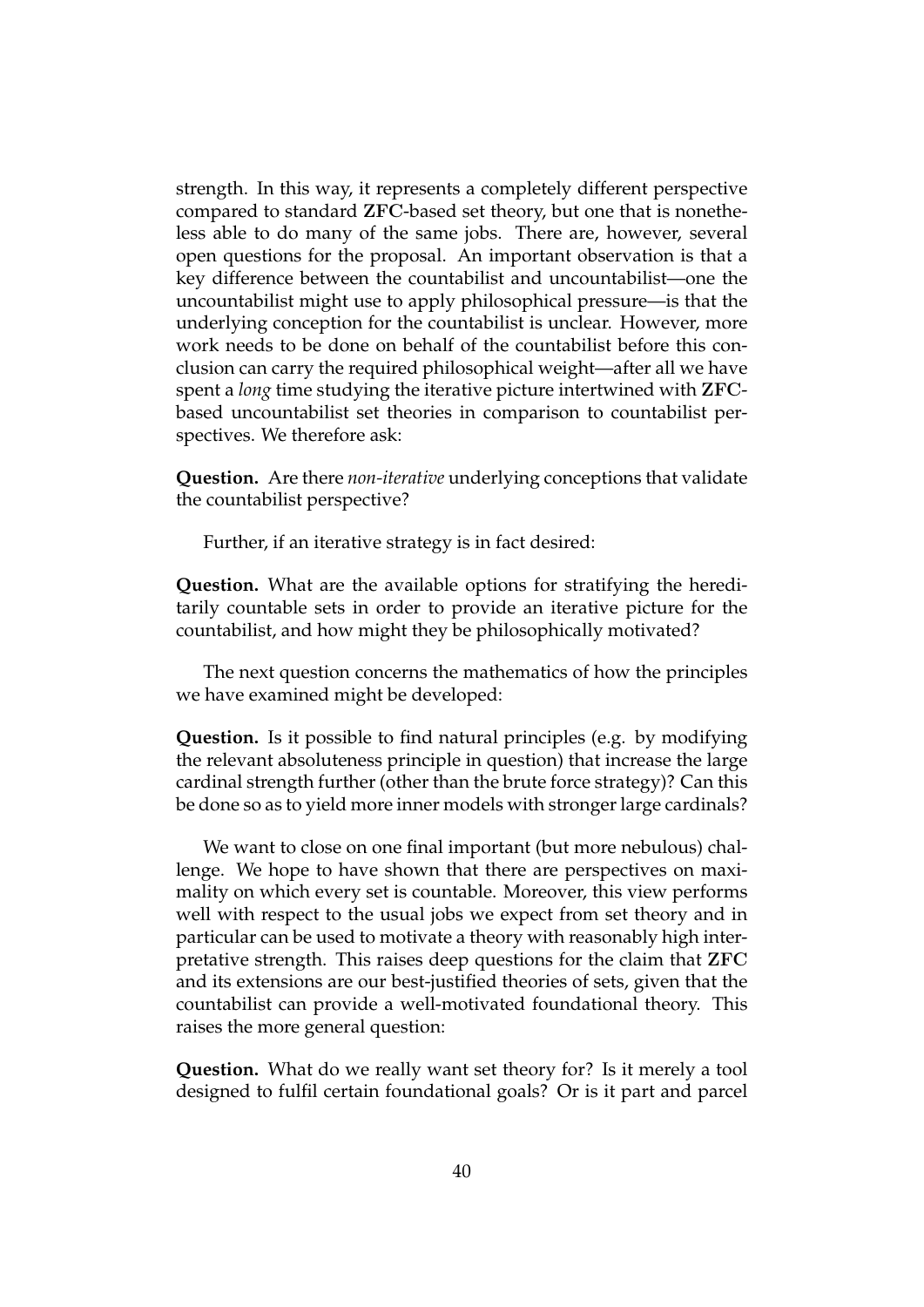of our conception of set that it provide a study of *many* uncountably infinite cardinals?[33](#page-40-8)

# **References**

- <span id="page-40-6"></span>[Antos et al., 2021] Antos, C., Barton, N., and Friedman, S.-D. (2021). Universism and extensions of *V*. *The Review of Symbolic Logic*, 14(1):112–154.
- <span id="page-40-7"></span>[Antos and Friedman, 2017] Antos, C. and Friedman, S.-D. (2017). Hyperclass forcing in Morse-Kelley class theory. *The Journal of Symbolic Logic*, 82(2):549–575.
- <span id="page-40-3"></span>[Bagaria, 1997] Bagaria, J. (1997). A characterization of Martin's Axiom in terms of absoluteness. *The Journal of Symbolic Logic*, 62(2):366– 372.
- <span id="page-40-4"></span>[Bagaria, 2000] Bagaria, J. (2000). Bounded forcing axioms as principles of generic absoluteness. *Archive for Mathematical Logic*, 39(6):393–401.
- <span id="page-40-5"></span>[Bagaria, 2008] Bagaria, J. (2008). Set theory. In *The Princeton Companion to Mathematics*, pages 302–321. Princeton University Press.
- <span id="page-40-1"></span>[Barton, 2020] Barton, N. (2020). Forcing and the universe of sets: Must we lose insight? *Journal of Philosophical Logic*, 49(4):575–612.
- <span id="page-40-2"></span>[Bell, 2011] Bell, J. (2011). *Set Theory: Boolean-Valued Models and Independence Proofs*. Oxford University Press.
- <span id="page-40-9"></span>[Caicedo et al., 2017] Caicedo, A. E., Cummings, J., Koellner, P., and Larson, P. B., editors (2017). *Foundations of Mathematics: Logic at Harvard Essays in Honor of W. Hugh Woodin's 60th Birthday*, volume 690 of *Contemporary Mathematics*. American Mathematical Society.
- <span id="page-40-0"></span>[Cohen, 1966] Cohen, P. (1966). *Set Theory and The Continuum Hypothesis*. W.A. Benjamin, Inc.

<span id="page-40-8"></span> $33$  [\[Friedman, 2016\]](#page-41-3), for example, argues that there are three main roles for set theory: (1.) it is a branch of mathematics, (2.) it is a foundation for mathematics, and (3.) it provides a study of the set-concept. If we accept that each provides evidence for set-theoretic truth, progress could be made on the dialectic between the countabilist and uncountabilist (e.g. the conflict might be grounded in one of the two parties prioritising a different kind of evidence). We leave examination of this question to future work.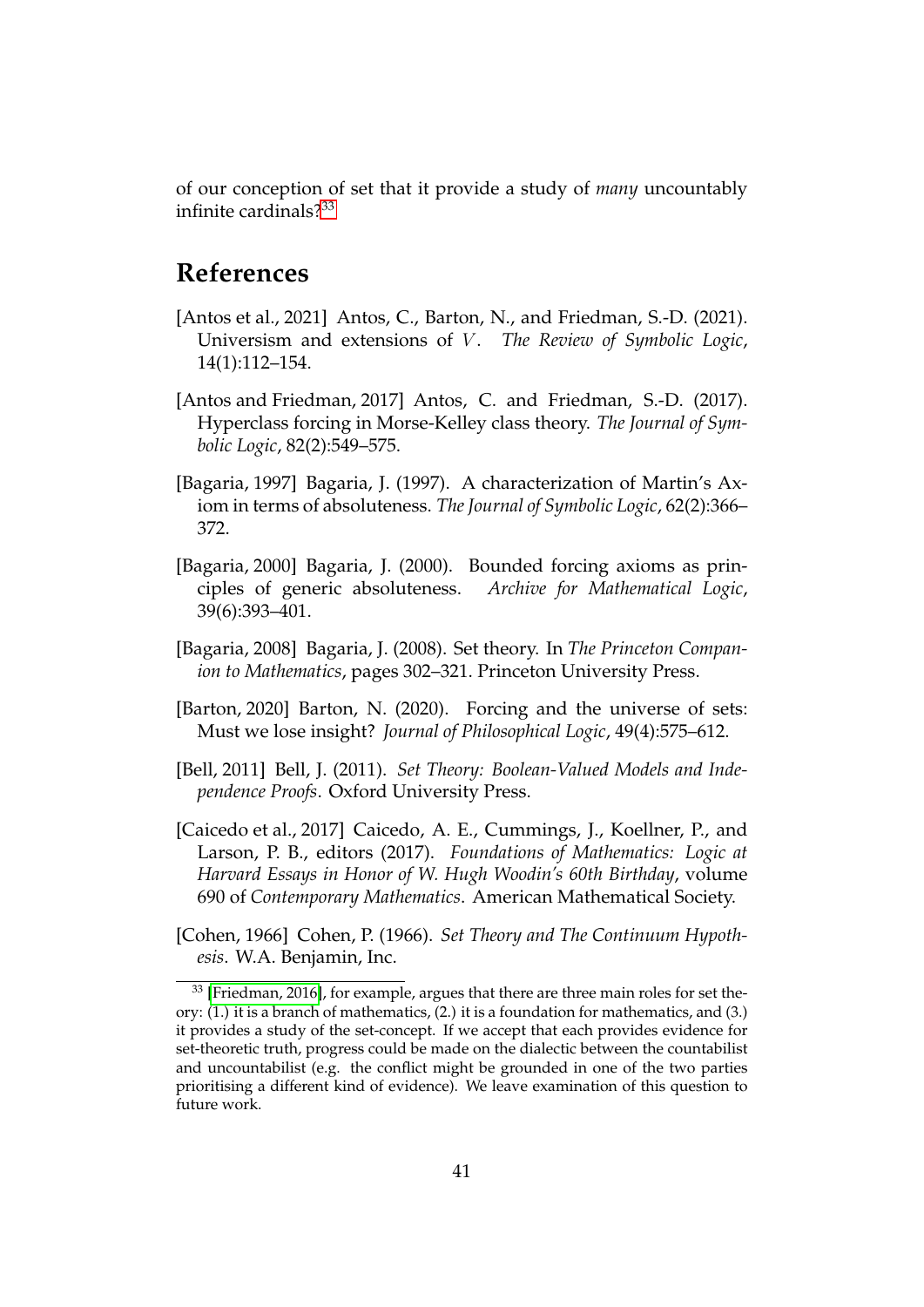- <span id="page-41-11"></span>[Friedman, 2000] Friedman, S.-D. (2000). *Fine Structure and Class Forcing*. de Gruyter. de Gruyter Series in Logic and its Applications, Vol. 3.
- <span id="page-41-9"></span>[Friedman, 2006] Friedman, S.-D. (2006). Internal consistency and the inner model hypothesis. *Bulletin of Symbolic Logic*, 12(4):591–600.
- <span id="page-41-3"></span>[Friedman, 2016] Friedman, S.-D. (2016). Evidence for set-theoretic truth and the hyperuniverse programme. *IfCoLog J. Log. Appl.*, 4("Proof, Truth, Computation" 3):517–555.
- <span id="page-41-6"></span>[Friedman et al., F] Friedman, S.-D., Gitman, V., and Kanovei, V. (F). A model of second-order arithmetic satisfying AC but not DC. *Journal of Mathematical Logic*.
- <span id="page-41-8"></span>[Friedman and Honzik, 2016] Friedman, S.-D. and Honzik, R. (2016). On strong forms of reflection in set theory. *Mathematical Logic Quarterly*, 62(1-2):52–58.
- <span id="page-41-10"></span>[Friedman et al., 2008] Friedman, S.-D., Welch, P., and Woodin, W. H. (2008). On the consistency strength of the inner model hypothesis. *The Journal of Symbolic Logic*, 73(2):391–400.
- <span id="page-41-5"></span>[Gitman et al., 2011] Gitman, V., Hamkins, J. D., and Johnstone, T. A. (2011). What is the theory  $ZFC$  without power set?
- <span id="page-41-1"></span>[Hallett, 1984] Hallett, M. (1984). *Cantorian Set Theory and Limitation of Size*. Oxford University Press.
- <span id="page-41-12"></span>[Hamkins et al., 2013] Hamkins, J. D., Linetsky, D., and Reitz, J. (2013). Pointwise definable models of set theory. *The Journal of Symbolic Logic*, 78(1):139–156.
- <span id="page-41-0"></span>[Holmes, 2017] Holmes, M. R. (2017). Alternative axiomatic set theories. In Zalta, E. N., editor, *The Stanford Encyclopedia of Philosophy*. Metaphysics Research Lab, Stanford University, winter 2017 edition.
- <span id="page-41-2"></span>[Holmes et al., 2012] Holmes, M. R., Forster, T., and Libert, T. (2012). Alternative set theories. In *Sets and extensions in the twentieth century*, volume 6 of *Handb. Hist. Log.*, pages 559–632. Elsevier/North-Holland, Amsterdam.
- <span id="page-41-4"></span>[Incurvati, 2017] Incurvati, L. (2017). Maximality principles in set theory. *Philosophia Mathematica*, 25(2):159–193.

<span id="page-41-7"></span>[Jech, 2002] Jech, T. (2002). *Set Theory*. Springer.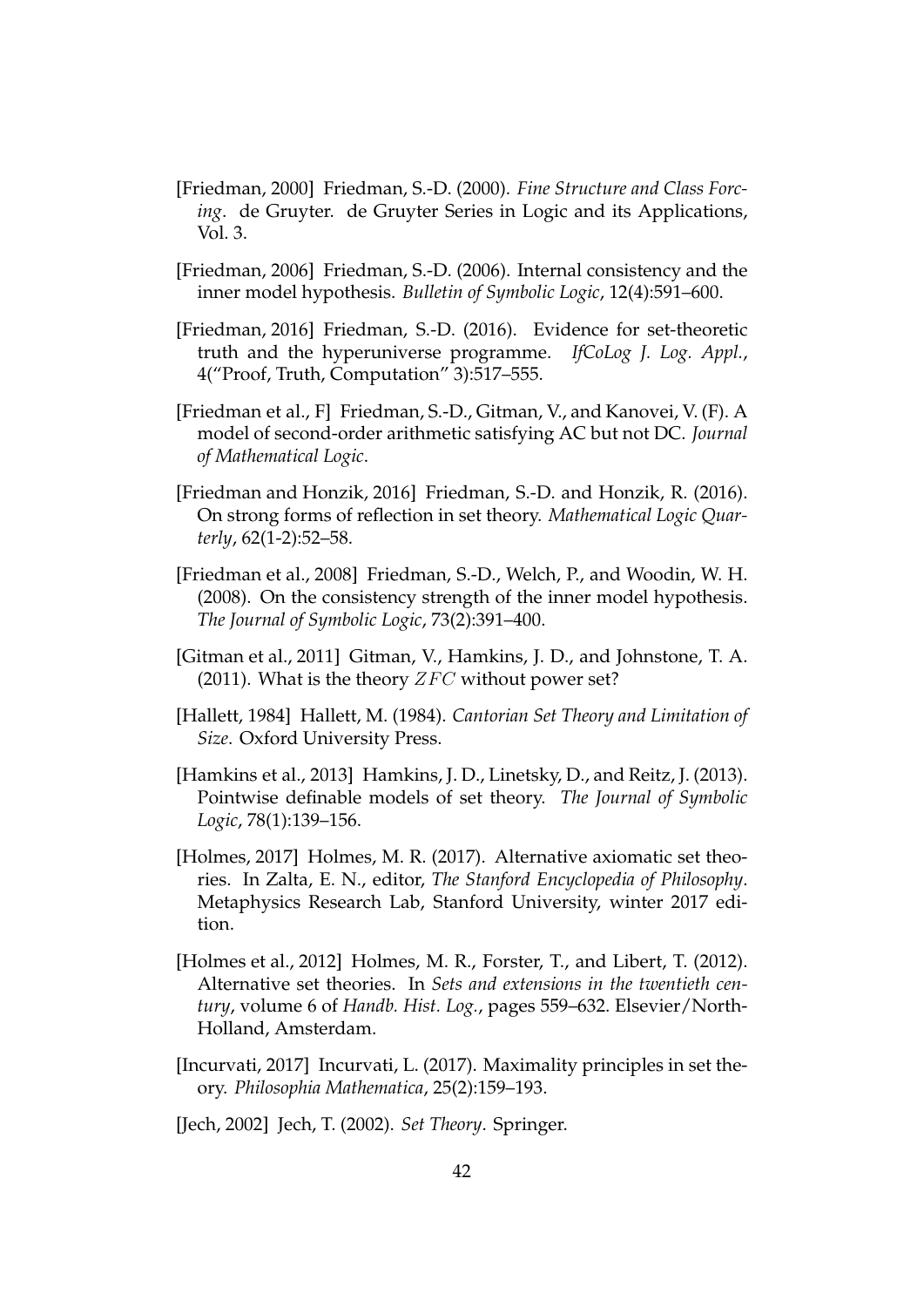- <span id="page-42-3"></span>[Koellner, 2009] Koellner, P. (2009). On reflection principles. *Annals of Pure and Applied Logic*, 157:206–219.
- <span id="page-42-0"></span>[Koellner, 2013] Koellner, P. (2013). Hamkins on the multiverse. In Koellner, P., editor, *Exploring the Frontiers of Incompleteness*.
- <span id="page-42-5"></span>[Koellner and Woodin, 2010] Koellner, P. and Woodin, H. (2010). Large cardinals from determinacy. In *Handbook of Set Theory*, pages 1951–2119. Springer.
- <span id="page-42-4"></span>[Krapf, 2017] Krapf, R. (2017). *Class forcing and second-order arithmetic*. PhD thesis, Rheinische Friedrich-Wilhelms-Universitat Bonn. ¨
- <span id="page-42-9"></span>[Kunen, 2013] Kunen, K. (2013). *Set Theory*. College Publications.
- <span id="page-42-12"></span>[Linnebo, 2013] Linnebo, Ø. (2013). The potential hierarchy of sets. *The Review of Symbolic Logic*, 6(2):205–228.
- <span id="page-42-6"></span>[Maddy, 1988] Maddy, P. (1988). Believing the axioms II. *The Journal of Symbolic Logic*, 53(3):736–764.
- <span id="page-42-11"></span>[Maddy, 1998] Maddy, P. (1998).  $V = L$  and maximize. In Makowskyf, J. A. and Ravve, E. V., editors, *Proceedings of the Annual European Summer Meeting of the Association of Symbolic Logic*, pages 134–152. Springer.
- <span id="page-42-7"></span>[Maddy, 2011] Maddy, P. (2011). *Defending the Axioms*. Oxford University Press.
- <span id="page-42-1"></span>[Maddy, 2017] Maddy, P. (2017). Set-theoretic foundations. In *[\[Caicedo](#page-40-9) [et al., 2017\]](#page-40-9)*, pages 289–322. American Mathematical Society.
- <span id="page-42-2"></span>[Maddy, 2019] Maddy, P. (2019). *What Do We Want a Foundation to Do?*, pages 293–311. Springer International Publishing, Cham.
- <span id="page-42-13"></span>[Maddy and Meadows, 2020] Maddy, P. and Meadows, T. (2020). A reconstruction of Steel's multiverse project. *The Bulletin of Symbolic Logic*, 26(2):118–169.
- <span id="page-42-8"></span>[Magidor, 2012] Magidor, M. (2012). Some set theories are more equal. In Koellner, P., editor, *Exploring the Frontiers of Incompleteness*. Preprint available from [http://logic.harvard.edu/](http://logic.harvard.edu/EFI_Magidor.pdf) [EFI\\_Magidor.pdf](http://logic.harvard.edu/EFI_Magidor.pdf).
- <span id="page-42-10"></span>[Martin, 1968] Martin, D. A. (1968). The axiom of determinateness and reduction principles in the analytical hierarchy. *Bulletin of the American Mathematical Society*, 74(4):687 – 689.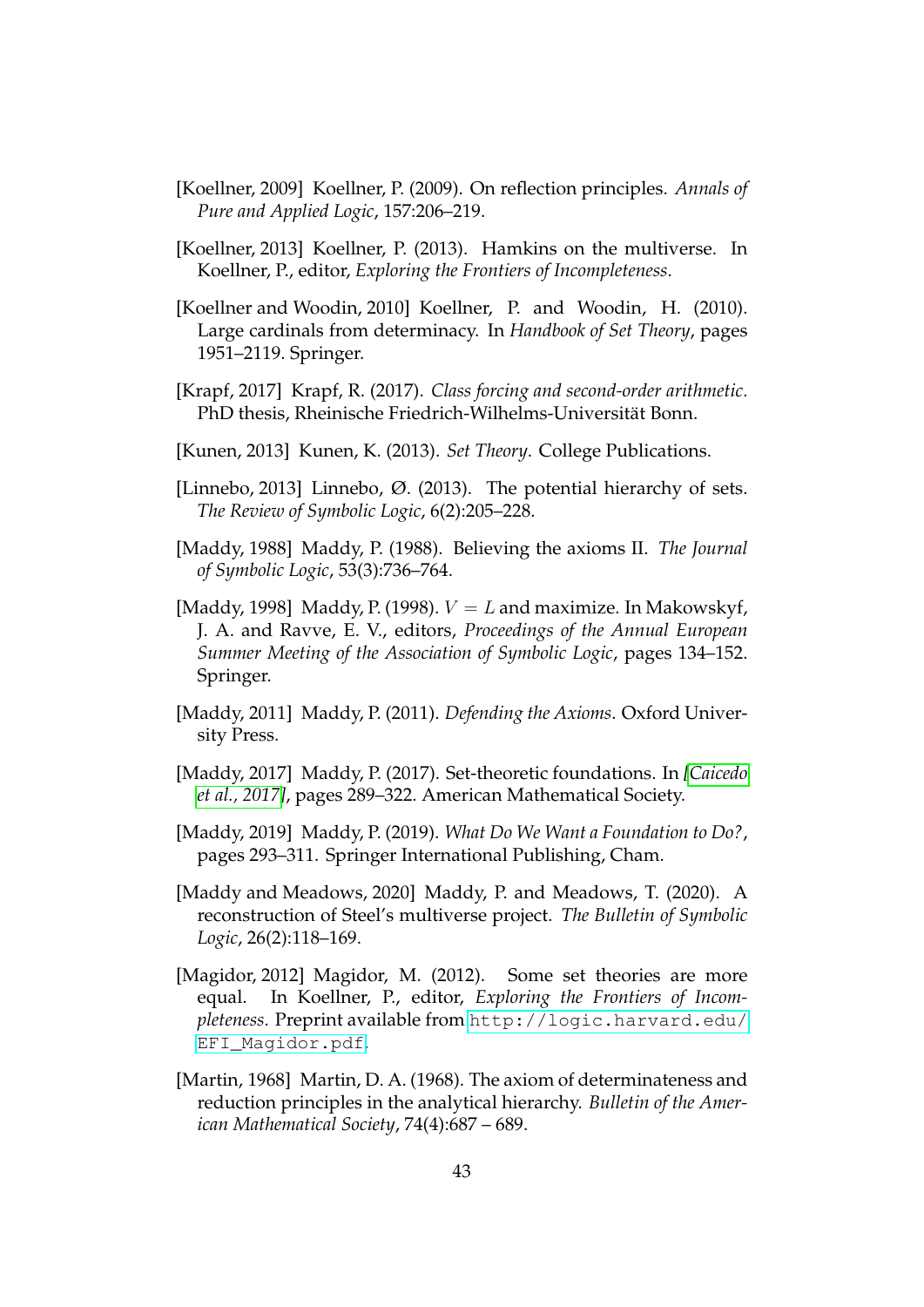- <span id="page-43-12"></span>[Martin, 1976] Martin, D. A. (1976). Hilbert's first problem: the continuum hypothesis. *Proceedings of Symposia in Pure Mathematics*, 28:81– 92.
- <span id="page-43-11"></span>[Martin, 1977] Martin, D. A. (1977). Descriptive set theory: Projective sets. In Barwise, J., editor, *Handbook of Mathematical Logic*, pages 783–815. North Holland Publishing Co.
- <span id="page-43-6"></span>[McLarty, 2010] McLarty, C. (2010). What does it take to prove Fermat's Last Theorem? Grothendieck and the logic of number theory. *The Bulletin of Symbolic Logic*, 16(3):359–377.
- <span id="page-43-0"></span>[Meadows, 2015] Meadows, T. (2015). Naive infinitism. *Notre Dame Journal of Formal Logic*, 56(1):191–212.
- <span id="page-43-13"></span>[Moschovakis, 1980] Moschovakis, Y. (1980). *Descriptive Set Theory*. North Holland Publishing Co.
- <span id="page-43-1"></span>[Pruss, 2019] Pruss, A. R. (2019). Might all infinities be the same size? *Australasian Journal of Philosophy*, 0(0):1–14.
- <span id="page-43-5"></span>[Roberts, 2017] Roberts, S. (2017). A strong reflection principle. *The Review of Symbolic Logic*, 10(4):651–662.
- <span id="page-43-2"></span>[Scambler, 2021] Scambler, C. (2021). Can all things be counted? *Journal of Philosophical Logic*.
- <span id="page-43-8"></span>[Schimmerling, 2001] Schimmerling, E. (2001). The abc's of mice. *The Bulletin of Symbolic Logic*, 7(4):485–503.
- <span id="page-43-9"></span>[Schindler, 2014] Schindler, R. (2014). *Set Theory: Exploring Independence and Truth*. Springer.
- <span id="page-43-3"></span>[Scott, 1977] Scott, D. (1977). Foreword to *boolean-valued models and independence proofs*. In *[\[Bell, 2011\]](#page-40-2)*, pages xiii–xviii. Oxford University Press.
- <span id="page-43-7"></span>[Shapiro, 1991] Shapiro, S. (1991). *Foundations without Foundationalism: A Case for Second-order Logic*. Oxford University Press.
- <span id="page-43-4"></span>[Steel, 2014] Steel, J. (2014). Gödel's program. In Kennedy, J., editor, *Interpreting Gödel*. Cambridge University Press.
- <span id="page-43-10"></span>[Welch, 2017] Welch, P. (2017). *Obtaining Woodin's cardinals*, pages 161– 170. Contemporary Mathematics. American Mathematical Society, United States.